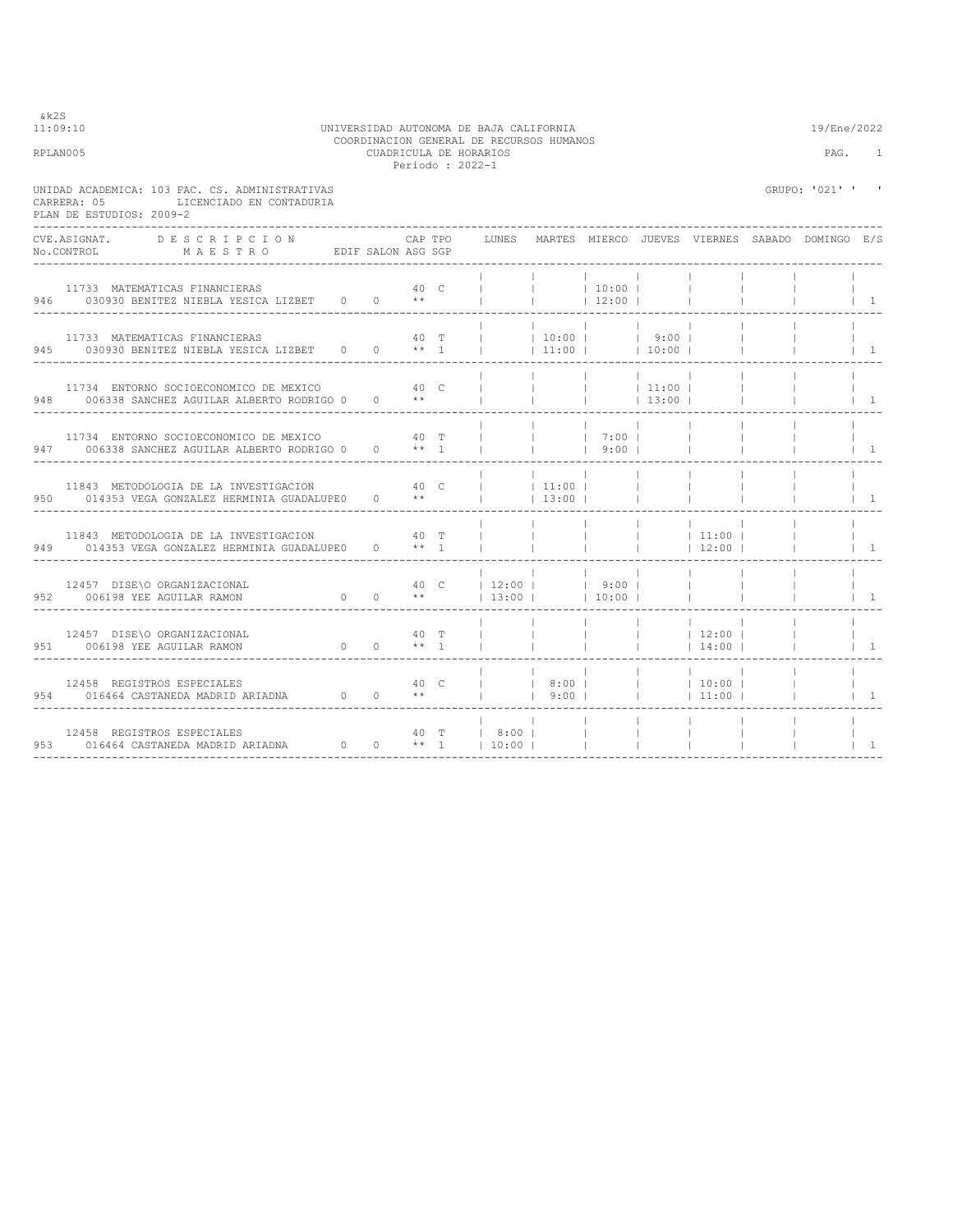| 11:09:10 |                                                                                                                                                                                                             |  |  | UNIVERSIDAD AUTONOMA DE BAJA CALIFORNIA<br>COORDINACION GENERAL DE RECURSOS HUMANOS |  |                | 19/Ene/2022    |  |
|----------|-------------------------------------------------------------------------------------------------------------------------------------------------------------------------------------------------------------|--|--|-------------------------------------------------------------------------------------|--|----------------|----------------|--|
| RPLAN005 |                                                                                                                                                                                                             |  |  | CUADRICULA DE HORARIOS<br>Periodo: 2022-1                                           |  |                | PAG.           |  |
|          | UNIDAD ACADEMICA: 103 FAC. CS. ADMINISTRATIVAS<br>CARRERA: 05<br>LICENCIADO EN CONTADURIA<br>PLAN DE ESTUDIOS: 2009-2                                                                                       |  |  |                                                                                     |  |                | GRUPO: '021' ' |  |
|          | CVE.ASIGNAT. DESCRIPCION CAPTPO LUNES MARTES MIERCO JUEVES VIERNES SABADO DOMINGO E/S<br>No.CONTROL MAESTRO EDIF SALON ASG SGP                                                                              |  |  |                                                                                     |  |                |                |  |
|          | 956 026691 MARTINEZ PEREZ BERENICE 0 0 **   12:00       11:00                                                                                                                                               |  |  |                                                                                     |  |                |                |  |
|          | 12459 RELACIONES LABORALES<br>955   026691 MARTINEZ PEREZ BERENICE   0   0   ** 1     11:00   10:00                                                                                                         |  |  | $40$ T $10:00$ $9:00$ $1$ $1$                                                       |  |                |                |  |
|          | $40 \quad C \qquad   \qquad 7:00 \qquad   \qquad 7:00 \qquad   \qquad   \qquad   \qquad   \qquad   \qquad  $<br>12559 DERECHO TRIBUTARIO<br>958 016440 GONZALEZ ESQUIVEL GERARDO JAVIER0 0 **   8:00   8:00 |  |  |                                                                                     |  |                |                |  |
|          | 12559 DERECHO TRIBUTARIO<br>957 016440 GONZALEZ ESQUIVEL GERARDO JAVIERO 0 ** 1                                                                                                                             |  |  | 40 T         7:00   9:00                                                            |  | $9:00$   10:00 |                |  |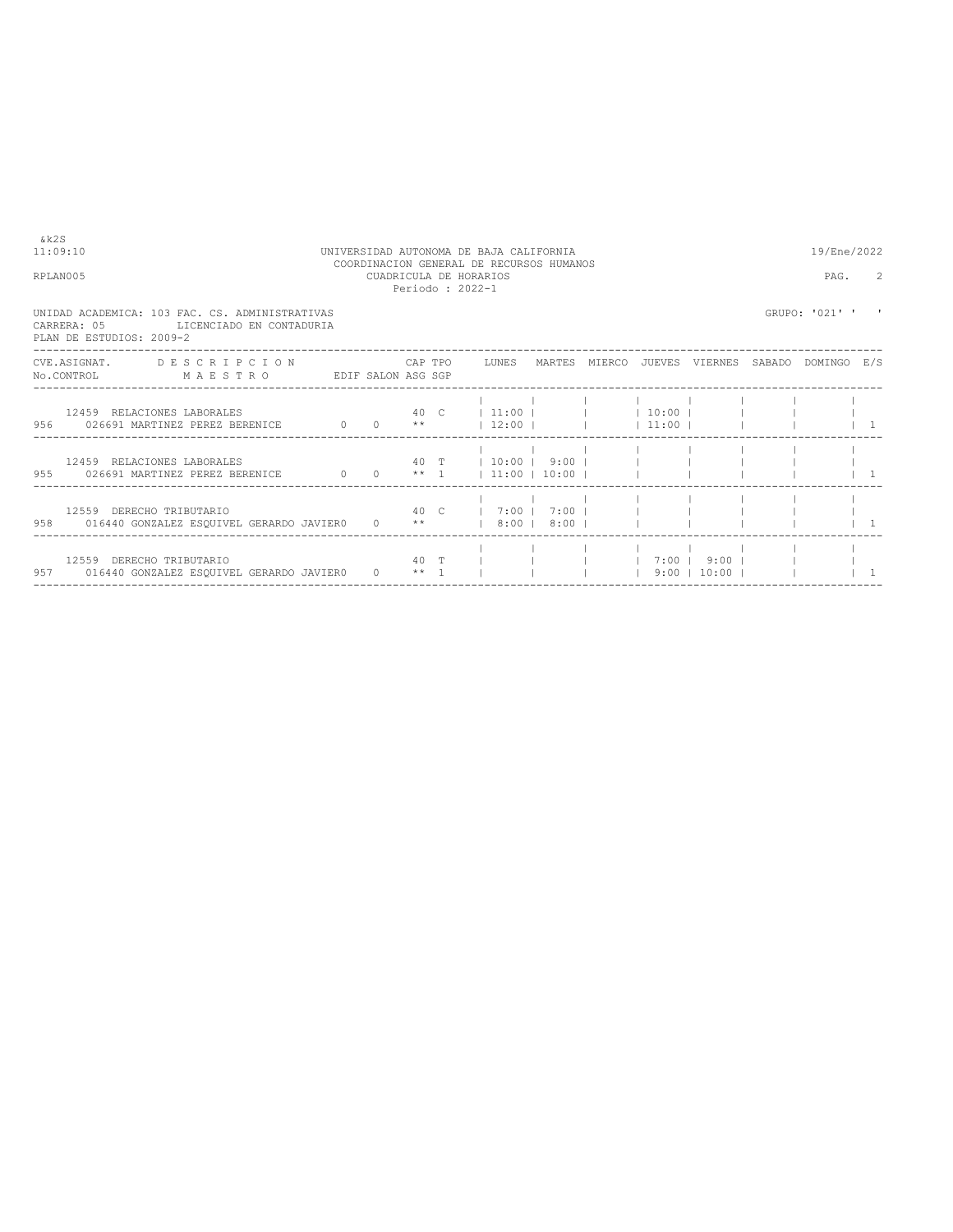| &k2S<br>11:09:10<br>RPLAN005                                                                                          |                     |      |         | Periodo: 2022-1 | UNIVERSIDAD AUTONOMA DE BAJA CALIFORNIA<br>COORDINACION GENERAL DE RECURSOS HUMANOS<br>CUADRICULA DE HORARIOS |                          |                          |                          |                          | 19/Ene/2022<br>PAG.                             | 3                                       |
|-----------------------------------------------------------------------------------------------------------------------|---------------------|------|---------|-----------------|---------------------------------------------------------------------------------------------------------------|--------------------------|--------------------------|--------------------------|--------------------------|-------------------------------------------------|-----------------------------------------|
| UNIDAD ACADEMICA: 103 FAC. CS. ADMINISTRATIVAS<br>LICENCIADO EN CONTADURIA<br>CARRERA: 05<br>PLAN DE ESTUDIOS: 2009-2 |                     |      |         |                 |                                                                                                               |                          |                          |                          |                          | GRUPO: '022' '                                  | $\mathbf{r}$                            |
| CVE.ASIGNAT.<br>DESCRIPCION<br>No.CONTROL MAESTRO EDIF SALON ASG SGP                                                  |                     |      | CAP TPO |                 | LUNES                                                                                                         |                          |                          |                          |                          | MARTES MIERCO JUEVES VIERNES SABADO DOMINGO E/S |                                         |
| 40 C<br>11733 MATEMATICAS FINANCIERAS<br>1962 028900 RUIZ VALENZUELA HECTOR FERNANDO 0 0 **                           |                     |      |         |                 | <b>College College</b>                                                                                        | 9:00                     | 8:00   8:00              | 19:001                   |                          |                                                 | $\begin{array}{cc} 1 & 1 \end{array}$   |
| 11733 MATEMATICAS FINANCIERAS<br>1961 028900 RUIZ VALENZUELA HECTOR FERNANDO 0 0 ** 1                                 |                     |      | 40 T    |                 |                                                                                                               | <b>Contract Contract</b> | $\mathbf{1}$             | <b>Contract Contract</b> | $1 \t7:00 \t1$<br> 9:00  |                                                 | $1 \quad 1$                             |
| 11734 ENTORNO SOCIOECONOMICO DE MEXICO 640 C<br>1865 026777 NAVA RUBIO MAYRA YESENIA 0 0 **                           |                     |      |         |                 |                                                                                                               | <b>Contract</b>          | <b>Contract Contract</b> | 12:00 <br> 14:00         |                          |                                                 | $\begin{array}{ccc} & 1 \\ \end{array}$ |
| 11734 ENTORNO SOCIOECONOMICO DE MEXICO 640 T<br>1864 026777 NAVA RUBIO MAYRA YESENIA                                  | $0 \t 0 \t \star 1$ |      |         |                 |                                                                                                               | <b>Contract Contract</b> | 10:00 <br>12:00          |                          | $\blacksquare$           |                                                 | $\begin{array}{cc} 1 & 1 \end{array}$   |
| 11843 METODOLOGIA DE LA INVESTIGACION<br>1867 027982 RAMOS GRACIA JOSE RAYMUNDO 0 0 **                                |                     |      | 40 C    |                 |                                                                                                               | 11:00 <br> 12:00         |                          | <b>College</b>           | $1 \t9:00 \t1$<br> 10:00 |                                                 | $\begin{array}{cc} \end{array}$         |
| 11843 METODOLOGIA DE LA INVESTIGACION<br>1866 027982 RAMOS GRACIA JOSE RAYMUNDO 0 0 ** 1                              |                     |      | 40 T    |                 |                                                                                                               |                          |                          | <b>Contract Contract</b> | 10:00 <br> 11:00         |                                                 | $\begin{array}{cc} 1 & 1 \end{array}$   |
| 12457 DISE\O ORGANIZACIONAL<br>$0 \t 0 \t \star\star$<br>1964 006198 YEE AGUILAR RAMON                                |                     | 40 C |         |                 |                                                                                                               | <b>Contract</b>          | 12:00 <br>$14:00$        |                          | $\mathbf{1}$             |                                                 | $\begin{array}{cc} \end{array}$         |
| 12457 DISE\O ORGANIZACIONAL<br>1963 006198 YEE AGUILAR RAMON 0 0 0 ** 1                                               |                     |      |         |                 | 40 T   10:00  <br>$12:00$                                                                                     |                          | $\mathbb{R}$             |                          |                          |                                                 | $\begin{array}{cc} \end{array}$         |
| 12458 REGISTROS ESPECIALES $1960$ 020410 FUERTE RAMIREZ JOSE LUIS 0 0 **                                              |                     |      |         |                 | <b>Contract Contract</b>                                                                                      | <b>Contractor</b>        | 7:00 <br>$19:00$ $1$     |                          |                          |                                                 | $1 \quad 1$                             |
| 12458 REGISTROS ESPECIALES<br>1959 020410 FUERTE RAMIREZ JOSE LUIS 0 0 ** 1   9:00                                    |                     |      |         |                 | 40 T   7:00                                                                                                   |                          | $\mathbb{R}^n$           | $\mathbb{R}$             |                          |                                                 | $\begin{array}{ccc} \end{array}$        |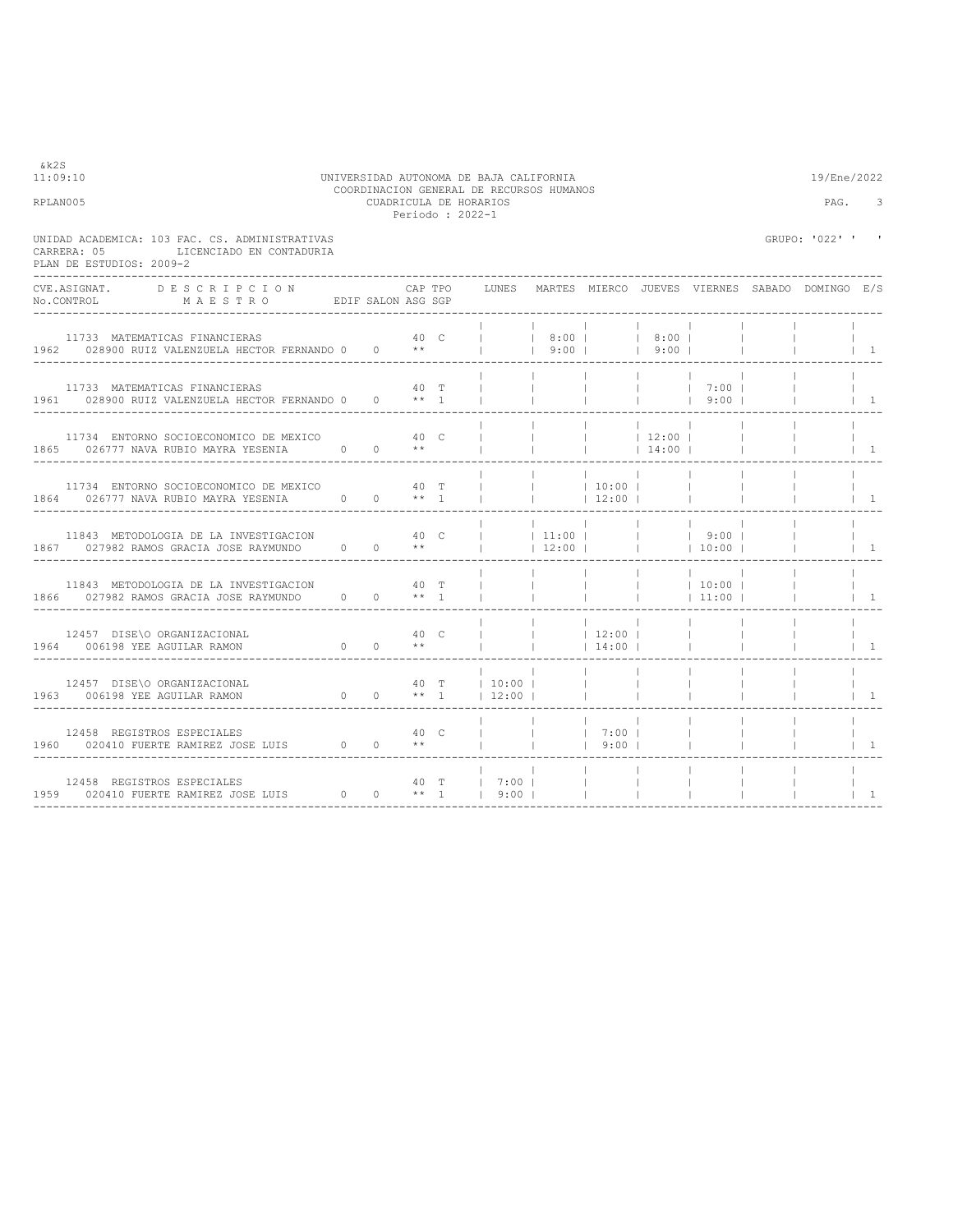| & k 2 S<br>11:09:10<br>RPLAN005                                                                                                |          |                  |      | UNIVERSIDAD AUTONOMA DE BAJA CALIFORNIA<br>COORDINACION GENERAL DE RECURSOS HUMANOS<br>CUADRICULA DE HORARIOS<br>Periodo: 2022-1 |                                     |                                | 19/Ene/2022<br>PAG. | 4 |
|--------------------------------------------------------------------------------------------------------------------------------|----------|------------------|------|----------------------------------------------------------------------------------------------------------------------------------|-------------------------------------|--------------------------------|---------------------|---|
| UNIDAD ACADEMICA: 103 FAC. CS. ADMINISTRATIVAS<br>CARRERA: 05<br>LICENCIADO EN CONTADURIA<br>PLAN DE ESTUDIOS: 2009-2          |          |                  |      |                                                                                                                                  |                                     |                                | GRUPO: '022' '      |   |
| CVE.ASIGNAT. DESCRIPCION CAPTPO LUNES MARTES MIERCO JUEVES VIERNES SABADO DOMINGO E/S<br>No.CONTROL MAESTRO EDIF SALON ASG SGP |          |                  |      |                                                                                                                                  |                                     |                                |                     |   |
| 12459 RELACIONES LABORALES<br>1869 030910 GONZALEZ VALDEZ LESLIE POULETT 0                                                     |          | $0 \times \star$ | 40 C |                                                                                                                                  |                                     | $1 \t11:00 \t1$<br>$13:00$ $1$ |                     |   |
| 12459 RELACIONES LABORALES<br>1868 030910 GONZALEZ VALDEZ LESLIE POULETT 0 0 ** 1                                              |          |                  | 40 T | $1$ 10:00 $1$ 11:00 $1$                                                                                                          | $ 11:00 $ $ 12:00 $                 |                                |                     |   |
| 12559 DERECHO TRIBUTARIO                                                                                                       |          |                  |      | 40 C   9:00                                                                                                                      | $9:00$                              |                                |                     |   |
| 12559 DERECHO TRIBUTARIO<br>1870 000000 *** NOVACANTE ***                                                                      | $\Omega$ | $0 + 1$          | 40 T |                                                                                                                                  | $ $ 1 9:00   9:00  <br> 10:00 11:00 |                                |                     |   |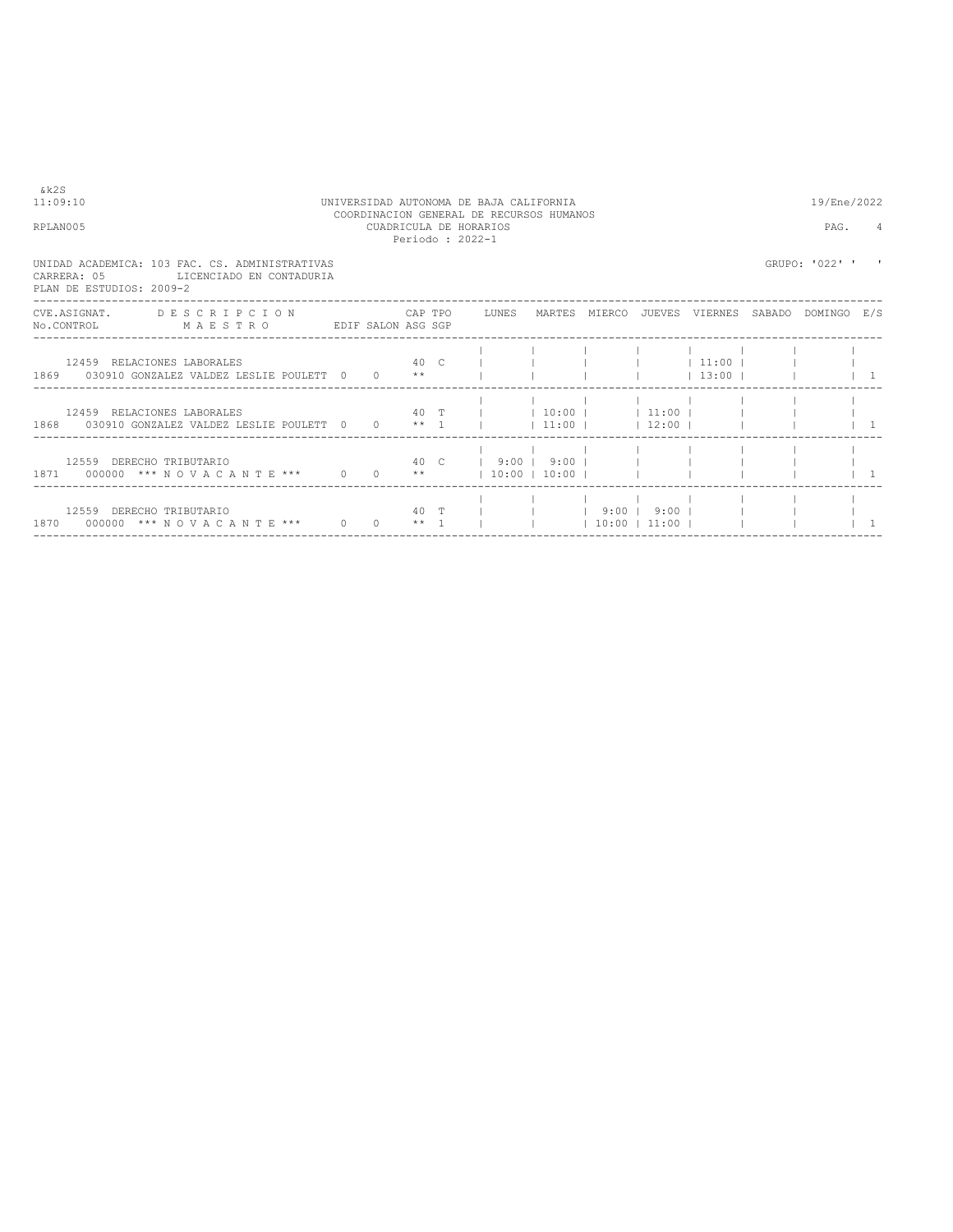| &k2S<br>11:09:10                                                                                                       |      |      |         | UNIVERSIDAD AUTONOMA DE BAJA CALIFORNIA<br>COORDINACION GENERAL DE RECURSOS HUMANOS |                                |                                            |                          |                            |                | 19/Ene/2022                                     |                                       |
|------------------------------------------------------------------------------------------------------------------------|------|------|---------|-------------------------------------------------------------------------------------|--------------------------------|--------------------------------------------|--------------------------|----------------------------|----------------|-------------------------------------------------|---------------------------------------|
| RPLAN005                                                                                                               |      |      |         | CUADRICULA DE HORARIOS<br>Periodo: 2022-1                                           |                                |                                            |                          |                            |                | PAG.                                            | 5                                     |
| UNIDAD ACADEMICA: 103 FAC. CS. ADMINISTRATIVAS<br>LICENCIADO EN CONTADURIA<br>CARRERA: 05<br>PLAN DE ESTUDIOS: 2009-2  |      |      |         |                                                                                     |                                |                                            |                          |                            |                | GRUPO: '023' '                                  | $\,$ I                                |
| CVE.ASIGNAT. DESCRIPCION<br>No.CONTROL MAESTRO EDIF SALON ASG SGP                                                      |      |      | CAP TPO | LUNES                                                                               |                                |                                            |                          |                            |                | MARTES MIERCO JUEVES VIERNES SABADO DOMINGO E/S |                                       |
| 11733 MATEMATICAS FINANCIERAS<br>4045 017112 PERALTA MANCILLAS GUADALUPE 0 0 **                                        |      |      |         | 40 C   7:00  <br>  8:00                                                             |                                | <b>Contract Contract</b>                   | 7:00  <br>  8:00         |                            |                |                                                 | $\vert$ 1                             |
| 11733 MATEMATICAS FINANCIERAS                                                                                          |      | 40 T |         | $\mathbb{R}$                                                                        | $\mathbf{1}$                   | $\mathbb{R}^n$                             |                          | $ $ 9:00  <br>$ $ 11:00    |                | $\mathbf{1}$                                    | $\begin{array}{cc} 1 & 1 \end{array}$ |
| 11734 ENTORNO SOCIOECONOMICO DE MEXICO 40 C<br>4047 023629 VALENCIA SANDOVAL MA. DEL ROSARIO0 0 **                     |      |      |         | 8:00  <br><b>Contract</b>                                                           | 10:00                          |                                            | <b>Contract Contract</b> |                            |                |                                                 | $\overline{1}$                        |
| 11734 ENTORNO SOCIOECONOMICO DE MEXICO 60 40 T<br>4046 023629 VALENCIA SANDOVAL MA. DEL ROSARIO0 0 ** 1   11:00        |      |      |         | 9:00                                                                                |                                | $\mathbb{R}^n$<br>$\overline{\phantom{a}}$ | $\mathbf{L}$             |                            |                |                                                 | $1 \quad 1$                           |
| 11843 METODOLOGIA DE LA INVESTIGACION<br>$0 \t 0 \t \star\star$<br>4049 014497 ROSILES LOPEZ LEONEL                    |      | 40 C |         |                                                                                     |                                | $\mathcal{A}$                              | 8:00  <br> 10:00         |                            |                |                                                 | $\begin{array}{cc} \end{array}$       |
| 11843 METODOLOGIA DE LA INVESTIGACION 40 T<br>$0 \t 0 \t \star 1$<br>4048 014497 ROSILES LOPEZ LEONEL                  |      |      |         | $\mathbb{R}$<br><b>The Company</b>                                                  | 7:00 <br>  8:00                |                                            | $\blacksquare$           |                            |                |                                                 | $\begin{array}{cc} 1 & 1 \end{array}$ |
| 12457 DISE\O ORGANIZACIONAL<br>4051 025834 VERDUGO SALDIVAR MARIO ISIDRO 0 0 **                                        |      | 40 C |         | $\mathbf{1}$                                                                        | <b>Contract</b><br>$\sim$ 1.   | $\mathbb{R}^n$                             | <b>Contract Contract</b> | $1 \quad 7:00$ 1<br>$9:00$ |                |                                                 | $\vert$ 1                             |
| 12457 DISE\O ORGANIZACIONAL<br>4050 025834 VERDUGO SALDIVAR MARIO ISIDRO 0 0 ** 1                                      | 40 T |      |         | $\mathbf{1}$                                                                        | <b>Contract Contract</b>       | $17:00$ 1<br>$1$ 9:00                      |                          |                            |                |                                                 | $\begin{array}{cc} \end{array}$       |
| 12458 REGISTROS ESPECIALES $40 \text{ C}$     10:00   4053 016464 CASTANEDA MADRID ARIADNA $0 \text{ A}$ + +     11:00 |      |      |         |                                                                                     | $ 11:00 $ $ 11:00 $            |                                            | 10:00                    |                            | $\mathbb{R}^n$ |                                                 | $1 \quad 1$                           |
| 12458 REGISTROS ESPECIALES<br>4052 016464 CASTANEDA MADRID ARIADNA $0$ 0 ** 1                                          |      | 40 T |         |                                                                                     | $ $ $ $ 11:00 $ $<br>$ $ 13:00 |                                            |                          | <b>College</b>             | $\mathbb{R}$   |                                                 | $\begin{array}{cc} \end{array}$       |

# 11:09:10 UNIVERSIDAD AUTONOMA DE BAJA CALIFORNIA 19/Ene/2022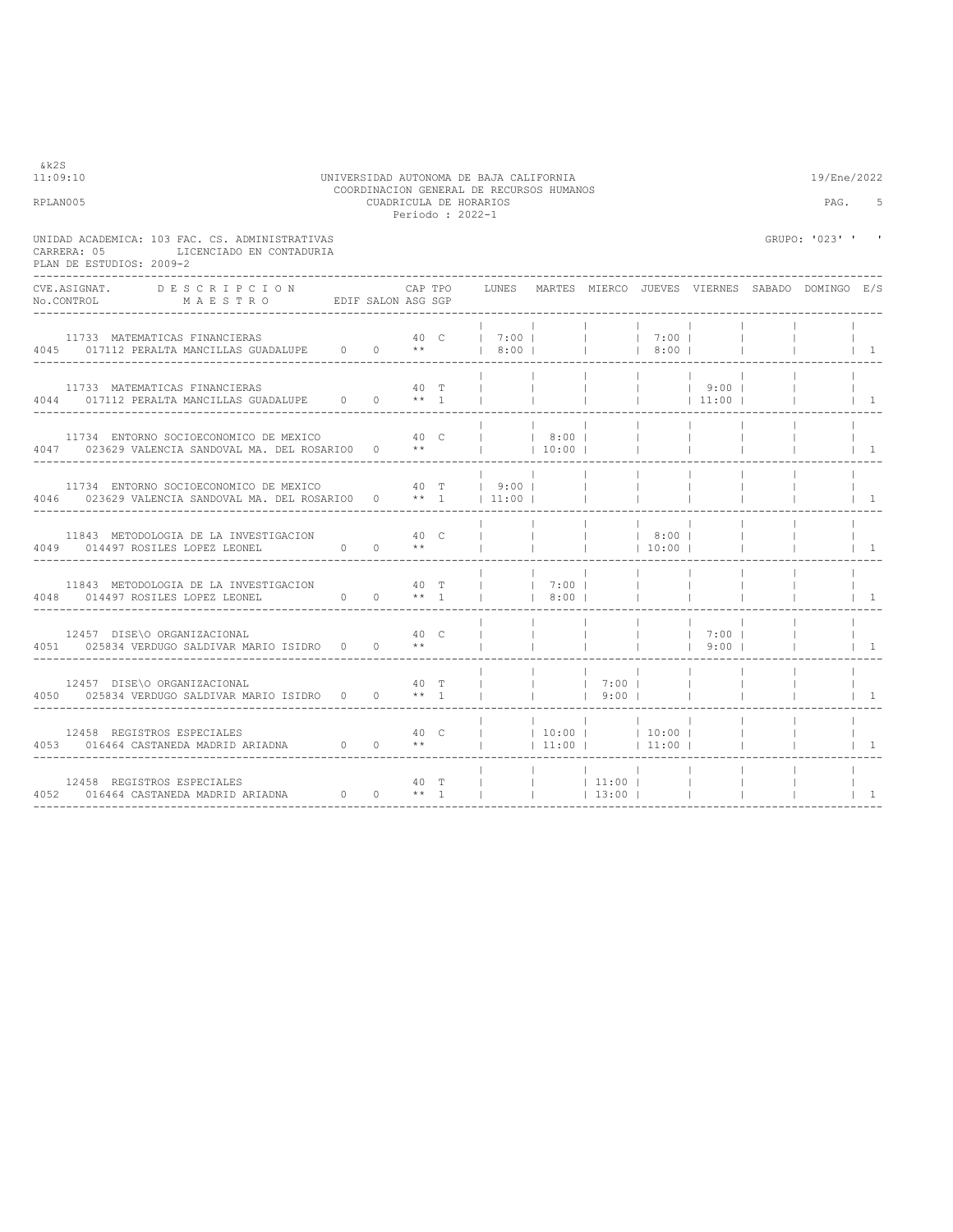| & k 2 S<br>11:09:10<br>RPLAN005                                                                                       |                              | CUADRICULA DE HORARIOS | Periodo: 2022-1                |  | UNIVERSIDAD AUTONOMA DE BAJA CALIFORNIA<br>COORDINACION GENERAL DE RECURSOS HUMANOS |                                |                     |  | 19/Ene/2022<br>PAG. | 6 |
|-----------------------------------------------------------------------------------------------------------------------|------------------------------|------------------------|--------------------------------|--|-------------------------------------------------------------------------------------|--------------------------------|---------------------|--|---------------------|---|
| UNIDAD ACADEMICA: 103 FAC. CS. ADMINISTRATIVAS<br>CARRERA: 05<br>LICENCIADO EN CONTADURIA<br>PLAN DE ESTUDIOS: 2009-2 |                              |                        |                                |  |                                                                                     |                                |                     |  | GRUPO: '023' '      |   |
| CVE.ASIGNAT. DESCRIPCION CAPTPO LUNES MARTES MIERCO JUEVES VIERNES SABADO DOMINGO E/S<br>NO.CONTROL MAESTRO           | EDIF SALON ASG SGP           |                        |                                |  |                                                                                     |                                |                     |  |                     |   |
| 12459 RELACIONES LABORALES<br>4055 020467 ESTRADA OLIVAS ERIKA                                                        | $\sim$ 0                     |                        | 40 C<br>$0 \longrightarrow$ ** |  |                                                                                     |                                | $11:00$  <br> 13:00 |  |                     |   |
| 12459 RELACIONES LABORALES<br>4054 020467 ESTRADA OLIVAS ERIKA                                                        | 0 0 $**$ 1 9:00 13:00 1      |                        |                                |  |                                                                                     | 40 T   8:00   12:00            |                     |  |                     |   |
| 12559 DERECHO TRIBUTARIO<br>4057 030321 RINCON TOLEDO CESAR RAMON 0 0 **                                              |                              |                        | 40 C                           |  |                                                                                     | 9:00 <sub>1</sub><br>$11:00$ 1 |                     |  |                     |   |
| 12559 DERECHO TRIBUTARIO<br>4056 030321 RINCON TOLEDO CESAR RAMON                                                     | $0 \quad 0 \quad ** \quad 1$ |                        |                                |  | 40 T 11:00 11:00 I<br> 13:00 12:00                                                  |                                |                     |  |                     |   |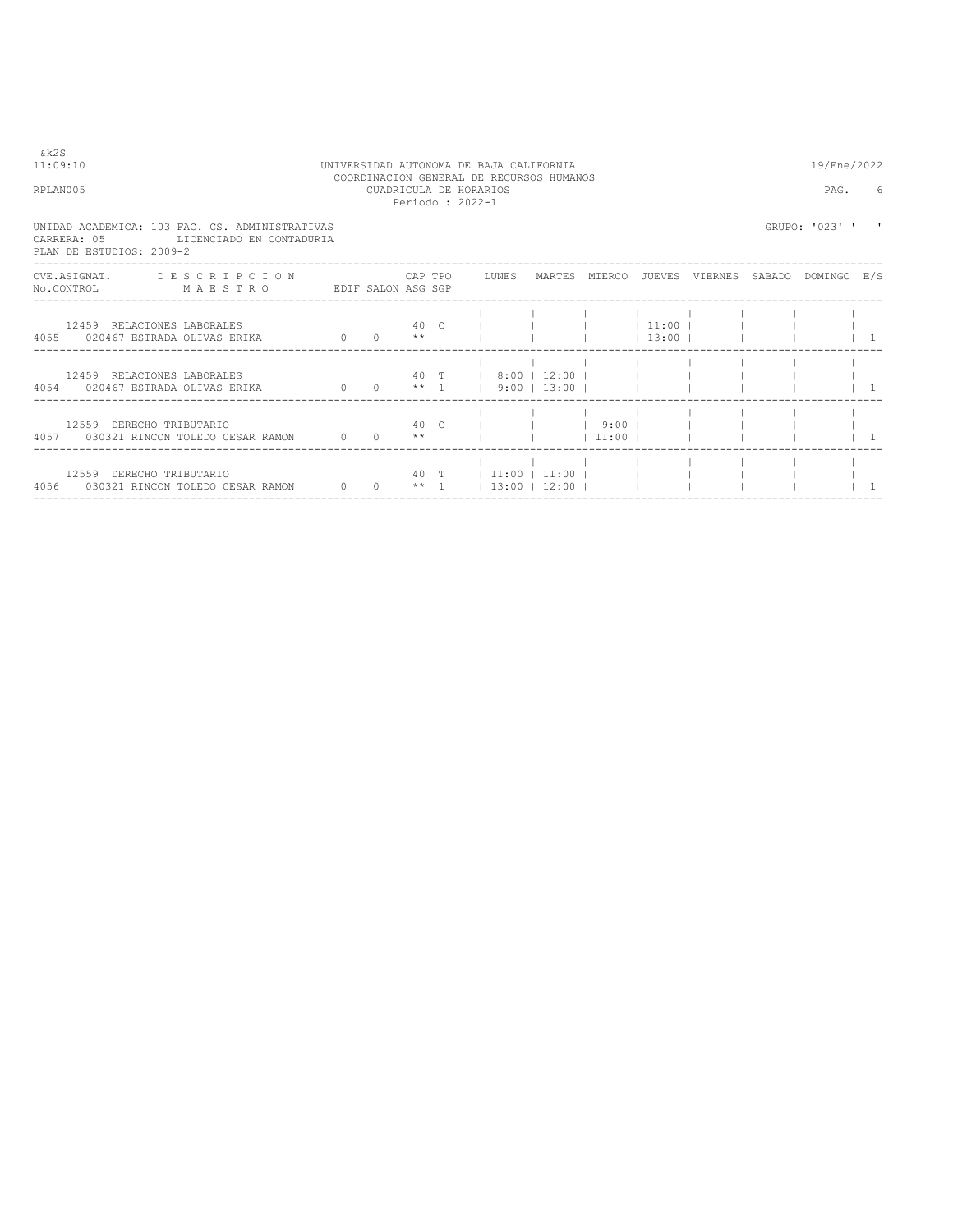| RPLAN005                                                                                                                                                                                                                                                                                                                                                                                                                                                                                   |              | CUADRICULA DE HORARIOS<br>Periodo : 2022-1 | COORDINACION GENERAL DE RECURSOS HUMANOS |                              |                          |                                          |                                |              | PAG.                                                  | 7                                       |
|--------------------------------------------------------------------------------------------------------------------------------------------------------------------------------------------------------------------------------------------------------------------------------------------------------------------------------------------------------------------------------------------------------------------------------------------------------------------------------------------|--------------|--------------------------------------------|------------------------------------------|------------------------------|--------------------------|------------------------------------------|--------------------------------|--------------|-------------------------------------------------------|-----------------------------------------|
| UNIDAD ACADEMICA: 103 FAC. CS. ADMINISTRATIVAS<br>LICENCIADO EN CONTADURIA<br>CARRERA: 05<br>PLAN DE ESTUDIOS: 2009-2                                                                                                                                                                                                                                                                                                                                                                      |              |                                            |                                          |                              |                          |                                          |                                |              | GRUPO: '024' ' '                                      |                                         |
| <b>DESCRIPCION</b><br>CVE.ASIGNAT.<br>$\verb No.CONTROL  \qquad \qquad \verb M A E S T R O  \qquad \qquad \verb EDIF SALON ASS SGP  \qquad \qquad \verb N.75  \qquad \qquad \verb M A E S T R O  \qquad \qquad \verb EDIF SALON ASS SGP  \qquad \qquad \verb N.75  \qquad \qquad \verb N.75  \qquad \qquad \verb N.75  \qquad \qquad \verb N.75  \qquad \qquad \verb N.75  \qquad \qquad \verb N.75  \qquad \qquad \verb N.75  \qquad \qquad \verb N.75  \qquad \qquad \verb N.75  \qquad$ |              | CAP TPO                                    |                                          |                              |                          |                                          |                                |              | LUNES MARTES MIERCO JUEVES VIERNES SABADO DOMINGO E/S |                                         |
| 11733 MATEMATICAS FINANCIERAS 40 C   17:00       17:00  <br>3584 015690 GUTIERREZ GUTIERREZ OLGA LIDIA 0 0 **                                                                                                                                                                                                                                                                                                                                                                              |              |                                            | 18:00                                    |                              |                          | $ $ 18:00                                |                                |              |                                                       | $\begin{array}{ccc} & 1 \\ \end{array}$ |
| 11733 MATEMATICAS FINANCIERAS<br>3583 015690 GUTIERREZ GUTIERREZ OLGA LIDIA 0 0 ** 1   19:00                                                                                                                                                                                                                                                                                                                                                                                               |              |                                            | 40 T   18:00               17:00         |                              |                          |                                          | $ $ 18:00                      |              |                                                       | $\vert$ 1                               |
| 11734 ENTORNO SOCIOECONOMICO DE MEXICO 60 000 000 000 000<br>3586 026094 CORONADO GARCIA CIPRIANO DOMINGO0 0 **                                                                                                                                                                                                                                                                                                                                                                            |              |                                            | $-1$                                     | $\sim 10^{-11}$              | 20:00                    |                                          |                                |              |                                                       | $\vert$ 1                               |
| 11734 ENTORNO SOCIOECONOMICO DE MEXICO $40$ T     18:00   3585 026094 CORONADO GARCIA CIPRIANO DOMINGO0 0 ** 1     20:00                                                                                                                                                                                                                                                                                                                                                                   |              |                                            |                                          |                              | $\sim$ 1.0               | <b>Contract</b>                          |                                |              |                                                       | $\overline{1}$                          |
| $40-$<br>11843 METODOLOGIA DE LA INVESTIGACION<br>3713 028197 RODRIGUEZ DURAN ANA MARIA MARGARITAO 0                                                                                                                                                                                                                                                                                                                                                                                       | $\star\star$ |                                            | $\mathbb{R}$                             |                              |                          | $ $ 18:00  <br>$\frac{1}{20:00}$   20:00 |                                |              |                                                       | $1 - 1$                                 |
| 11843 METODOLOGIA DE LA INVESTIGACION<br>3712 028197 RODRIGUEZ DURAN ANA MARIA MARGARITAO 0 ** 1                                                                                                                                                                                                                                                                                                                                                                                           |              | $40$ T  <br><b>Contract</b>                |                                          | <b>Contract</b><br>$\sim$ 1. | <b>Contract Contract</b> | the company of the com-                  | $ $ 18:00  <br>$19:00$ $\perp$ |              |                                                       | $1 - 1$                                 |
| 12457 DISE\O ORGANIZACIONAL<br>3717 025835 ZAZUETA SALAZAR MAURICIO ALEJANDRO0 0 **   20:00                                                                                                                                                                                                                                                                                                                                                                                                |              |                                            | 40 C 19:00 I                             | $\sim$ 1                     |                          |                                          | 17:00                          |              | <b>Contract Contract</b>                              | $1 \quad 1$                             |
| 12457 DISE\O ORGANIZACIONAL<br>3716 025835 ZAZUETA SALAZAR MAURICIO ALEJANDRO0 0 ** 1                                                                                                                                                                                                                                                                                                                                                                                                      | 40 T         |                                            |                                          | $\mathbb{R}^n$               |                          | 20:00  <br> 22:00                        |                                | $\mathbb{R}$ |                                                       | $1 \quad 1$                             |
| 12458 REGISTROS ESPECIALES<br>3588 022246 CISNEROS MARTINEZ JESSICA LIZBETH0 0 **                                                                                                                                                                                                                                                                                                                                                                                                          | 40 C         |                                            |                                          | 16:00                        | $18:00$                  |                                          |                                |              |                                                       | $\overline{1}$                          |
| 12458 REGISTROS ESPECIALES<br>3587 022246 CISNEROS MARTINEZ JESSICA LIZBETH0 0 ** 1                                                                                                                                                                                                                                                                                                                                                                                                        |              |                                            | 40 T     16:00                           | $18:00$ $\perp$              | <b>Contract Contract</b> |                                          |                                |              |                                                       | $\overline{1}$                          |

11:09:11 UNIVERSIDAD AUTONOMA DE BAJA CALIFORNIA 19/Ene/2022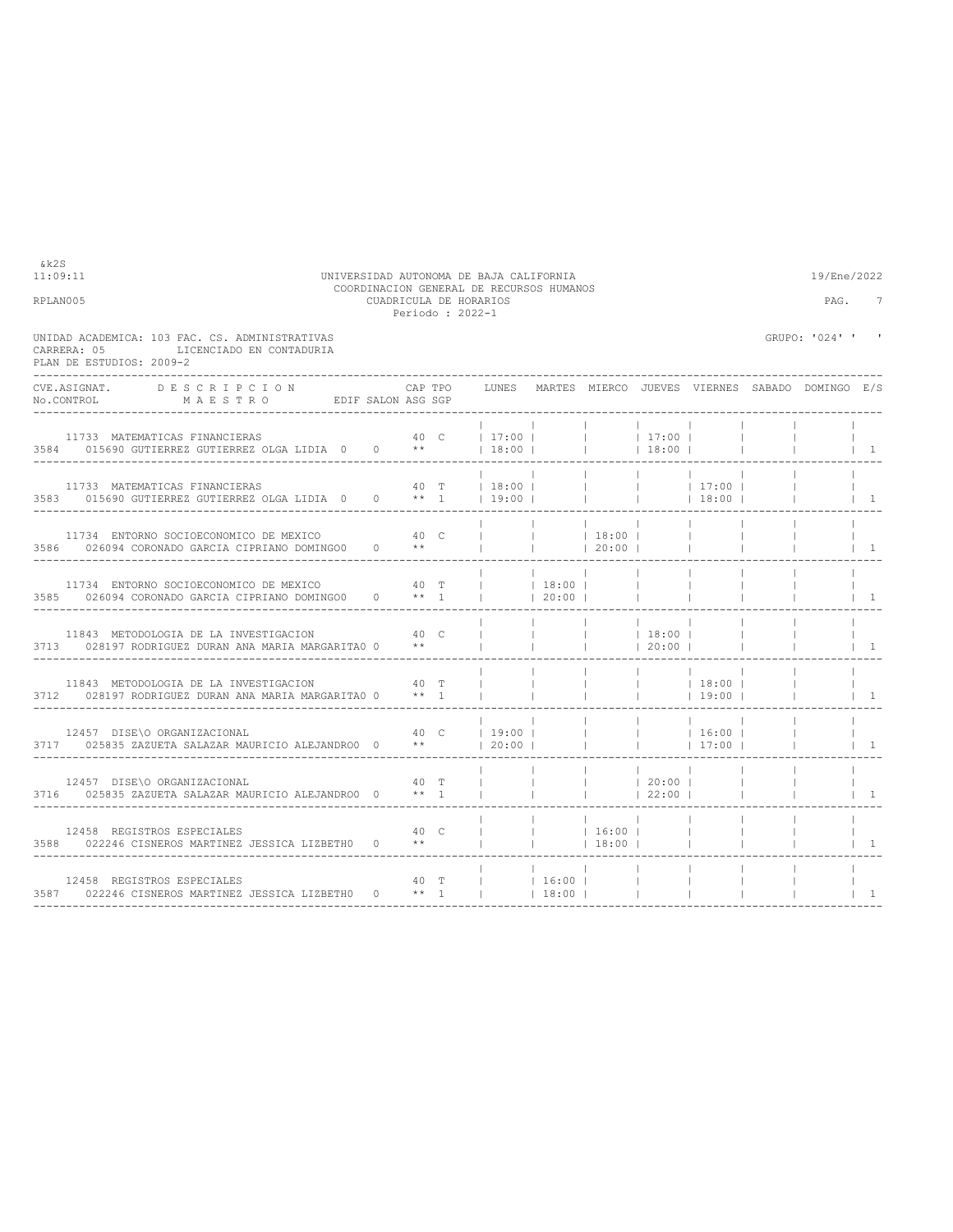| RPLAN005                                                                                                                       |  | CUADRICULA DE HORARIOS<br>Periodo: 2022-1 | COORDINACION GENERAL DE RECURSOS HUMANOS |       |                                                    | PAG.           |  |
|--------------------------------------------------------------------------------------------------------------------------------|--|-------------------------------------------|------------------------------------------|-------|----------------------------------------------------|----------------|--|
| UNIDAD ACADEMICA: 103 FAC. CS. ADMINISTRATIVAS<br>CARRERA: 05<br>LICENCIADO EN CONTADURIA<br>PLAN DE ESTUDIOS: 2009-2          |  |                                           |                                          |       |                                                    | GRUPO: '024' ' |  |
| CVE.ASIGNAT. DESCRIPCION CAPTPO LUNES MARTES MIERCO JUEVES VIERNES SABADO DOMINGO E/S<br>No.CONTROL MAESTRO EDIF SALON ASG SGP |  |                                           |                                          |       |                                                    |                |  |
| 12459 RELACIONES LABORALES<br>3719 029368 GOMEZ HORTA MANUEL ERNESTO 0 0 **                                                    |  |                                           | 40 C       20:00                         | 22:00 |                                                    |                |  |
| 12459 RELACIONES LABORALES<br>3718 029368 GOMEZ HORTA MANUEL ERNESTO 0 0 ** 1                                                  |  |                                           |                                          |       | 40 T             20:00  <br>$1 \t 22:00 \t 1 \t 1$ |                |  |
| 12559 DERECHO TRIBUTARIO<br>3715 030321 RINCON TOLEDO CESAR RAMON                                                              |  | $0 \t 0 \t \star\star$                    | 40 C I 1 20:00 I<br>$1 \t 22:00 \t 1$    |       |                                                    |                |  |
| 12559 DERECHO TRIBUTARIO<br>3714 030321 RINCON TOLEDO CESAR RAMON 0 0 ** 1   22:00                                             |  |                                           |                                          |       | 40 T   20:00             19:00  <br>$ 20:00 $      |                |  |

 $&k2S$ <br>11:09:11

# 11:09:11 UNIVERSIDAD AUTONOMA DE BAJA CALIFORNIA 19/Ene/2022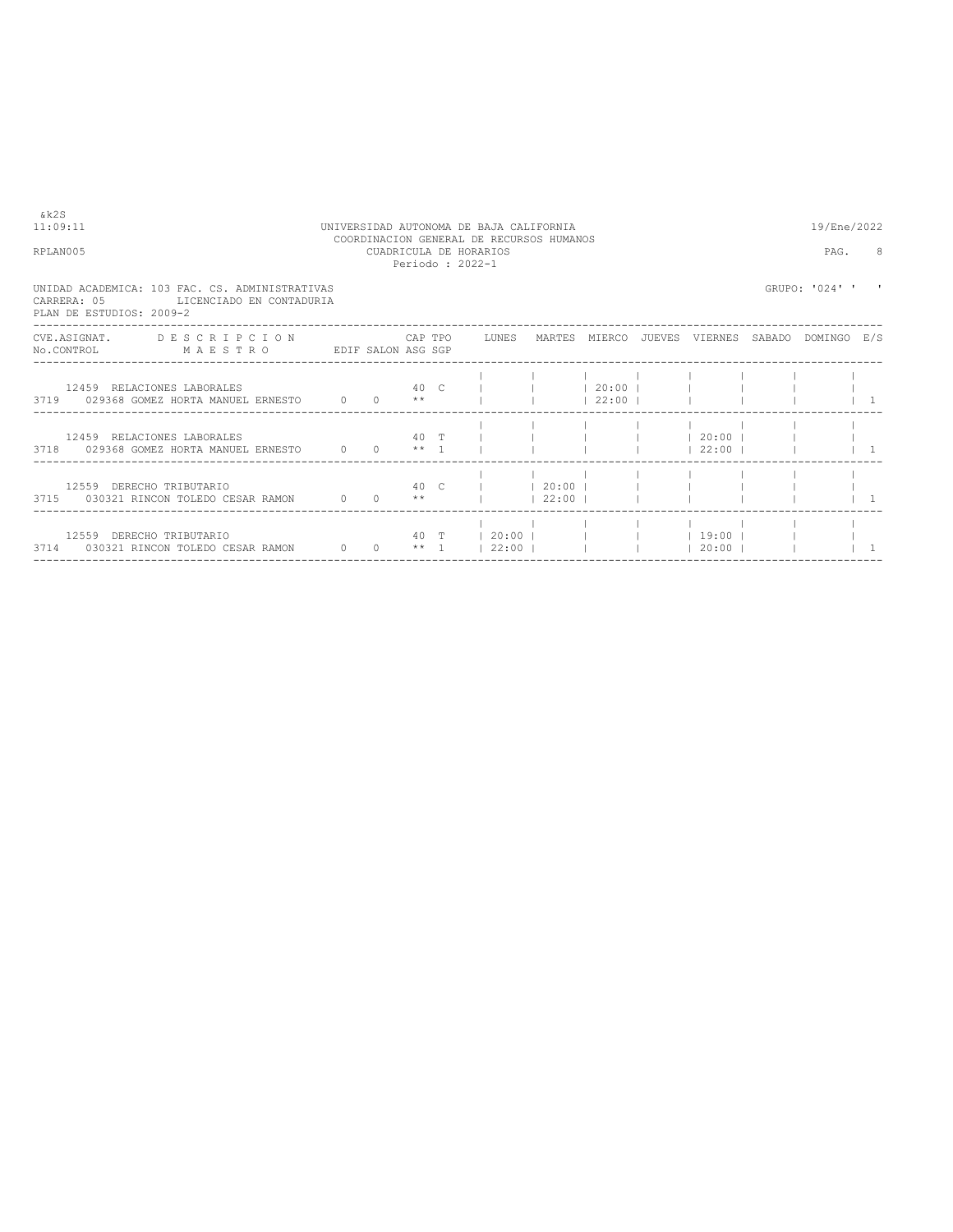| 11:09:11<br>RPLAN005 |                                                                                                                                                                                                                                                                                                                 |      |                 |         | Periodo: 2022-1 | UNIVERSIDAD AUTONOMA DE BAJA CALIFORNIA<br>COORDINACION GENERAL DE RECURSOS HUMANOS<br>CUADRICULA DE HORARIOS |                        |                                                      |                                                      |                                          |           | 19/Ene/2022<br>PAG.                                   | q                               |
|----------------------|-----------------------------------------------------------------------------------------------------------------------------------------------------------------------------------------------------------------------------------------------------------------------------------------------------------------|------|-----------------|---------|-----------------|---------------------------------------------------------------------------------------------------------------|------------------------|------------------------------------------------------|------------------------------------------------------|------------------------------------------|-----------|-------------------------------------------------------|---------------------------------|
|                      | UNIDAD ACADEMICA: 103 FAC. CS. ADMINISTRATIVAS<br>CARRERA: 05<br>LICENCIADO EN CONTADURIA<br>PLAN DE ESTUDIOS: 2009-2                                                                                                                                                                                           |      |                 |         |                 |                                                                                                               |                        |                                                      |                                                      |                                          |           | GRUPO: '025' '                                        |                                 |
|                      | CVE.ASIGNAT.<br>DESCRIPCION<br>No.CONTROL MAESTRO EDIF SALON ASG SGP                                                                                                                                                                                                                                            |      |                 | CAP TPO |                 |                                                                                                               |                        |                                                      |                                                      |                                          |           | LUNES MARTES MIERCO JUEVES VIERNES SABADO DOMINGO E/S |                                 |
|                      | 11733 MATEMATICAS FINANCIERAS<br>988 017112 PERALTA MANCILLAS GUADALUPE 0 0 **                                                                                                                                                                                                                                  |      |                 |         | 40 C            | $\mathbb{L}$                                                                                                  | <b>College</b>         | 18:00 <br> 20:00                                     |                                                      |                                          |           |                                                       | $\vert$ 1                       |
|                      | 11733 MATEMATICAS FINANCIERAS<br>987 017112 PERALTA MANCILLAS GUADALUPE 0 0 ** 1                                                                                                                                                                                                                                |      |                 |         | 40 T            |                                                                                                               | $\mathbb{R}^n$         | <b>Contract Contract</b><br><b>Contract Contract</b> | <b>Contract Contract</b><br><b>Contract Contract</b> | 18:00 <br> 20:00                         |           |                                                       | $\begin{array}{cc} \end{array}$ |
|                      | 11734 ENTORNO SOCIOECONOMICO DE MEXICO<br>990 030919 RETAMOZA YOCUPICIO RICARDO RODOLFO0 0 **                                                                                                                                                                                                                   |      | 40 <sub>C</sub> |         |                 |                                                                                                               |                        | <b>Contract</b><br>$ $ 19:00                         | 17:00                                                |                                          |           |                                                       | $\vert$ 1                       |
|                      | 11734 ENTORNO SOCIOECONOMICO DE MEXICO 60 10 T<br>989 030919 RETAMOZA YOCUPICIO RICARDO RODOLFO0 0 ** 1                                                                                                                                                                                                         |      |                 |         |                 | <b>The Common</b>                                                                                             |                        |                                                      |                                                      | $ 17:00 $ $ 17:00 $<br>$ $ 18:00   18:00 | $\sim$ 1. |                                                       | $\overline{1}$                  |
|                      | 11843 METODOLOGIA DE LA INVESTIGACION 40 C<br>992 020468 RIOS GONZALEZ RUTH CATALINA 0 0 **                                                                                                                                                                                                                     |      |                 |         |                 |                                                                                                               | $ $ 18:00   16:00      | $ 19:00 $ $ 17:00 $                                  |                                                      |                                          |           |                                                       | $\overline{1}$                  |
|                      | 11843 METODOLOGIA DE LA INVESTIGACION                                                                                                                                                                                                                                                                           | 40 T |                 |         |                 | $ $ 17:00                                                                                                     | 18:00                  | $\sim$ 1.0                                           | <b>Contract</b>                                      |                                          |           |                                                       | $\overline{1}$                  |
|                      | 12457 DISE\O ORGANIZACIONAL 15IDRO 0 0 $**$ 40 C 994 025834 VERDUGO SALDIVAR MARIO ISIDRO 0 0 $**$                                                                                                                                                                                                              |      |                 |         |                 | $\mathbb{R}$                                                                                                  | $\mathbb{R}$           | <b>Contract</b><br>$\mathbb{R}^n$                    | 20:00 <br> 22:00                                     |                                          |           |                                                       | $\overline{1}$                  |
|                      | 40 T<br>12457 DISE\O ORGANIZACIONAL<br>993 025834 VERDUGO SALDIVAR MARIO ISIDRO 0 0 ** 1                                                                                                                                                                                                                        |      |                 |         |                 | 17:00<br>$19:00$                                                                                              |                        | <b>Contract</b>                                      | <b>College</b>                                       |                                          |           |                                                       | $\overline{1}$                  |
|                      | 12458 REGISTROS ESPECIALES<br>при народни при подрачи при подрачки при подрачки и стандарти и стандарти и стандарти и стандарти и стандарти<br>В стандарти подрачки при подрачки при подрачки при подрачки при подрачки при подрачки при подрачки стандарти с<br>2934 019373 JIMENEZ GUZMAN MIGUEL ANGEL 0 0 ** |      |                 |         |                 | $ $ 20:00                                                                                                     | 22:00                  |                                                      | $\mathbb{R}$                                         |                                          |           |                                                       | $\mathbf{1}$                    |
|                      | 12458 REGISTROS ESPECIALES<br>12458 REGISTROS ESPECIALES<br>2933 019373 JIMENEZ GUZMAN MIGUEL ANGEL 0 0 ** 1   21:00                                                                                                                                                                                            |      |                 |         |                 | 40 T   20:00                                                                                                  | $\sim$ 1.<br>$\sim$ 1. |                                                      |                                                      |                                          |           |                                                       | $\overline{1}$                  |

&k2S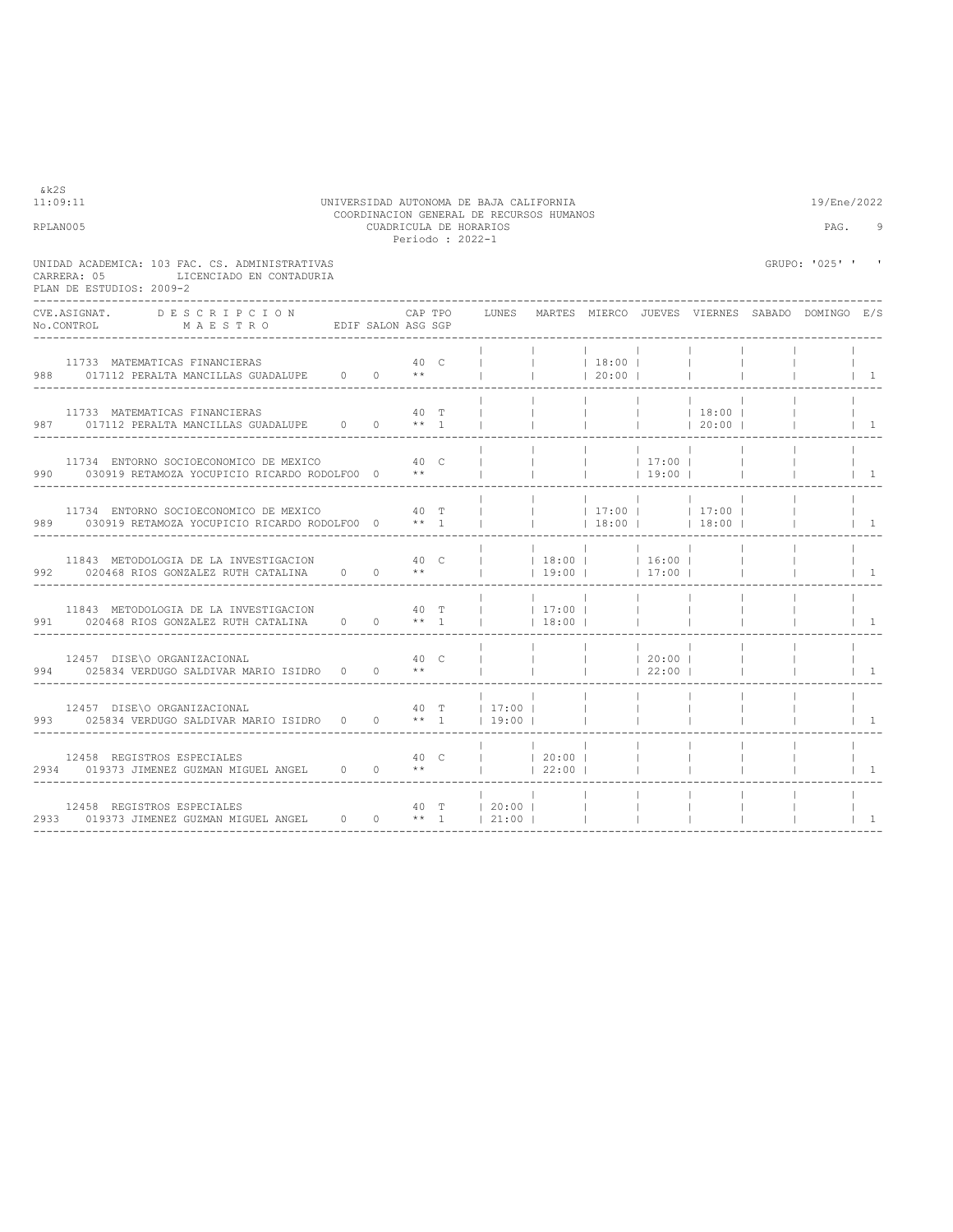| 11:09:11                                                                                                                                                       |  |  | UNIVERSIDAD AUTONOMA DE BAJA CALIFORNIA                                               |  |  | 19/Ene/2022    |                |
|----------------------------------------------------------------------------------------------------------------------------------------------------------------|--|--|---------------------------------------------------------------------------------------|--|--|----------------|----------------|
| RPLAN005                                                                                                                                                       |  |  | COORDINACION GENERAL DE RECURSOS HUMANOS<br>CUADRICULA DE HORARIOS<br>Periodo: 2022-1 |  |  | PAG. 10        |                |
| UNIDAD ACADEMICA: 103 FAC. CS. ADMINISTRATIVAS<br>CARRERA: 05<br>LICENCIADO EN CONTADURIA<br>PLAN DE ESTUDIOS: 2009-2                                          |  |  |                                                                                       |  |  | GRUPO: '025' ' |                |
| CVE.ASIGNAT. DESCRIPCION CAPTPO LUNES MARTES MIERCO JUEVES VIERNES SABADO DOMINGO E/S<br>No.CONTROL MAESTRO EDIF SALON ASG SGP                                 |  |  |                                                                                       |  |  |                |                |
| 12458 REGISTROS ESPECIALES                                    40 T       21:00                    <br>3815 019373 JIMENEZ GUZMAN MIGUEL ANGEL 0 0 ** 1   22:00 |  |  |                                                                                       |  |  |                | $1 \quad 1$    |
| 12459 RELACIONES LABORALES<br>998 016440 GONZALEZ ESQUIVEL GERARDO JAVIERO 0 **     17:00                                                                      |  |  | 40 C   15:00                                                                          |  |  |                | $\overline{1}$ |
| 12459 RELACIONES LABORALES 40 T $\begin{array}{c c} 16:00 & 16:00 \\ \end{array}$<br>997 016440 GONZALEZ ESQUIVEL GERARDO JAVIERO 0 ** 1   17:00     17:00     |  |  |                                                                                       |  |  |                |                |
| 40 C   19:00           19:00      <br>12559 DERECHO TRIBUTARIO<br>2936 017997 BUSTAMANTE VALENZUELA GILBERTO ENRIQUE00 **   20:00         20:00                |  |  |                                                                                       |  |  |                |                |
| 12559 DERECHO TRIBUTARIO<br>2935 017997 BUSTAMANTE VALENZUELA GILBERTO ENRIQUE00 ** 1     20:00   22:00                                                        |  |  | 40 T   19:00   20:00                                                                  |  |  |                |                |

----------------------------------------------------------------------------------------------------------------------------------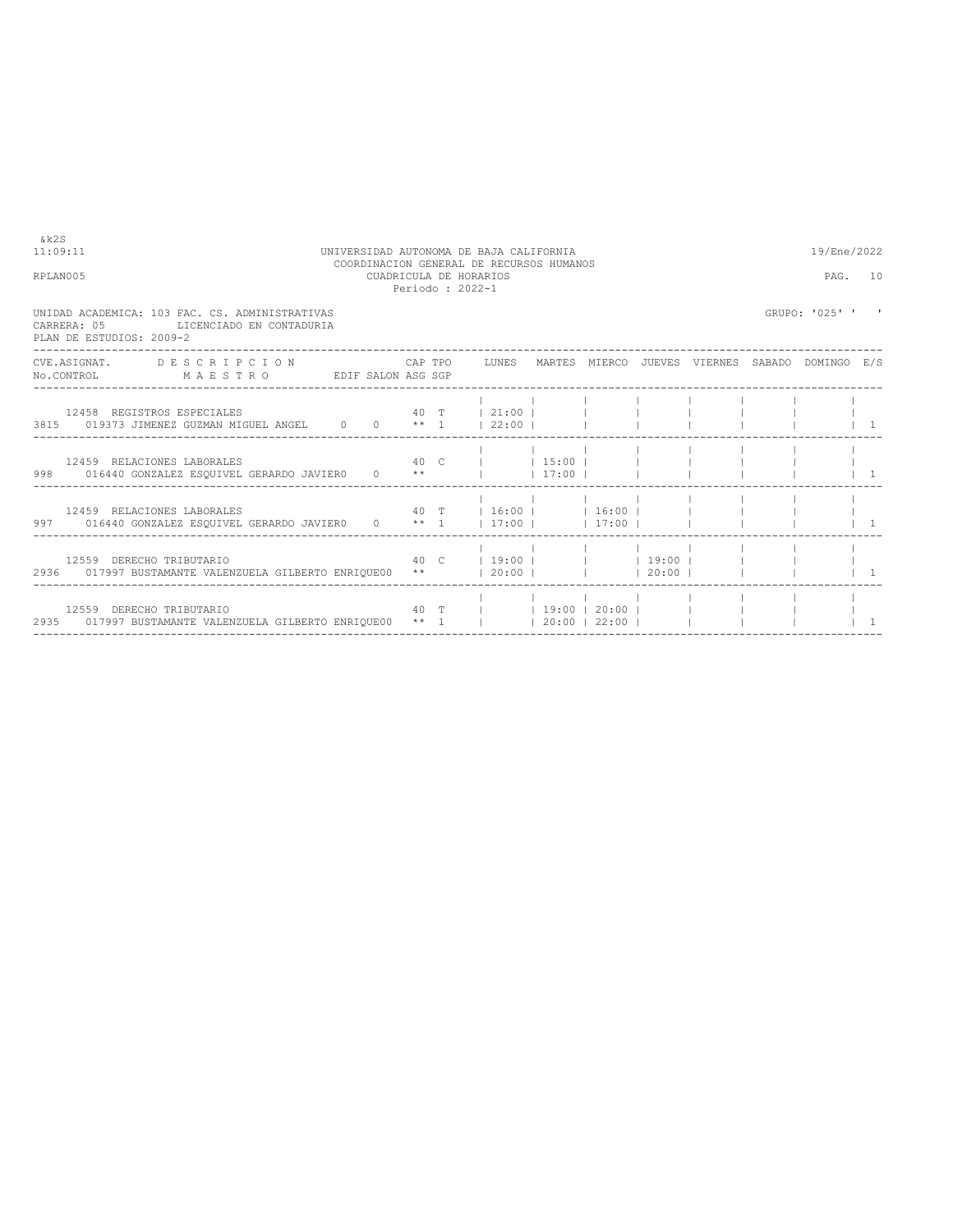| RPLAN005                                                                                                                                                                                                          |      |      | CUADRICULA DE HORARIOS<br>Periodo: 2022-1 |      | COORDINACION GENERAL DE RECURSOS HUMANOS |                |                          |                                   |              |                                                                | PAG. 11                              |
|-------------------------------------------------------------------------------------------------------------------------------------------------------------------------------------------------------------------|------|------|-------------------------------------------|------|------------------------------------------|----------------|--------------------------|-----------------------------------|--------------|----------------------------------------------------------------|--------------------------------------|
| UNIDAD ACADEMICA: 103 FAC. CS. ADMINISTRATIVAS<br>CARRERA: 05<br>LICENCIADO EN CONTADURIA<br>PLAN DE ESTUDIOS: 2009-2                                                                                             |      |      |                                           |      |                                          |                |                          |                                   |              | GRUPO: '031' ' '                                               |                                      |
| CVE ASIGNAT.<br>DESCRIPCION<br>EDIF SALON ASG SGP<br>No.CONTROL<br>MAESTRO                                                                                                                                        |      |      |                                           |      |                                          |                |                          |                                   |              | CAP TPO GUINES MARTES MIERCO JUEVES VIERNES SABADO DOMINGO E/S |                                      |
|                                                                                                                                                                                                                   |      |      |                                           |      |                                          |                |                          |                                   |              |                                                                | $\begin{array}{ccc} & 2 \end{array}$ |
| $\begin{tabular}{cccccccccc} 11737 & DERECHO CORPORTIVO & & & & & & 45 & T & &   & 12:00 &   & &   \\ 1001 & 020467 & ESTRADA & OLIVAS & ERIKA & & & & 0 & 0 & & ** & 1 & &   & 13:00 &   & &   \\ \end{tabular}$ |      |      |                                           |      |                                          |                | <b>Contract Contract</b> |                                   |              |                                                                | $\begin{array}{ccc} & 2 \end{array}$ |
| $V$ 45 C $ 10:00 $ $ 10:00 $<br>V VIR ** $ 11:00 $ $ 11:00 $<br>12467 ANALISIS FINANCIERO<br>1004 021628 CARRILLO SOSIMA<br>----------------------------------                                                    |      |      |                                           |      |                                          |                |                          |                                   |              |                                                                | $\begin{array}{ccc} & 2 \end{array}$ |
| 12467 ANALISIS FINANCIERO<br>1003 021628 CARRILLO SOSIMA                                                                                                                                                          |      |      |                                           |      |                                          |                |                          |                                   |              |                                                                | $1 \quad 2$                          |
| 12472 CONTRIBUCIONES DE SEGURIDAD SOCIAL 45 C<br>1006 016439 BRAVO ZANOGUERA PEDRO ANTONIO DEL SAGRADO CORAZON00**   9:00                                                                                         |      |      |                                           | 7:00 |                                          |                |                          |                                   |              |                                                                | $1 \quad 2$                          |
| 12472 CONTRIBUCIONES DE SEGURIDAD SOCIAL 65 T<br>1005 016439 BRAVO ZANOGUERA PEDRO ANTONIO DEL SAGRADO CORAZON00**1    9:00                                                                                       |      |      |                                           |      | 7:00                                     |                | <b>College</b>           |                                   |              |                                                                | $\begin{array}{ccc} & 2 \end{array}$ |
| 12560 IMPUESTOS INDIRECTOS<br>1008 016252 MAGOS VAZQUEZ JOAQUIN 0 0 **                                                                                                                                            | 45 C |      |                                           |      | $ $ 9:00  <br>$1 \t11:00 \t1$            |                | <b>College</b>           | <b>Contract</b>                   | $\mathbf{1}$ |                                                                | $\begin{array}{ccc} & 2 \end{array}$ |
| 12560 IMPUESTOS INDIRECTOS<br>1007 016252 MAGOS VAZQUEZ JOAQUIN 0 0 ** 1                                                                                                                                          |      | 45 T |                                           |      |                                          | <b>College</b> | 19:001<br>$ $ 11:00      |                                   |              |                                                                | $\begin{array}{ccc} & 2 \end{array}$ |
| 12561 NORMAS DE INFORMACION FINANCIERA 45 C<br>1010 008398 BRAVO ZANOGUERA LORETO MARIA V VIR **                                                                                                                  |      |      |                                           |      | $\vert$ 11:00 $\vert$<br> 13:00          |                | <b>Contract Contract</b> |                                   |              |                                                                | $1 \quad 2$                          |
| 12561 NORMAS DE INFORMACION FINANCIERA<br>1009 008398 BRAVO ZANOGUERA LORETO MARIA 0 0 ** 1                                                                                                                       |      | 45 L |                                           |      | 7:00   11:00                             | 18:001         | $\sim$ 1.000             | $\mathbb{R}^n$<br>$13:00$ $\perp$ |              |                                                                | $\begin{array}{ccc} & 2 \end{array}$ |

# 11:09:11 UNIVERSIDAD AUTONOMA DE BAJA CALIFORNIA 19/Ene/2022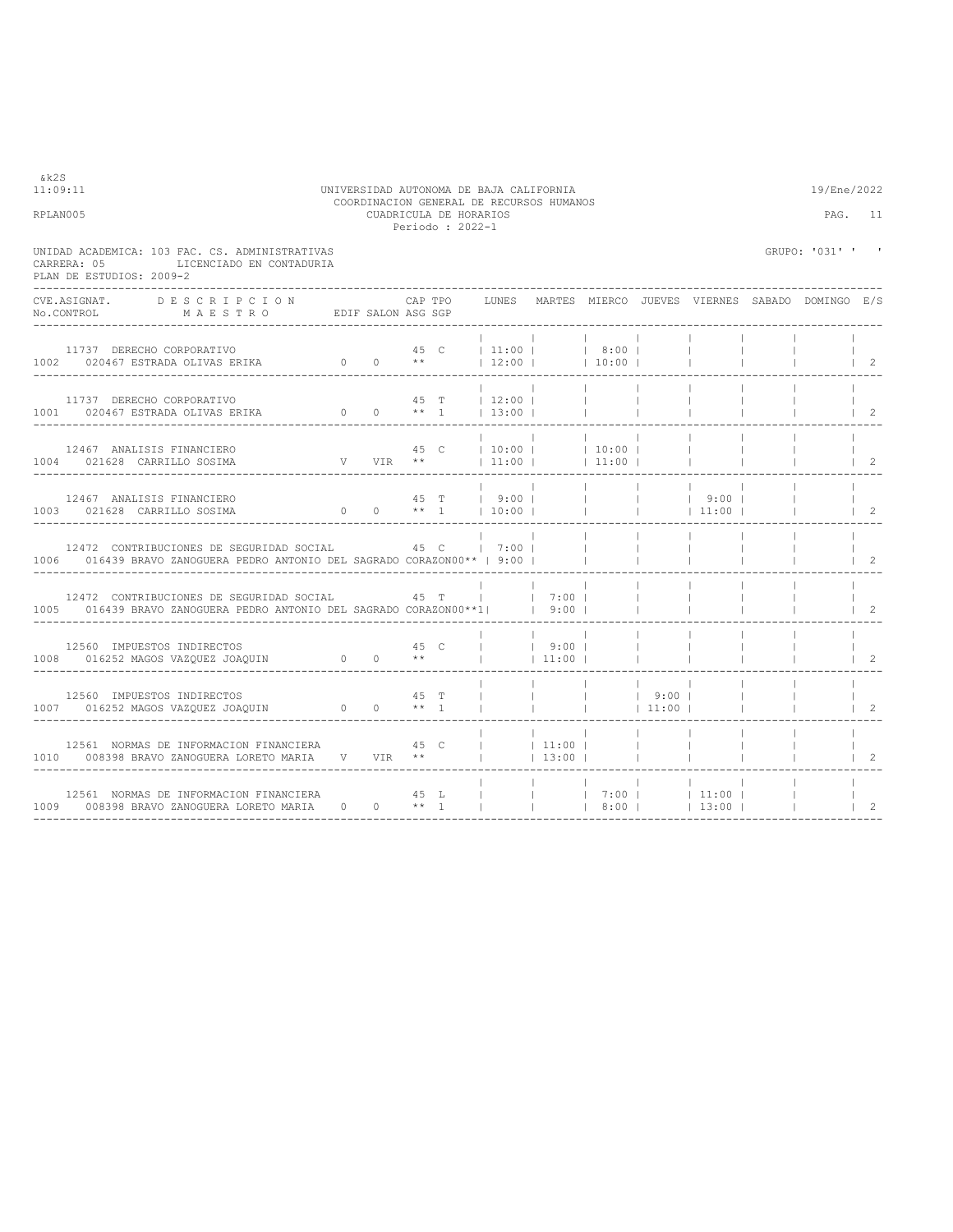| & k 2 S<br>11:09:11<br>RPLAN005                                                                                                |           |      |      | UNIVERSIDAD AUTONOMA DE BAJA CALIFORNIA<br>COORDINACION GENERAL DE RECURSOS HUMANOS<br>CUADRICULA DE HORARIOS |                         |                                             |                |                                          | 19/Ene/2022<br>PAG. 12 |                                      |
|--------------------------------------------------------------------------------------------------------------------------------|-----------|------|------|---------------------------------------------------------------------------------------------------------------|-------------------------|---------------------------------------------|----------------|------------------------------------------|------------------------|--------------------------------------|
| UNIDAD ACADEMICA: 103 FAC. CS. ADMINISTRATIVAS<br>LICENCIADO EN CONTADURIA<br>CARRERA: 05<br>PLAN DE ESTUDIOS: 2009-2          |           |      |      | Periodo: 2022-1                                                                                               |                         |                                             |                |                                          | GRUPO: '031' '         |                                      |
| CVE.ASIGNAT. DESCRIPCION CAPTPO LUNES MARTES MIERCO JUEVES VIERNES SABADO DOMINGO E/S<br>No.CONTROL MAESTRO EDIF SALON ASG SGP |           |      |      |                                                                                                               |                         |                                             |                |                                          |                        |                                      |
| 12562 PROFESION CONTABLE<br>1012 022246 CISNEROS MARTINEZ JESSICA LIZBETHO 0 **                                                |           |      | 45 C |                                                                                                               | $1 \quad 11:00 \quad 1$ | $12:00$ $1$                                 |                |                                          |                        |                                      |
| 12562 PROFESION CONTABLE<br>1011 022246 CISNEROS MARTINEZ JESSICA LIZBETH0 0 ** 1                                              |           | 45 T |      |                                                                                                               |                         | $1 \quad 1 \quad 1 \quad 1 \quad 0 \quad 1$ |                | $13:00$ $1$                              |                        | $\begin{array}{ccc} & 2 \end{array}$ |
| 12593 INVESTIGACION CONTABLE<br>1014 020510 RUIZ SALAZAR FANNY SANTA $0$ 0 **                                                  |           | 45 C |      |                                                                                                               |                         |                                             | $1 \t7:00 \t1$ | $1$ 9:00 $1$ 1                           |                        |                                      |
| 12593 INVESTIGACION CONTABLE<br>$\sim$ 0<br>1013 020510 RUIZ SALAZAR FANNY SANTA                                               | $0 * * 1$ | 45 T |      |                                                                                                               |                         |                                             |                | $1 \quad 1 \quad 7:00 \quad 1$<br>19:001 |                        |                                      |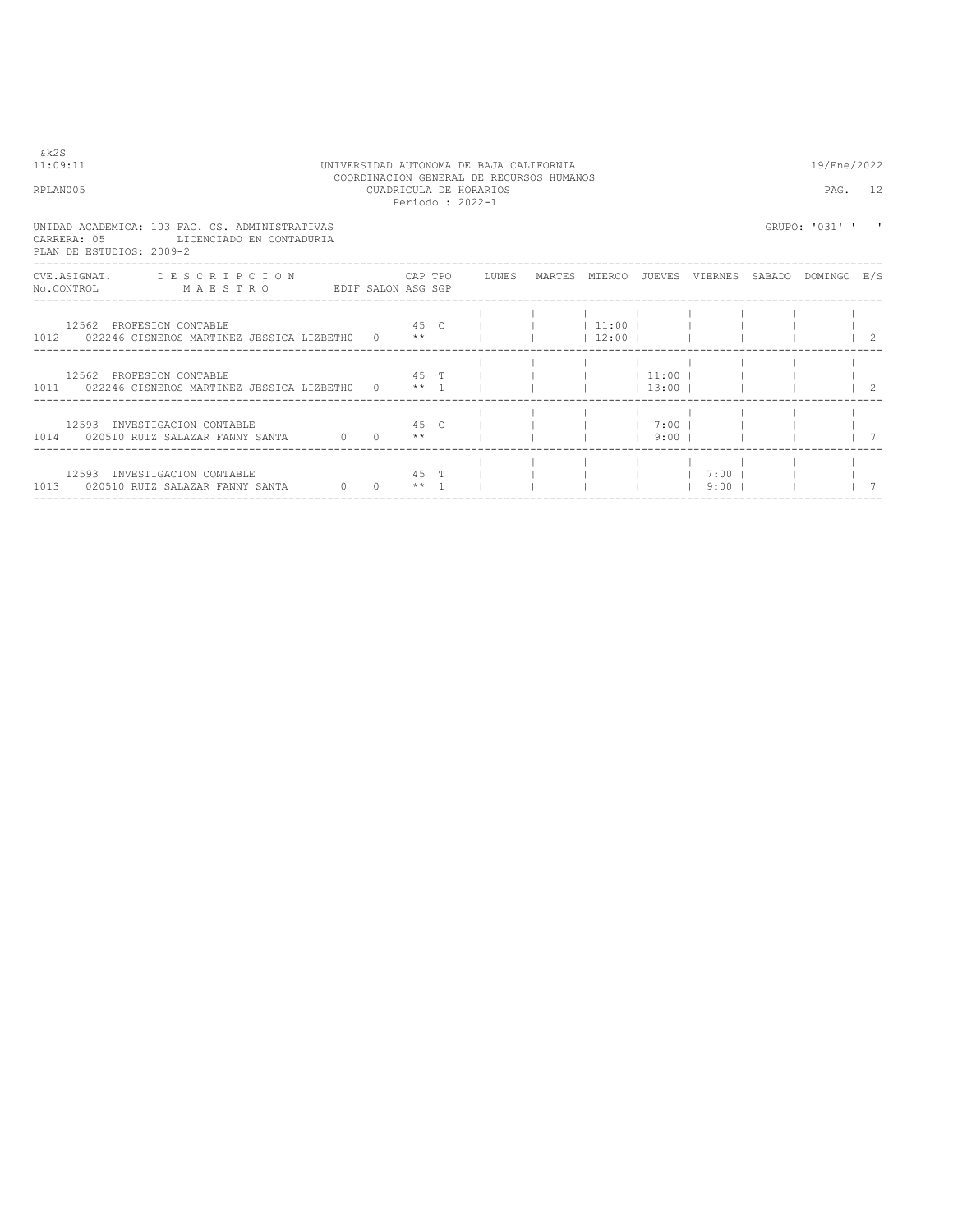| UNIDAD ACADEMICA: 103 FAC. CS. ADMINISTRATIVAS<br>CARRERA: 05<br>LICENCIADO EN CONTADURIA<br>PLAN DE ESTUDIOS: 2009-2                                                                                                        |                                |      |                                                               |                          |                                 |                                                                                                 |                          | GRUPO: '032' ' ' |                                      |
|------------------------------------------------------------------------------------------------------------------------------------------------------------------------------------------------------------------------------|--------------------------------|------|---------------------------------------------------------------|--------------------------|---------------------------------|-------------------------------------------------------------------------------------------------|--------------------------|------------------|--------------------------------------|
| CVE.ASIGNAT. DESCRIPCION CAPTPO<br>No.CONTROL MAESTRO EDIFSALONASGSGP                                                                                                                                                        |                                |      | CAP TPO GUNES MARTES MIERCO JUEVES VIERNES SABADO DOMINGO E/S |                          |                                 |                                                                                                 |                          |                  |                                      |
| 11737 DERECHO CORPORATIVO                                                                                                                                                                                                    |                                | 45 C | 8:00                                                          |                          |                                 |                                                                                                 |                          |                  | $\vert$ 2                            |
| 11737 DERECHO CORPORATIVO                                                                                                                                                                                                    |                                | 45 T | $\mathbf{I} = \mathbf{I}$ and $\mathbf{I} = \mathbf{I}$       | <b>Contract Contract</b> | 10:00 <br> 11:00                |                                                                                                 | <b>Contract Contract</b> |                  | $\begin{array}{ccc} & 2 \end{array}$ |
|                                                                                                                                                                                                                              |                                |      |                                                               |                          |                                 |                                                                                                 |                          |                  | $\overline{2}$                       |
| 12467 ANALISIS FINANCIERO                                                                                                                                                                                                    | 45 T   13:00     13:00   13:00 |      |                                                               |                          |                                 |                                                                                                 |                          |                  | $1\quad 2$                           |
|                                                                                                                                                                                                                              |                                |      |                                                               |                          |                                 |                                                                                                 |                          |                  | $\begin{array}{ccc} & 2 \end{array}$ |
| 12472 CONTRIBUCIONES DE SEGURIDAD SOCIAL 45 T<br>1019 007428 RIVAS GARCIA JUAN ANTONIO 0 0 ** 1                                                                                                                              |                                |      |                                                               |                          | the contract of the contract of | $\begin{array}{cccccccc}   & &   & &   & 10:00 &   \\   & &   & &   & 12:00 &   \\ \end{array}$ |                          |                  | $\vert$ 2                            |
| 12560 IMPUESTOS INDIRECTOS<br>1022 020572 DE LA TORRE PEREZ TOMAS 0 0 **                                                                                                                                                     |                                |      | $\begin{array}{ccc} 1 & 1 & 7:00 \\ 1 & 1 & 1 \end{array}$    | 9:00                     |                                 |                                                                                                 |                          |                  | $1\quad 2$                           |
|                                                                                                                                                                                                                              |                                |      |                                                               |                          |                                 |                                                                                                 |                          |                  | 2                                    |
| 12561 NORMAS DE INFORMACION FINANCIERA 45 C   11:00       8:00  <br>1024 016464 CASTANEDA MADRID ARIADNA $0 \t 0 \t \star \t 12:00 \t $       9:00                                                                           |                                |      |                                                               |                          |                                 |                                                                                                 |                          |                  | $\begin{array}{ccc} \end{array}$     |
| 12561 NORMAS DE INFORMACION FINANCIERA<br>1023 016464 CASTANEDA MADRID ARIADNA 0 0 +* 1   13:00   12:00   1     10:00  <br>10:00       10:00       10:00   12:00       13:00   12:00       10:00         10:00         10:00 |                                |      |                                                               |                          |                                 |                                                                                                 |                          |                  | $\overline{\phantom{0}}$             |

----------------------------------------------------------------------------------------------------------------------------------

11:09:11 UNIVERSIDAD AUTONOMA DE BAJA CALIFORNIA 19/Ene/2022 COORDINACION GENERAL DE RECURSOS HUMANOS RPLAN005 CUADRICULA DE HORARIOS PAG. 13 Periodo : 2022-1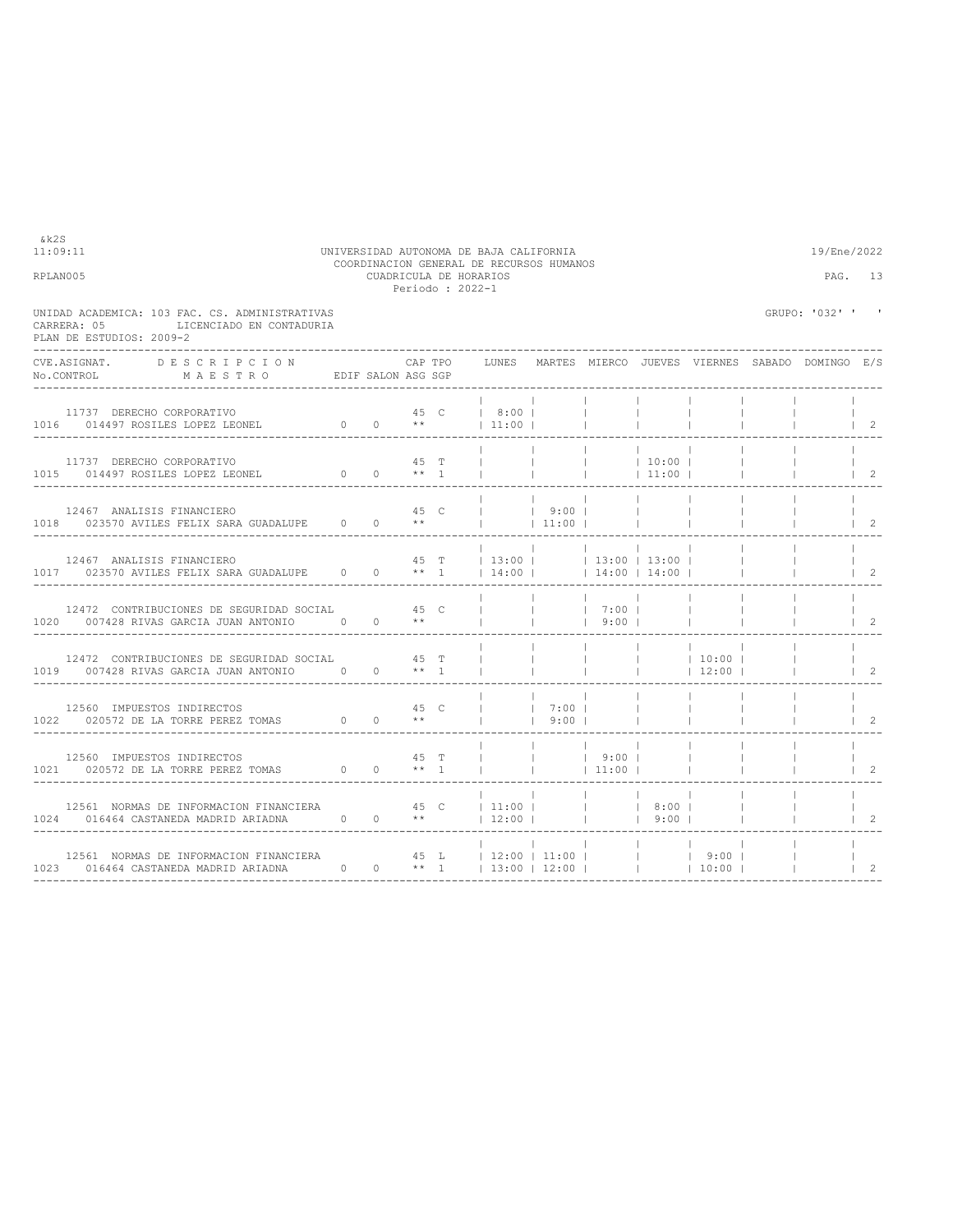| 8 k 2 S<br>11:09:11<br>RPLAN005                                                                                                |                          |              |  | UNIVERSIDAD AUTONOMA DE BAJA CALIFORNIA<br>COORDINACION GENERAL DE RECURSOS HUMANOS<br>CUADRICULA DE HORARIOS<br>Periodo: 2022-1 |             |       |                   | 19/Ene/2022<br>PAG. 14 |  |
|--------------------------------------------------------------------------------------------------------------------------------|--------------------------|--------------|--|----------------------------------------------------------------------------------------------------------------------------------|-------------|-------|-------------------|------------------------|--|
| UNIDAD ACADEMICA: 103 FAC. CS. ADMINISTRATIVAS<br>CARRERA: 05<br>PLAN DE ESTUDIOS: 2009-2                                      | LICENCIADO EN CONTADURIA |              |  |                                                                                                                                  |             |       |                   | GRUPO: '032' ' '       |  |
| CVE.ASIGNAT. DESCRIPCION CAPTPO LUNES MARTES MIERCO JUEVES VIERNES SABADO DOMINGO E/S<br>No.CONTROL MAESTRO EDIF SALON ASG SGP |                          |              |  |                                                                                                                                  |             |       |                   |                        |  |
| 12562 PROFESION CONTABLE<br>$1026$ 028632 GORDILLO ULLOA JOSE MANUEL 0 0 **                                                    |                          |              |  | 45 C         9:00                                                                                                                |             |       | $1 \t10:00 \t1$   | $\frac{1}{2}$          |  |
| 12562 PROFESION CONTABLE<br>$1025$ 028632 GORDILLO ULLOA JOSE MANUEL 0 0 $**$ 1                                                |                          |              |  | $45$ T $1$                                                                                                                       |             |       | $9:00$ $1$        | $\frac{1}{2}$          |  |
| 12593 INVESTIGACION CONTABLE<br>1028 021969 GONZALEZ HAYASAKA MARIA DE LA LUZO 0 **                                            |                          |              |  | 45 C I I I 11:00 I I I                                                                                                           | $13:00$ $1$ |       |                   |                        |  |
| 12593 INVESTIGACION CONTABLE<br>1027 021969 GONZALEZ HAYASAKA MARIA DE LA LUZO                                                 |                          | $0 \times 1$ |  | 45 T                                                                                                                             |             | 13:00 | $ $ $ $ 11:00 $ $ |                        |  |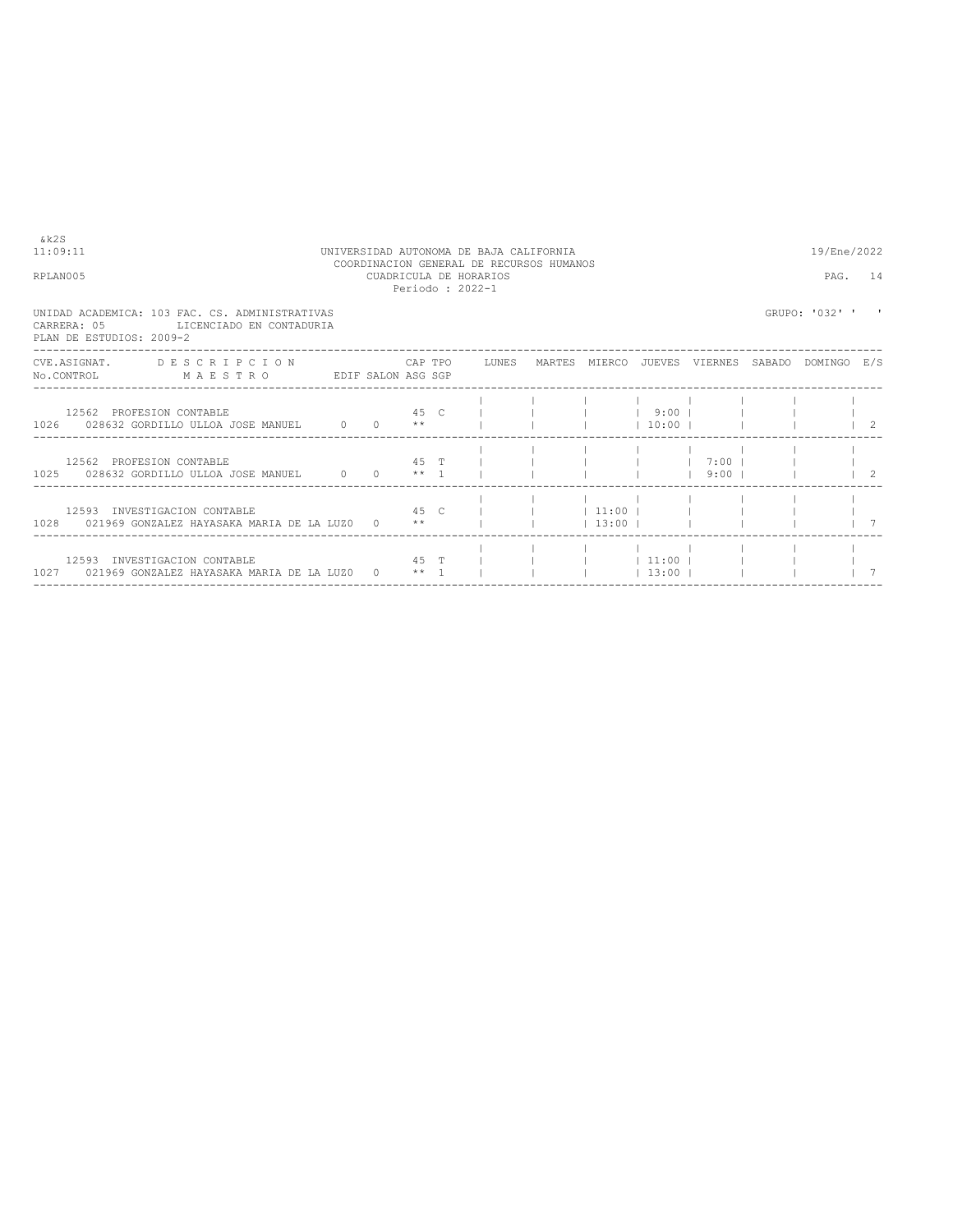| RPLAN005                                                                                                                               |  |      | COORDINACION GENERAL DE RECURSOS HUMANOS<br>CUADRICULA DE HORARIOS<br>Periodo: 2022-1                                                     |                                                     |                 |                                                               |                                       | PAG.                                       | 15                                       |
|----------------------------------------------------------------------------------------------------------------------------------------|--|------|-------------------------------------------------------------------------------------------------------------------------------------------|-----------------------------------------------------|-----------------|---------------------------------------------------------------|---------------------------------------|--------------------------------------------|------------------------------------------|
| UNIDAD ACADEMICA: 103 FAC. CS. ADMINISTRATIVAS<br>LICENCIADO EN CONTADURIA<br>CARRERA: 05<br>PLAN DE ESTUDIOS: 2009-2                  |  |      |                                                                                                                                           |                                                     |                 |                                                               |                                       | GRUPO: '033' ' '                           |                                          |
|                                                                                                                                        |  |      | CAP TPO    LUNES   MARTES  MIERCO  JUEVES  VIERNES  SABADO  DOMINGO   E/S                                                                 |                                                     |                 |                                                               |                                       |                                            |                                          |
|                                                                                                                                        |  |      |                                                                                                                                           |                                                     |                 |                                                               |                                       |                                            |                                          |
|                                                                                                                                        |  |      |                                                                                                                                           |                                                     |                 |                                                               |                                       |                                            | $\begin{array}{ccc} & 1 & 2 \end{array}$ |
|                                                                                                                                        |  |      |                                                                                                                                           |                                                     |                 |                                                               | $\sim$ 1.                             | $\begin{array}{ccc} & & 1 & 2 \end{array}$ |                                          |
|                                                                                                                                        |  |      |                                                                                                                                           |                                                     | <b>Contract</b> | $\sim$ 1.000 $\sim$<br>the contract of the contract of        | <b>Contract Contract</b><br>$\sim$ 1. |                                            | $\vert$ 2                                |
| 12472 CONTRIBUCIONES DE SEGURIDAD SOCIAL 40 C                                                                                          |  |      |                                                                                                                                           |                                                     |                 |                                                               |                                       | <b>Contract</b>                            | $\begin{array}{ccc} & 2 \end{array}$     |
| 12472 CONTRIBUCIONES DE SEGURIDAD SOCIAL $40$ T   8:00   7:00                                                                          |  |      |                                                                                                                                           | <b>Contract Contract Contract Contract Contract</b> |                 | <b>Contract Contract</b><br>and the first control of the con- | <b>Contract</b><br>$\sim$ 1.          |                                            | $\begin{array}{ccc} & 2 \end{array}$     |
| 12560 IMPUESTOS INDIRECTOS<br>3984 020572 DE LA TORRE PEREZ TOMAS $0$ 0 **                                                             |  | 40 C | $\begin{array}{cccccccc}   & &   & &   & 12:00 &   & &   & 11:00 &   \\   & &   & &   & &   & 13:00 &   & &   & 12:00 &   \\ \end{array}$ |                                                     |                 |                                                               | $\sim$ 1.                             |                                            | $\begin{array}{ccc} & 2 \end{array}$     |
| $12560$ IMPUESTOS INDIRECTOS $$\sf 40$$ T $3983$ $020572$ DE LA TORRE PEREZ TOMAS $$\sf 0$$ $$\sf **$$ $1$                             |  |      | $ $ $ $ 11:00 $ $<br>$ $ 13:00                                                                                                            |                                                     |                 | <b>Contractor</b>                                             | <b>Contract Contract</b>              |                                            | $1\quad 2$                               |
|                                                                                                                                        |  |      |                                                                                                                                           |                                                     |                 |                                                               |                                       | $\begin{array}{ccc} & & 1 & 2 \end{array}$ |                                          |
| 12561 NORMAS DE INFORMACION FINANCIERA $40$ L       9:00       1<br>3985 021629 GUZMAN RIZO SAGRARIO DEL CARMEN 0 0 ** 1         12:00 |  |      |                                                                                                                                           |                                                     |                 |                                                               |                                       |                                            | 2                                        |

11:09:11 UNIVERSIDAD AUTONOMA DE BAJA CALIFORNIA 19/Ene/2022 COORDINACION GENERAL DE RECURSOS HUMANOS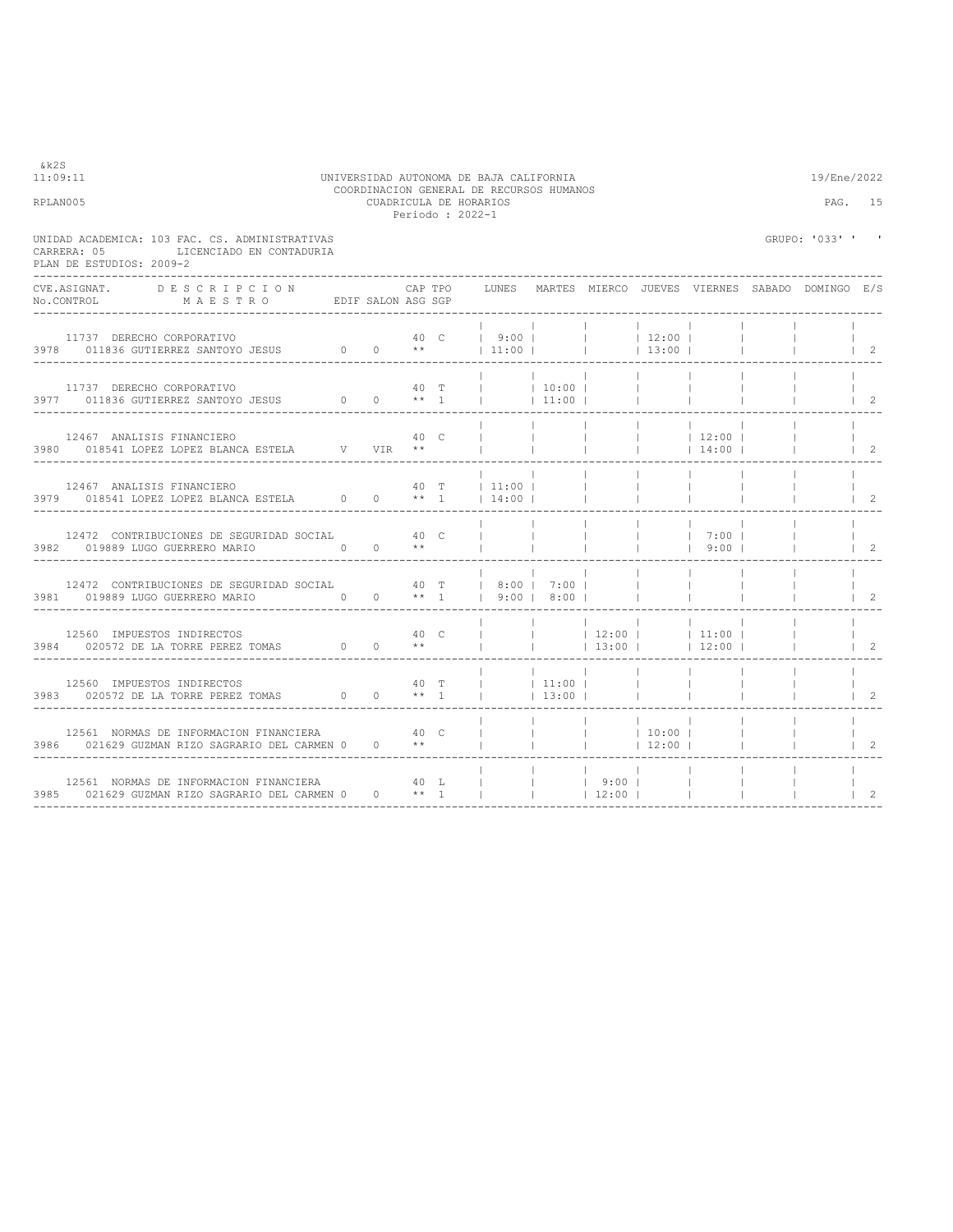| TTT TURIS AND THE                                                                                                                         |                 |  | Periodo: 2022-1 | CUADINICULA DE HUIVANICU |  |  |                |  |
|-------------------------------------------------------------------------------------------------------------------------------------------|-----------------|--|-----------------|--------------------------|--|--|----------------|--|
| UNIDAD ACADEMICA: 103 FAC. CS. ADMINISTRATIVAS<br>CARRERA: 05<br>LICENCIADO EN CONTADURIA<br>PLAN DE ESTUDIOS: 2009-2                     |                 |  |                 |                          |  |  | GRUPO: '033' ' |  |
| CVE.ASIGNAT. DESCRIPCION CAPTPO LUNES MARTES MIERCO JUEVES VIERNES SABADO DOMINGO E/S<br>No.CONTROL MAESTRO EDIF SALON ASG SGP            |                 |  |                 |                          |  |  |                |  |
| 12562 PROFESION CONTABLE $\begin{array}{ccccccccc} & 40 & C &   &   &   &   & 13:00 &   &   &   &   &   &   \end{array}$                  |                 |  |                 |                          |  |  |                |  |
| 12562 PROFESION CONTABLE 40 T             9:00      <br>3987 028632 GORDILLO ULLOA JOSE MANUEL 0 0 ** 1                   11:00         2 |                 |  |                 |                          |  |  |                |  |
| 12593 INVESTIGACION CONTABLE 40 C       8:00   9:00        <br>3990 020510 RUIZ SALAZAR FANNY SANTA 0 0 **       9:00   10:00             |                 |  |                 |                          |  |  |                |  |
| 12593 INVESTIGACION CONTABLE                                                                                                              | 40 T I 8:00 I I |  |                 |                          |  |  |                |  |

----------------------------------------------------------------------------------------------------------------------------------

 $k2S$ <br>11:09:12

COORDINACION GENERAL DE RECURSOS HUMANOS RPLAN005 CUADRICULA DE HORARIOS PAG. 16

11:09:12 UNIVERSIDAD AUTONOMA DE BAJA CALIFORNIA 19/Ene/2022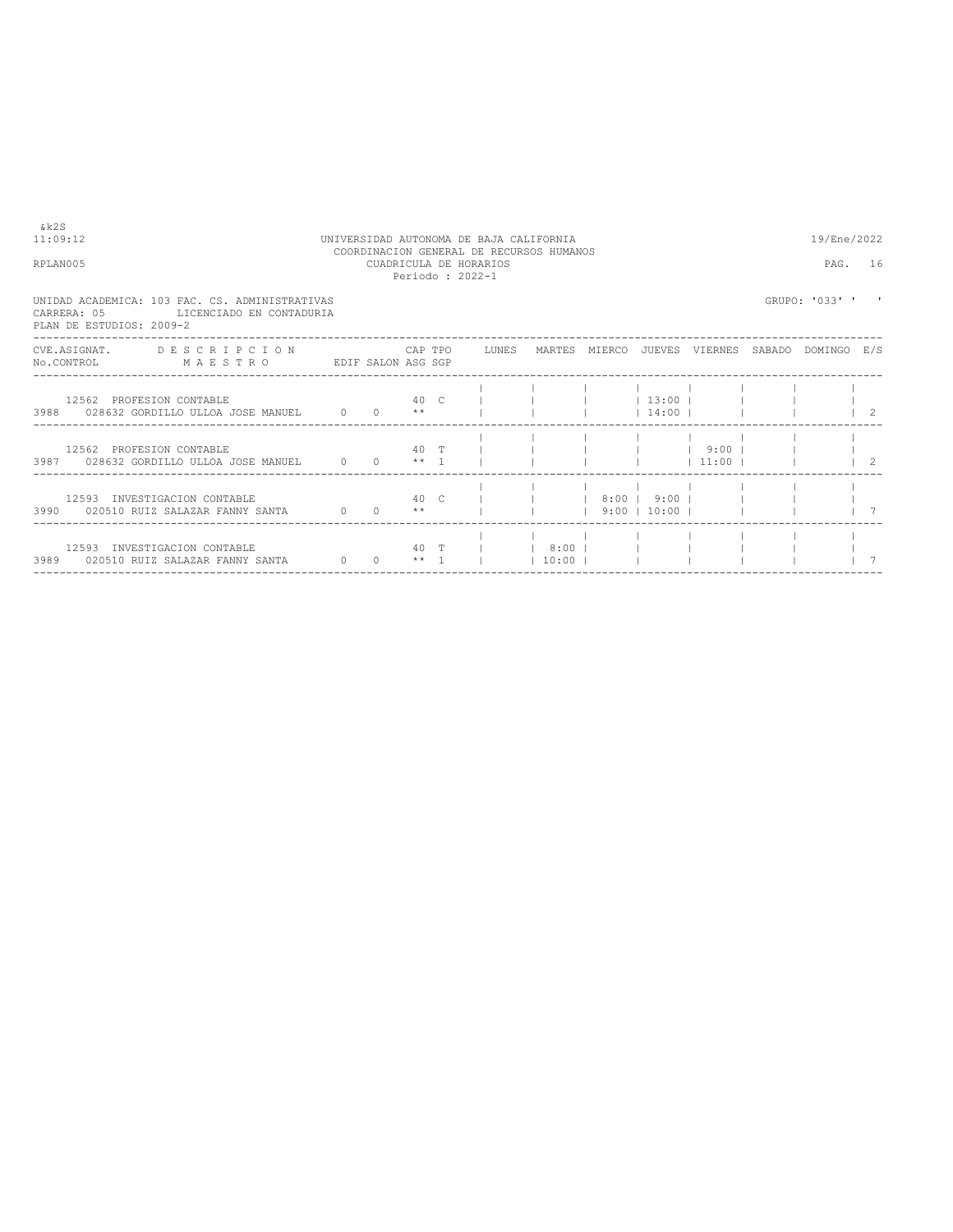| RPLAN005                                                                                                                                                                                                                                   |                                                                                                                                                                                                                                  |      | CUADRICULA DE HORARIOS<br>Periodo: 2022-1 |                |                        |                                                |                   |                                                                                                                                                                                      | PAG. 17                                         |                                              |
|--------------------------------------------------------------------------------------------------------------------------------------------------------------------------------------------------------------------------------------------|----------------------------------------------------------------------------------------------------------------------------------------------------------------------------------------------------------------------------------|------|-------------------------------------------|----------------|------------------------|------------------------------------------------|-------------------|--------------------------------------------------------------------------------------------------------------------------------------------------------------------------------------|-------------------------------------------------|----------------------------------------------|
| UNIDAD ACADEMICA: 103 FAC. CS. ADMINISTRATIVAS<br>LICENCIADO EN CONTADURIA<br>CARRERA: 05<br>PLAN DE ESTUDIOS: 2009-2                                                                                                                      |                                                                                                                                                                                                                                  |      |                                           |                |                        |                                                |                   |                                                                                                                                                                                      | GRUPO: '034' ' '                                |                                              |
| CVE.ASIGNAT.<br>DESCRIPCION<br>NO.CONTROL MAESTRO EDIF SALON ASG SGP                                                                                                                                                                       |                                                                                                                                                                                                                                  |      | CAP TPO                                   | LUNES          |                        |                                                |                   |                                                                                                                                                                                      | MARTES MIERCO JUEVES VIERNES SABADO DOMINGO E/S |                                              |
| 11737 DERECHO CORPORATIVO<br>11737 DERECHO CORPORATIVO 60 0 15979 MARTINEZ LOBATOS GUSTAVO 0 0 **                                                                                                                                          |                                                                                                                                                                                                                                  | 45 C |                                           |                |                        | 20:00                                          |                   | $\begin{array}{ccccccccccc}\n  & &   & &   & &   & &   & &   \\   & &   & &   & 19:00 &   & &   & 20:00 &   \\   & &   & &   & 20:00 &   & &   & 20:00 &   \\ \end{array}$<br> 22:00 |                                                 | $\vert$ 2                                    |
| 11737 DERECHO CORPORATIVO                                                                                                                                                                                                                  |                                                                                                                                                                                                                                  |      | 45 T                                      | <b>College</b> | <b>Contractor</b>      | $ $ 18:00  <br> 19:00                          |                   |                                                                                                                                                                                      |                                                 | $\begin{array}{ccc} & 2 \end{array}$         |
| 12467 ANALISIS FINANCIERO<br>3236 018541 LOPEZ LOPEZ BLANCA ESTELA V VIR **   17:00                                                                                                                                                        |                                                                                                                                                                                                                                  |      |                                           | 45 C   16:00   |                        | <b>Contract Contract</b><br><b>Contract</b>    |                   |                                                                                                                                                                                      |                                                 | $\begin{array}{ccc} \end{array}$             |
| $12467 \quad \text{ANALI SIS FINANCIERO} \qquad \qquad 45 \quad \text{C} \qquad \qquad 17:00 \mid \\ 3235 \qquad 018541 \text{ LOPEZ LOPEZ BLANCA ESTELA} \qquad \qquad 0 \qquad 0 \qquad \star \star \qquad \qquad   \quad 18:00 \mid \\$ |                                                                                                                                                                                                                                  |      |                                           | 45 C   17:00   |                        | <b>Contract Contract</b>                       |                   |                                                                                                                                                                                      |                                                 | $\begin{array}{ccc} & 2 \end{array}$         |
| 12467 ANALISIS FINANCIERO<br>3234 018541 LOPEZ LOPEZ BLANCA ESTELA $0$ 0 ** 1                                                                                                                                                              |                                                                                                                                                                                                                                  | 45 T |                                           | $\mathbf{L}$   | <b>Contractor</b>      | <b>Contract</b>                                |                   | 20:00 18:00                                                                                                                                                                          |                                                 | $\begin{array}{ccc} & 2 \end{array}$         |
| 12472 CONTRIBUCIONES DE SEGURIDAD SOCIAL<br>2920 016439 BRAVO ZANOGUERA PEDRO ANTONIO DEL SAGRADO CORAZON00** I                                                                                                                            | и в 1945 год на 1945 год на 1945 год и 1945 год на 1947 год и 1947 год и 1947 год и 1947 год и 1947 год и 1947                                                                                                                   |      |                                           | $ $ 17:00      | $18:00$ $\blacksquare$ |                                                | 17:00 <br>$18:00$ |                                                                                                                                                                                      |                                                 | $1\quad 2$                                   |
| 12472 CONTRIBUCIONES DE SEGURIDAD SOCIAL<br>2919 016439 BRAVO ZANOGUERA PEDRO ANTONIO DEL SAGRADO CORAZON00**1                                                                                                                             | лично и также червено на 45 члено при в 1945 године и 1945 године и 1945 године и 1945 године и 1945 године и 1<br>При водине при водине и 1945 године и 1945 године и 1945 године и 1946 године и 1946 године и 1946 године и 1 |      |                                           |                |                        | $ $ 20:00  <br> 22:00                          |                   |                                                                                                                                                                                      |                                                 | $\begin{array}{cc} \text{ } & 2 \end{array}$ |
| 12560 IMPUESTOS INDIRECTOS<br>1036 011856 OCHOA VERA MARIA LEONOR 0 0 **                                                                                                                                                                   |                                                                                                                                                                                                                                  | 45 C |                                           |                |                        | $ $ 20:00                                      | 22:00             |                                                                                                                                                                                      |                                                 | $\overline{c}$                               |
| 12560 IMPUESTOS INDIRECTOS<br>1035 011856 OCHOA VERA MARIA LEONOR 0 0 ** 1                                                                                                                                                                 |                                                                                                                                                                                                                                  | 45 T |                                           | 20:00          | 122:001                |                                                |                   |                                                                                                                                                                                      |                                                 | 2                                            |
| 12561 NORMAS DE INFORMACION FINANCIERA<br>1756 019373 JIMENEZ GUZMAN MIGUEL ANGEL 0 0 **                                                                                                                                                   |                                                                                                                                                                                                                                  | 45 C |                                           |                |                        | $\mathbf{1}$ and $\mathbf{1}$ and $\mathbf{1}$ |                   | 18:00 <br> 20:00                                                                                                                                                                     |                                                 | 2                                            |

11:09:12 UNIVERSIDAD AUTONOMA DE BAJA CALIFORNIA 19/Ene/2022 COORDINACION GENERAL DE RECURSOS HUMANOS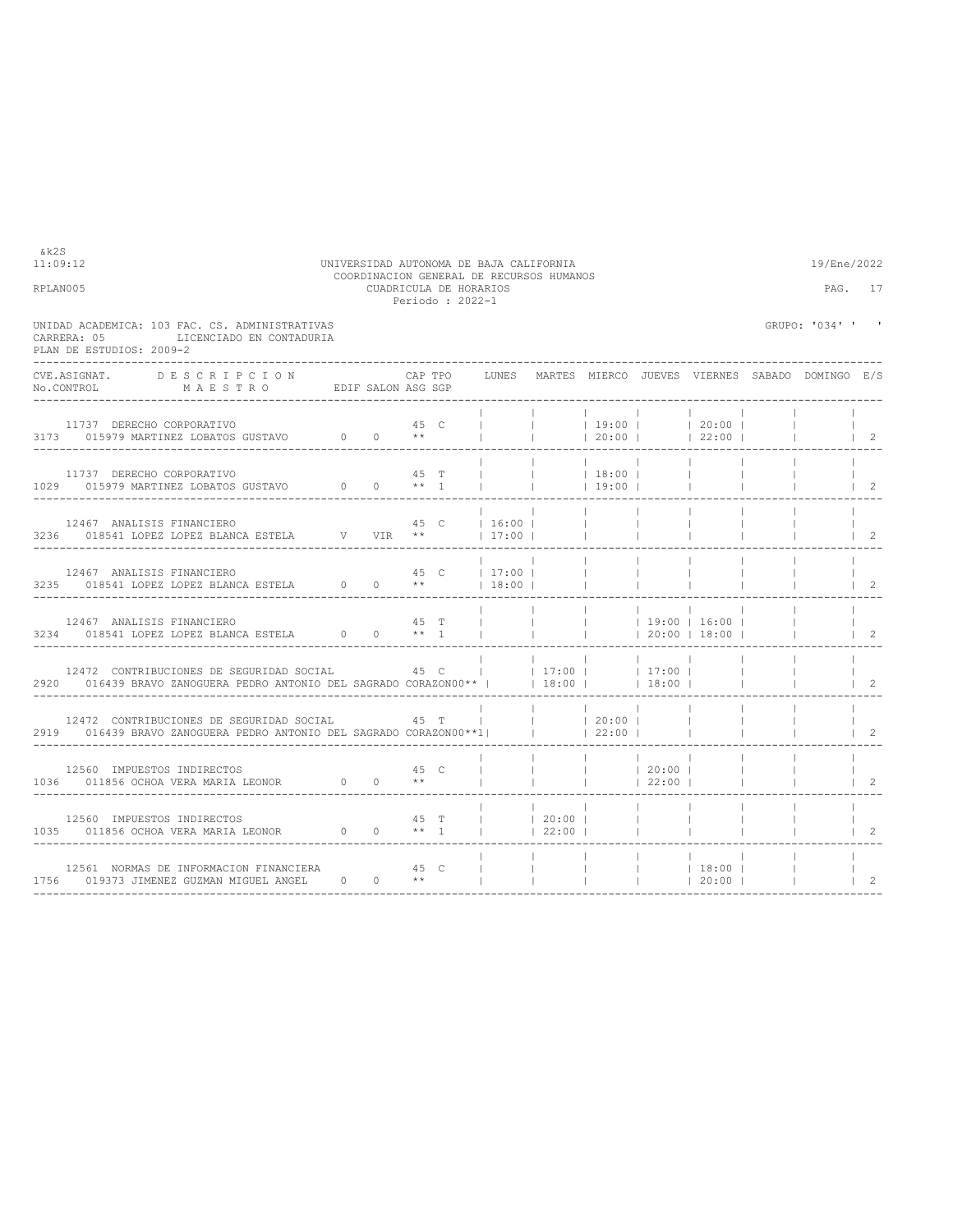| RPLAN005 |                                         |                                                                                                                                                                 |  |  | CUADRICULA DE HORARIOS<br>Periodo: 2022-1 |  |  | PAG.           | 18                                       |
|----------|-----------------------------------------|-----------------------------------------------------------------------------------------------------------------------------------------------------------------|--|--|-------------------------------------------|--|--|----------------|------------------------------------------|
|          | CARRERA: 05<br>PLAN DE ESTUDIOS: 2009-2 | UNIDAD ACADEMICA: 103 FAC. CS. ADMINISTRATIVAS<br>LICENCIADO EN CONTADURIA                                                                                      |  |  |                                           |  |  | GRUPO: '034' ' |                                          |
|          |                                         | CVE.ASIGNAT. DESCRIPCION CAPTPO LUNES MARTES MIERCO JUEVES VIERNES SABADO DOMINGO E/S<br>No.CONTROL MAESTRO EDIF SALON ASG SGP                                  |  |  |                                           |  |  |                |                                          |
|          |                                         | 12561 NORMAS DE INFORMACION FINANCIERA 45 L   18:00   16:00   18:00   18:00      <br>1755 019373 JIMENEZ GUZMAN MIGUEL ANGEL 0 0 ** 1   19:00   17:00     19:00 |  |  |                                           |  |  |                |                                          |
|          |                                         | 45 C   19:00        <br>12562 PROFESION CONTABLE<br>1040 020510 RUIZ SALAZAR FANNY SANTA $0$ 0 $**$   20:00                                                     |  |  |                                           |  |  |                |                                          |
|          |                                         | 45 T I 18:00 I I<br>12562 PROFESION CONTABLE<br>1039 020510 RUIZ SALAZAR FANNY SANTA $0 \t 0 \t \star 1$   20:00                                                |  |  |                                           |  |  |                | $\begin{array}{cc} \text{2} \end{array}$ |
|          |                                         | 45 C   21:00   17:00  <br>12593 INVESTIGACION CONTABLE<br>2863 015825 NAVARRO RODRIGUEZ FERNANDO 0 0 **   22:00     18:00                                       |  |  |                                           |  |  |                |                                          |
|          |                                         | 45 T   20:00   15:00  <br>12593 INVESTIGACION CONTABLE                                                                                                          |  |  |                                           |  |  |                |                                          |

----------------------------------------------------------------------------------------------------------------------------------

11:09:12 UNIVERSIDAD AUTONOMA DE BAJA CALIFORNIA 19/Ene/2022 COORDINACION GENERAL DE RECURSOS HUMANOS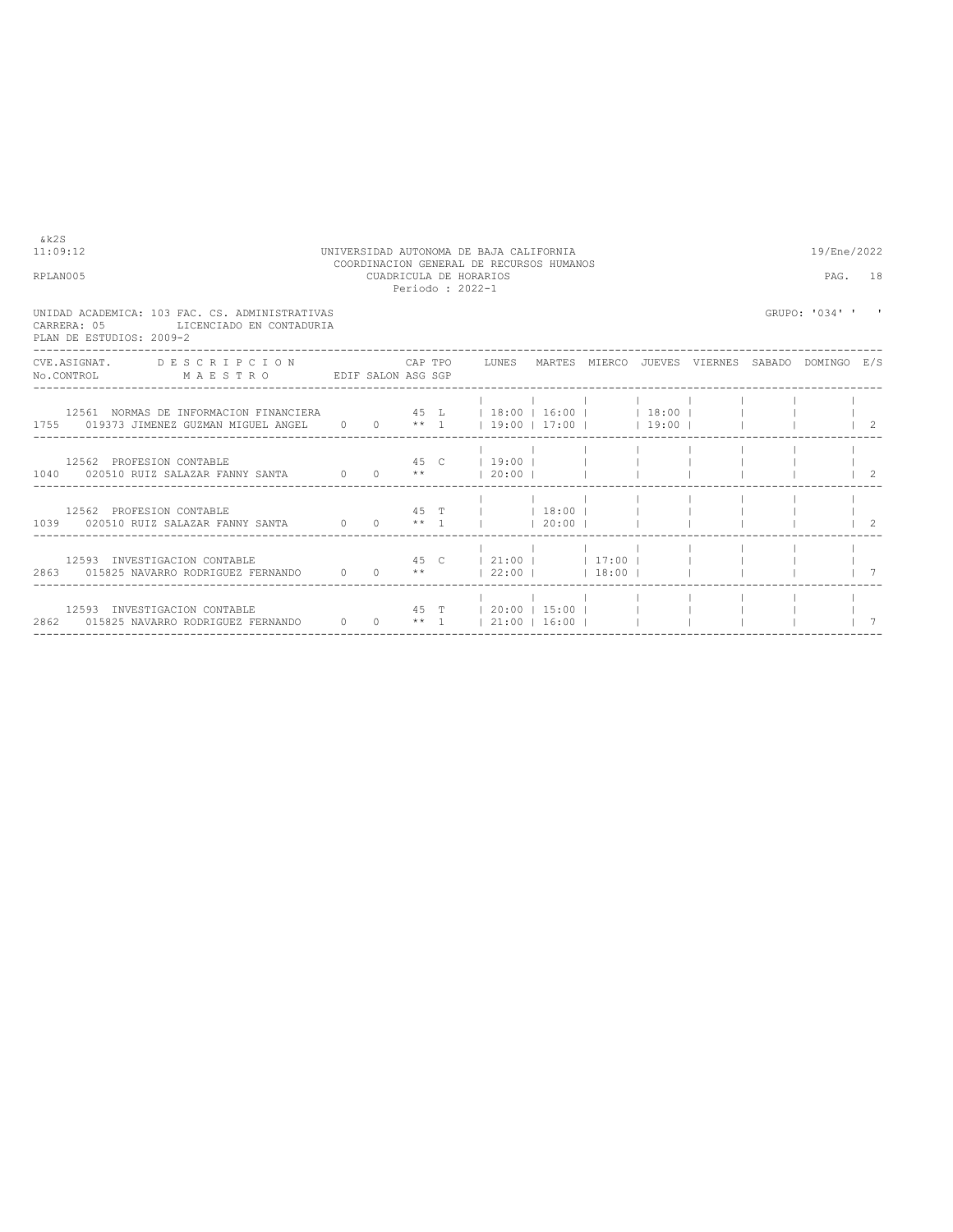| RPLAN005                                                                                                                                                                                                           |  |      | CUADRICULA DE HORARIOS<br>Periodo : 2022-1 |                                                                                                                                                                                                                                                                                                                     |                                           |                                    |                                                                                                                                   |                             | PAG.             | - 19                             |
|--------------------------------------------------------------------------------------------------------------------------------------------------------------------------------------------------------------------|--|------|--------------------------------------------|---------------------------------------------------------------------------------------------------------------------------------------------------------------------------------------------------------------------------------------------------------------------------------------------------------------------|-------------------------------------------|------------------------------------|-----------------------------------------------------------------------------------------------------------------------------------|-----------------------------|------------------|----------------------------------|
| UNIDAD ACADEMICA: 103 FAC. CS. ADMINISTRATIVAS<br>CARRERA: 05<br>LICENCIADO EN CONTADURIA<br>PLAN DE ESTUDIOS: 2009-2                                                                                              |  |      |                                            |                                                                                                                                                                                                                                                                                                                     |                                           |                                    |                                                                                                                                   |                             | GRUPO: '035' ' ' |                                  |
| CVE.ASIGNAT. DESCRIPCION<br>No.CONTROL MAESTRO EDIF SALON ASG SGP                                                                                                                                                  |  |      |                                            | CAP TPO     LUNES   MARTES  MIERCO  JUEVES  VIERNES  SABADO  DOMINGO  E/S                                                                                                                                                                                                                                           |                                           |                                    |                                                                                                                                   |                             |                  |                                  |
| 11737 DERECHO CORPORATIVO<br>3992 020467 ESTRADA OLIVAS ERIKA $0 \t 0 \t \star t$   17:00     16:00                                                                                                                |  |      |                                            | 45 C   15:00     15:00                                                                                                                                                                                                                                                                                              |                                           |                                    | <b>Contract</b>                                                                                                                   |                             |                  | $\vert$ 2                        |
| $\begin{array}{cccccccccccccc} 11737 & DERECHO CORPORTIVO & & & & & & 45 & T & & & & & & 16:00 & \\ 3991 & 020467 & ESTRADA OLIVAS ERIKA & & & & & & 0 & 0 & & * & 1 & & & & & & & 1 & 1 & 17:00 & \\ \end{array}$ |  |      |                                            |                                                                                                                                                                                                                                                                                                                     |                                           |                                    |                                                                                                                                   |                             |                  | $\vert$ 2                        |
|                                                                                                                                                                                                                    |  |      |                                            |                                                                                                                                                                                                                                                                                                                     |                                           |                                    |                                                                                                                                   |                             |                  | $\vert$ 2                        |
| 12467 ANALISIS FINANCIERO<br>3975 014737 ORTIZ BAUTISTA JOSE 0 0 ** 1 22:00                                                                                                                                        |  |      |                                            | 45 T   19:00                                                                                                                                                                                                                                                                                                        | <b>Contract Contract</b>                  |                                    |                                                                                                                                   |                             |                  | $\begin{array}{ccc} \end{array}$ |
| 12472 CONTRIBUCIONES DE SEGURIDAD SOCIAL 45 C<br>3994 014167 RUIZ VELAZOUEZ ROBERTO 0 0 **                                                                                                                         |  |      |                                            |                                                                                                                                                                                                                                                                                                                     |                                           | <b>Contract Contract</b>           | $\begin{array}{cccccccccccccc}   & &   & &   & &   & &   & & 18:00 &   \\   & &   & &   & &   & &   & & 20:00 &   \\ \end{array}$ |                             |                  | $\overline{2}$                   |
| 12472 CONTRIBUCIONES DE SEGURIDAD SOCIAL 45 T                                                                                                                                                                      |  |      |                                            |                                                                                                                                                                                                                                                                                                                     |                                           | <b>Contract Contract</b><br> 21:00 |                                                                                                                                   |                             |                  | $\overline{2}$                   |
| 12560 IMPUESTOS INDIRECTOS<br>3996 011856 OCHOA VERA MARIA LEONOR $\qquad \qquad 0 \qquad \qquad ^{\ast\ast}$                                                                                                      |  | 45 C |                                            |                                                                                                                                                                                                                                                                                                                     |                                           |                                    | $ $ $ $ 20:00 $ $<br>$ $ 22:00                                                                                                    |                             |                  | 2                                |
| 12560 IMPUESTOS INDIRECTOS<br>3995 011856 OCHOA VERA MARIA LEONOR 0 0 ** 1                                                                                                                                         |  | 45 T |                                            |                                                                                                                                                                                                                                                                                                                     | and the contract<br>$ $ 19:00  <br> 21:00 |                                    |                                                                                                                                   |                             |                  | 2                                |
| 12561 NORMAS DE INFORMACION FINANCIERA 45 C<br>3998 029250 MAGOS VAZQUEZ CESAR 0 0 **                                                                                                                              |  |      |                                            | $\frac{1}{1}$ $\frac{1}{1}$ $\frac{1}{1}$ $\frac{1}{1}$ $\frac{1}{1}$ $\frac{1}{1}$ $\frac{1}{1}$ $\frac{1}{1}$ $\frac{1}{1}$ $\frac{1}{1}$ $\frac{1}{1}$ $\frac{1}{1}$ $\frac{1}{1}$ $\frac{1}{1}$ $\frac{1}{1}$ $\frac{1}{1}$ $\frac{1}{1}$ $\frac{1}{1}$ $\frac{1}{1}$ $\frac{1}{1}$ $\frac{1}{1}$ $\frac{1}{1}$ | $19:00$                                   |                                    |                                                                                                                                   |                             |                  | $\mathcal{L}$                    |
| 12561 NORMAS DE INFORMACION FINANCIERA $\overrightarrow{45}$ L $\overrightarrow{1}$ 18:00 $\overrightarrow{1}$ 21:00 $\overrightarrow{1}$<br>0 0 $**$ 1       20:00     22:00  <br>3997 029250 MAGOS VAZQUEZ CESAR |  |      |                                            |                                                                                                                                                                                                                                                                                                                     | ----------------------------              |                                    |                                                                                                                                   | <b>College</b><br>$\sim$ 1. |                  | $1 \quad 2$                      |

11:09:12 UNIVERSIDAD AUTONOMA DE BAJA CALIFORNIA 19/Ene/2022 COORDINACION GENERAL DE RECURSOS HUMANOS RPLAN005 CUADRICULA DE HORARIOS PAG. 19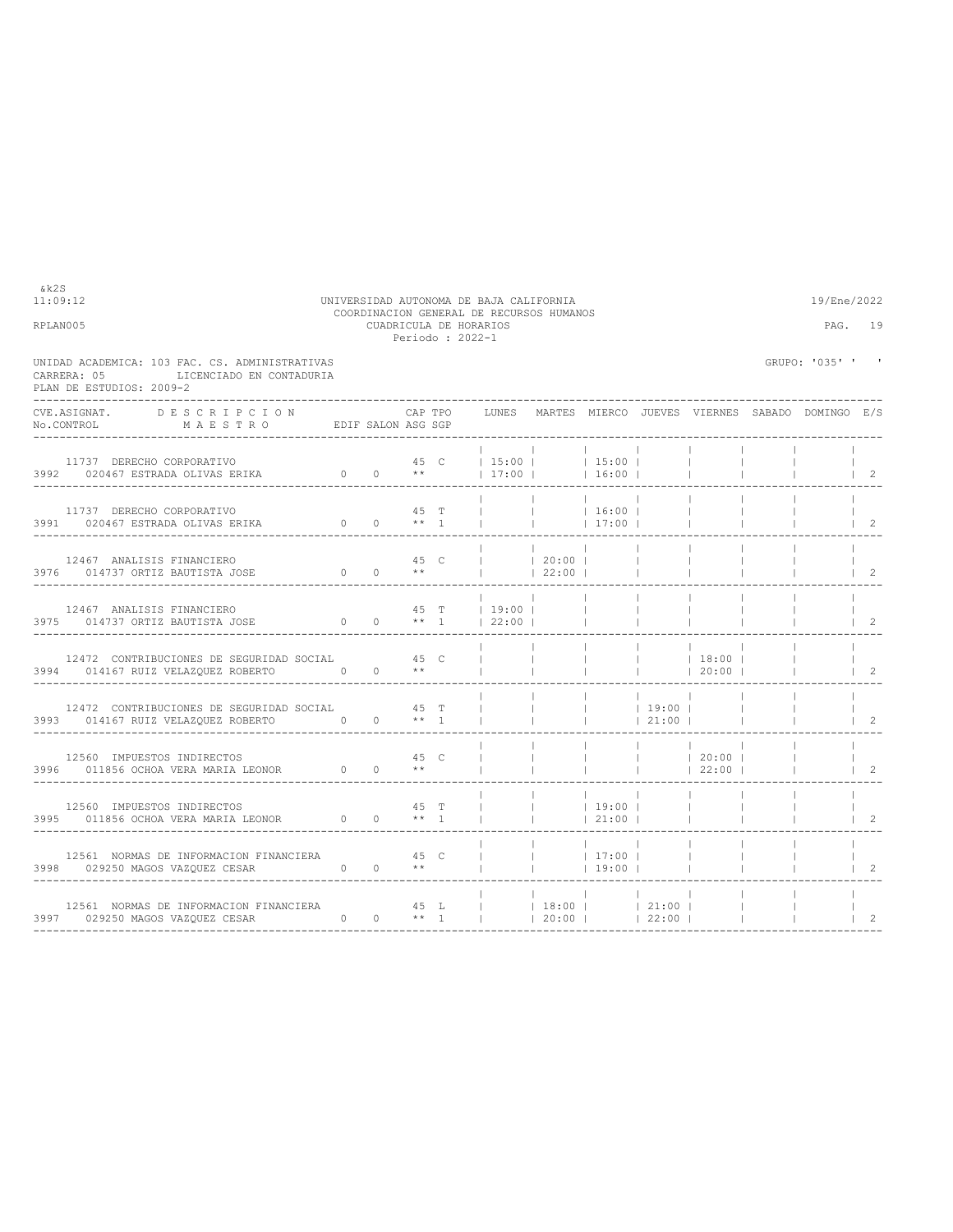| RPLAN005                                                                                                           |  | Periodo: 2022-1 | CUADRICULA DE HORARIOS                               |       |                                     | PAG.             | 20 |
|--------------------------------------------------------------------------------------------------------------------|--|-----------------|------------------------------------------------------|-------|-------------------------------------|------------------|----|
| UNIDAD ACADEMICA: 103 FAC. CS. ADMINISTRATIVAS<br>CARRERA: 05 LICENCIADO EN CONTADURIA<br>PLAN DE ESTUDIOS: 2009-2 |  |                 |                                                      |       |                                     | GRUPO: '035' ' ' |    |
| CVE.ASIGNAT. DESCRIPCION CAPTPO LUNES<br>No.CONTROL MAESTRO EDIF SALON ASG SGP                                     |  |                 |                                                      |       | MARTES MIERCO JUEVES VIERNES SABADO | DOMINGO E/S      |    |
| 12562 PROFESION CONTABLE<br>4000 000000 *** NOVACANTE *** 0 0 **                                                   |  |                 | 45 C I 17:00 I                                       | 18:00 |                                     |                  |    |
| 12562 PROFESION CONTABLE<br>3999 000000 ***N O V A C A N T E *** 0 0 0 ** 1 1                                      |  |                 | 45 T           17:00                                 |       | $1 \quad 19:00 \quad 1$             |                  |    |
| 45 C 1<br>12593 INVESTIGACION CONTABLE<br>4002 016026 BARRAZA PEREZ MA. DEL SOCORRO 0 0 **                         |  |                 |                                                      |       | $1 \t16:00 \t1$<br>$13:00$ $1$      |                  |    |
| 12593 INVESTIGACION CONTABLE<br>4001 016026 BARRAZA PEREZ MA. DEL SOCORRO 0                                        |  |                 | 45 T   17:00    <br>$0 \longrightarrow 1 \cup 19:00$ |       |                                     |                  |    |

## COORDINACION GENERAL DE RECURSOS HUMANOS

11:09:12 UNIVERSIDAD AUTONOMA DE BAJA CALIFORNIA 19/Ene/2022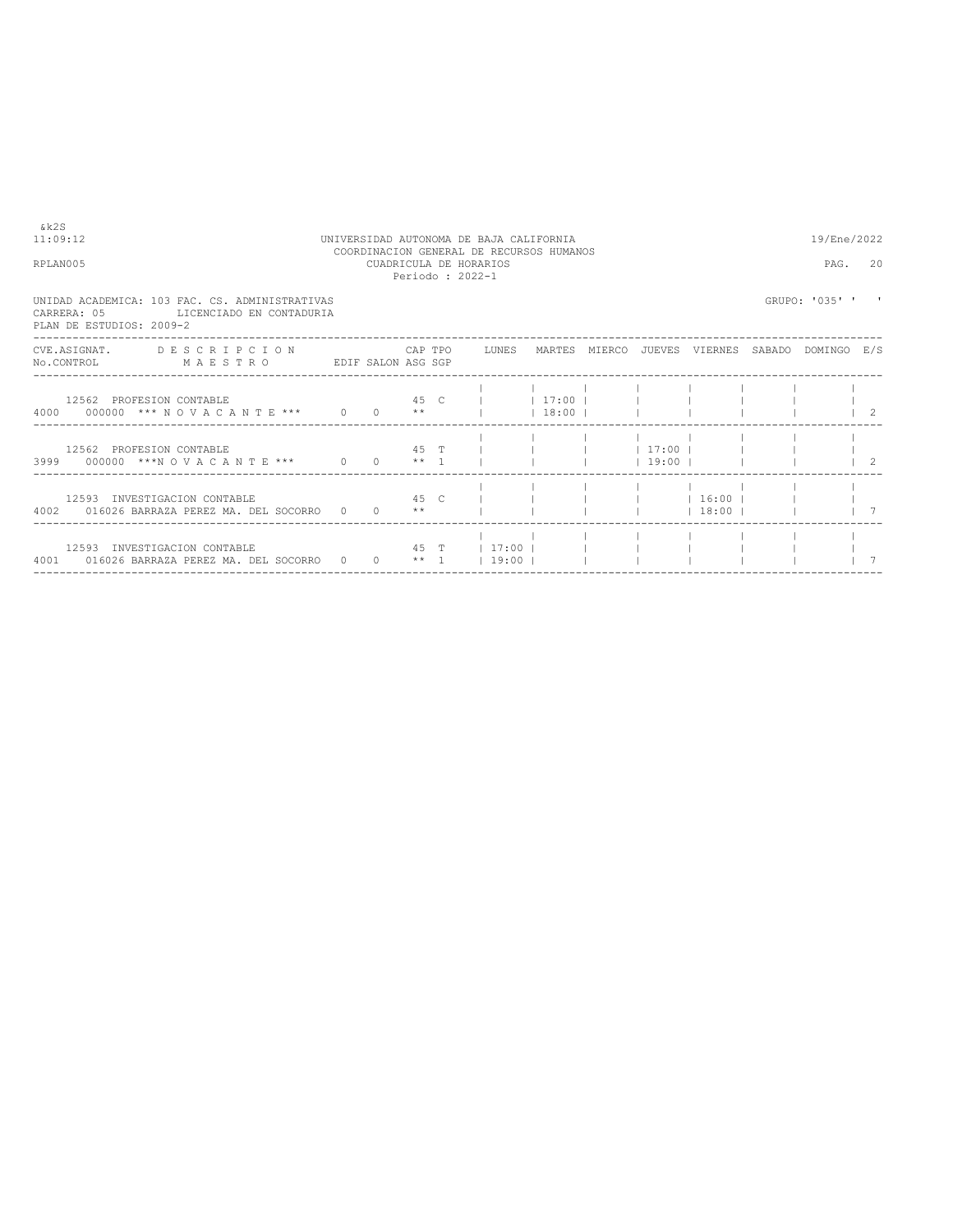| RPLAN005                                                                                                                                                                                                                                                                                                                                                                                                                                                                  |      |      | CUADRICULA DE HORARIOS<br>Periodo: 2022-1 | COORDINACION GENERAL DE RECURSOS HUMANOS                                                                                    |                          |                          |                          |                     | PAG.                                                  | 21                                                      |
|---------------------------------------------------------------------------------------------------------------------------------------------------------------------------------------------------------------------------------------------------------------------------------------------------------------------------------------------------------------------------------------------------------------------------------------------------------------------------|------|------|-------------------------------------------|-----------------------------------------------------------------------------------------------------------------------------|--------------------------|--------------------------|--------------------------|---------------------|-------------------------------------------------------|---------------------------------------------------------|
| UNIDAD ACADEMICA: 103 FAC. CS. ADMINISTRATIVAS<br>LICENCIADO EN CONTADURIA<br>CARRERA: 05<br>PLAN DE ESTUDIOS: 2009-2                                                                                                                                                                                                                                                                                                                                                     |      |      |                                           |                                                                                                                             |                          |                          |                          |                     | GRUPO: '041' ' '                                      |                                                         |
| CVE.ASIGNAT.<br>DESCRIPCION<br>$\verb No.CONTROL  \qquad \qquad \verb M A E S T R O  \qquad \qquad \verb EDIF SALON ASG SGP  \qquad \qquad \verb N0.CONTROL  \qquad \qquad \verb M A E S T R O  \qquad \qquad \verb EDIF SALON ASG SGP  \qquad \qquad \verb N0.CONTROL  \qquad \qquad \verb N1.0067  \qquad \qquad \verb N2.007  \qquad \qquad \verb N3.007  \qquad \qquad \verb N4.007  \qquad \qquad \verb N5.007  \qquad \qquad \verb N6.007  \qquad \qquad \verb N6.$ |      |      | CAP TPO                                   |                                                                                                                             |                          |                          |                          |                     | LUNES MARTES MIERCO JUEVES VIERNES SABADO DOMINGO E/S |                                                         |
| 12470 ADMINISTRACION DE CAPITAL DE TRABAJO 45 C   11:00    <br>0 0 $**$ 12:00  <br>1058 021628 CARRILLO SOSIMA                                                                                                                                                                                                                                                                                                                                                            |      |      |                                           |                                                                                                                             |                          |                          | $\mathbf{1}$             |                     |                                                       | $\vert$ 2                                               |
| 12470 ADMINISTRACION DE CAPITAL DE TRABAJO 45 C<br>3248 021628 CARRILLO SOSIMA                                                                                                                                                                                                                                                                                                                                                                                            |      |      |                                           | 12:00                                                                                                                       |                          | <b>Contract Contract</b> |                          |                     |                                                       |                                                         |
| 12470 ADMINISTRACION DE CAPITAL DE TRABAJO 45 T<br>$0 \t 0 \t \star 1$<br>1057 021628 CARRILLO SOSIMA<br>----------------------------------                                                                                                                                                                                                                                                                                                                               |      |      |                                           | <b>College</b>                                                                                                              | <b>Contract</b>          | 13:00                    |                          |                     |                                                       | $\begin{array}{ccc} & 2 \end{array}$                    |
| 12563 CONTABILIDAD DE SOCIEDADES $45$ C<br>409 016791 MORA NEBLINA ELISA $0$ 0 **<br>2409 016791 MORA NEBLINA ELISA                                                                                                                                                                                                                                                                                                                                                       |      |      |                                           | $\begin{array}{ccccccc} &   & &   & &   & &   & &   & 9:00 &   \\   &   & &   & &   & &   & &   & 11:00 &   \\ \end{array}$ |                          |                          |                          |                     |                                                       |                                                         |
| 2408 016791 MORA NEBLINA ELISA<br>-----------------------------                                                                                                                                                                                                                                                                                                                                                                                                           |      |      |                                           |                                                                                                                             |                          |                          | <b>Contract</b>          |                     |                                                       | $1 \t2$                                                 |
| 12564 CONTROL<br>2411 021969 GONZALEZ HAYASAKA MARIA DE LA LUZO 0 **<br>______________________________                                                                                                                                                                                                                                                                                                                                                                    | 45 C |      |                                           |                                                                                                                             | <b>Contract</b>          |                          | 7:00  <br>$ $ 1 8:00 1   |                     |                                                       | $1 \quad 2$                                             |
| 12564 CONTROL<br>2410 021969 GONZALEZ HAYASAKA MARIA DE LA LUZO 0 ** 1     12:00       9:00                                                                                                                                                                                                                                                                                                                                                                               |      |      | 45 T                                      | $ $ 10:00     7:00                                                                                                          |                          |                          |                          |                     | <b>Contractor</b>                                     | <b>Contract</b><br>$\begin{array}{ccc} & 2 \end{array}$ |
| 12565 FUNDAMENTOS DE CONTABILIDAD DE COSTOS $45$ C $\mid$ 13:00   $\mid$ 9:00  <br>1064 017217 MEZA HERNANDEZ FRANCISCO 0 0 **   14:00     10:00  <br>------------------------                                                                                                                                                                                                                                                                                            |      |      |                                           |                                                                                                                             |                          |                          | <b>Contract</b>          |                     |                                                       | $1 \quad 2$                                             |
| 12565 FUNDAMENTOS DE CONTABILIDAD DE COSTOS 45 T<br>1063 017217 MEZA HERNANDEZ FRANCISCO 0 0 ** 1                                                                                                                                                                                                                                                                                                                                                                         |      |      |                                           | $ $ 12:00   8:00                                                                                                            | $14:00$   9:00           |                          |                          |                     |                                                       | 2                                                       |
| 12566 NORMAS PARTICULARES<br>12300 NORWAS PARTICULARES<br>1066 011479 CERVANTES COLLADO TOMAS 0 0 **                                                                                                                                                                                                                                                                                                                                                                      |      | 45 C |                                           |                                                                                                                             | The contract of the con- | <b>Contractor</b>        | <b>Contract Contract</b> | $11:00$  <br> 13:00 |                                                       | 2                                                       |

 $k2S$ <br>11:09:12

11:09:12 UNIVERSIDAD AUTONOMA DE BAJA CALIFORNIA 19/Ene/2022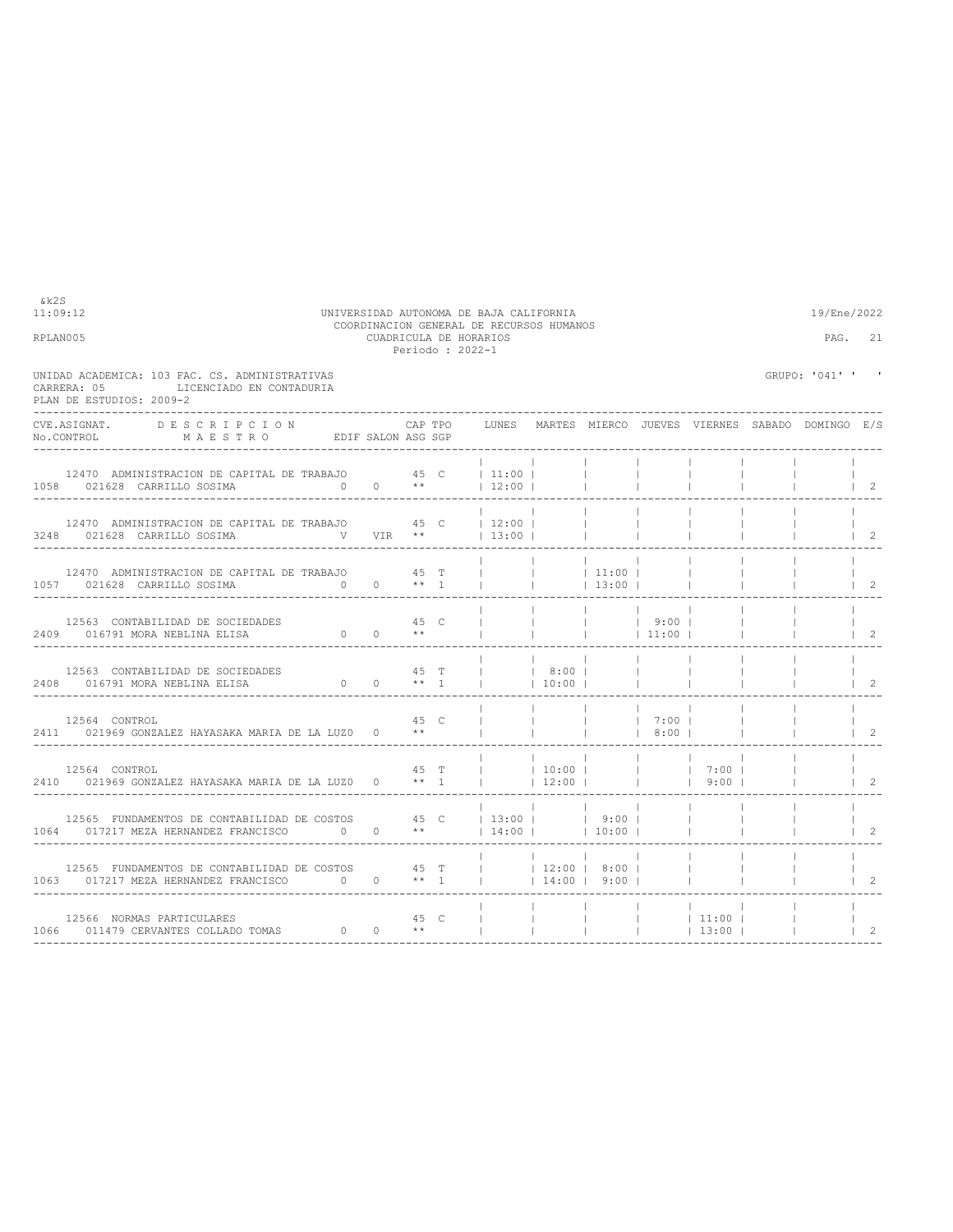| RPLAN005                                                                                                                       |  |  | COORDINACION GENERAL DE RECURSOS HUMANOS<br>CUADRICULA DE HORARIOS<br>Periodo: 2022-1 |  |                      |                    | PAG.           | 22 |
|--------------------------------------------------------------------------------------------------------------------------------|--|--|---------------------------------------------------------------------------------------|--|----------------------|--------------------|----------------|----|
| UNIDAD ACADEMICA: 103 FAC. CS. ADMINISTRATIVAS<br>CARRERA: 05<br>LICENCIADO EN CONTADURIA<br>PLAN DE ESTUDIOS: 2009-2          |  |  |                                                                                       |  |                      |                    | GRUPO: '041' ' |    |
| CVE.ASIGNAT. DESCRIPCION CAPTPO LUNES MARTES MIERCO JUEVES VIERNES SABADO DOMINGO E/S<br>No.CONTROL MAESTRO EDIF SALON ASG SGP |  |  |                                                                                       |  |                      |                    |                |    |
| 12566 NORMAS PARTICULARES<br>1065 011479 CERVANTES COLLADO TOMAS 0 0 ** 1   11:00         12:00                                |  |  | 45 T   9:00       11:00                                                               |  |                      |                    |                | 2  |
| 12581 ANALISIS DE LEGISLACION ADUANERA 45 C   7:00   7:00                                                                      |  |  |                                                                                       |  | $7:00$    <br>$8:00$ |                    |                |    |
| 12582 COSTOS Y PRODUCTIVIDAD<br>2413 027754 COTA SANTILLAN LUZ ADRIANA 0 0 **                                                  |  |  | 45 C I I I I 9:00 I                                                                   |  |                      | $11:00$ $1$        |                | 16 |
| 12582 COSTOS Y PRODUCTIVIDAD<br>2412 027754 COTA SANTILLAN LUZ ADRIANA 0 0 ** 1                                                |  |  | 45 T       10:00   8:00                                                               |  |                      | $11:00$ $9:00$ $1$ |                | 6  |

11:09:12 UNIVERSIDAD AUTONOMA DE BAJA CALIFORNIA 19/Ene/2022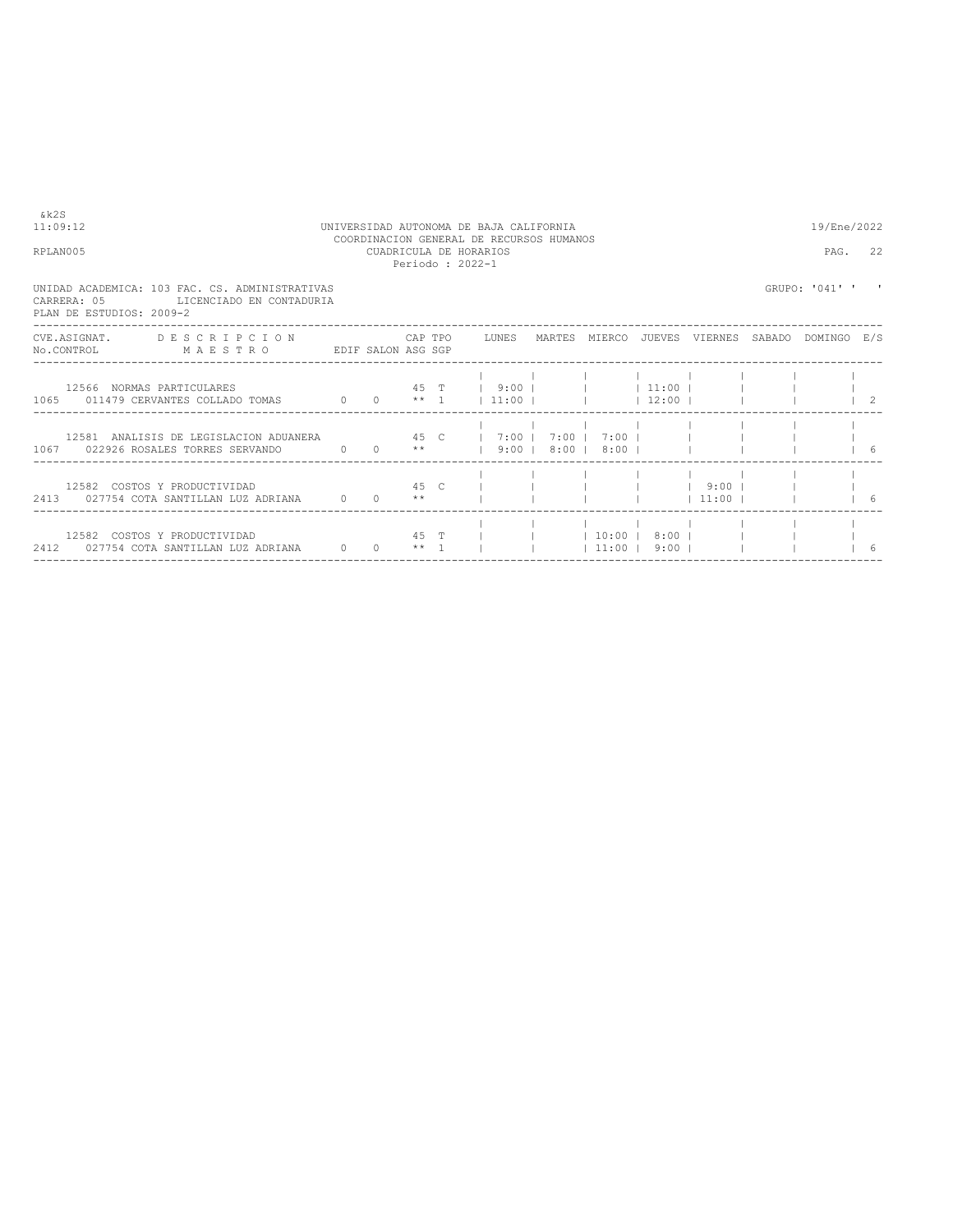|  |                                                                                                                                                                                                                                                                                                                                                                                                                                                                                                                                                                                                                                                                                                                                                                                                                                                                                                                                                                                                                                                                                                                                                                                                                                                                                                                 |                                                                                                                           |                                                                                                                                                                                                                                                                                         |                                                                                                                                                                                                   |                                                                                                                |                                                                          | PAG.                                                                                                                                                  | 23                                                                  |
|--|-----------------------------------------------------------------------------------------------------------------------------------------------------------------------------------------------------------------------------------------------------------------------------------------------------------------------------------------------------------------------------------------------------------------------------------------------------------------------------------------------------------------------------------------------------------------------------------------------------------------------------------------------------------------------------------------------------------------------------------------------------------------------------------------------------------------------------------------------------------------------------------------------------------------------------------------------------------------------------------------------------------------------------------------------------------------------------------------------------------------------------------------------------------------------------------------------------------------------------------------------------------------------------------------------------------------|---------------------------------------------------------------------------------------------------------------------------|-----------------------------------------------------------------------------------------------------------------------------------------------------------------------------------------------------------------------------------------------------------------------------------------|---------------------------------------------------------------------------------------------------------------------------------------------------------------------------------------------------|----------------------------------------------------------------------------------------------------------------|--------------------------------------------------------------------------|-------------------------------------------------------------------------------------------------------------------------------------------------------|---------------------------------------------------------------------|
|  |                                                                                                                                                                                                                                                                                                                                                                                                                                                                                                                                                                                                                                                                                                                                                                                                                                                                                                                                                                                                                                                                                                                                                                                                                                                                                                                 |                                                                                                                           |                                                                                                                                                                                                                                                                                         |                                                                                                                                                                                                   |                                                                                                                |                                                                          |                                                                                                                                                       |                                                                     |
|  | LUNES                                                                                                                                                                                                                                                                                                                                                                                                                                                                                                                                                                                                                                                                                                                                                                                                                                                                                                                                                                                                                                                                                                                                                                                                                                                                                                           |                                                                                                                           |                                                                                                                                                                                                                                                                                         |                                                                                                                                                                                                   |                                                                                                                |                                                                          |                                                                                                                                                       |                                                                     |
|  |                                                                                                                                                                                                                                                                                                                                                                                                                                                                                                                                                                                                                                                                                                                                                                                                                                                                                                                                                                                                                                                                                                                                                                                                                                                                                                                 |                                                                                                                           |                                                                                                                                                                                                                                                                                         |                                                                                                                                                                                                   |                                                                                                                |                                                                          |                                                                                                                                                       | $\vert$ 2                                                           |
|  |                                                                                                                                                                                                                                                                                                                                                                                                                                                                                                                                                                                                                                                                                                                                                                                                                                                                                                                                                                                                                                                                                                                                                                                                                                                                                                                 |                                                                                                                           |                                                                                                                                                                                                                                                                                         |                                                                                                                                                                                                   |                                                                                                                |                                                                          |                                                                                                                                                       | $1\quad 2$                                                          |
|  |                                                                                                                                                                                                                                                                                                                                                                                                                                                                                                                                                                                                                                                                                                                                                                                                                                                                                                                                                                                                                                                                                                                                                                                                                                                                                                                 |                                                                                                                           |                                                                                                                                                                                                                                                                                         |                                                                                                                                                                                                   |                                                                                                                |                                                                          |                                                                                                                                                       | $1\quad 2$                                                          |
|  |                                                                                                                                                                                                                                                                                                                                                                                                                                                                                                                                                                                                                                                                                                                                                                                                                                                                                                                                                                                                                                                                                                                                                                                                                                                                                                                 |                                                                                                                           |                                                                                                                                                                                                                                                                                         |                                                                                                                                                                                                   |                                                                                                                |                                                                          |                                                                                                                                                       | $\overline{2}$                                                      |
|  |                                                                                                                                                                                                                                                                                                                                                                                                                                                                                                                                                                                                                                                                                                                                                                                                                                                                                                                                                                                                                                                                                                                                                                                                                                                                                                                 |                                                                                                                           |                                                                                                                                                                                                                                                                                         |                                                                                                                                                                                                   |                                                                                                                |                                                                          |                                                                                                                                                       | $\overline{2}$                                                      |
|  |                                                                                                                                                                                                                                                                                                                                                                                                                                                                                                                                                                                                                                                                                                                                                                                                                                                                                                                                                                                                                                                                                                                                                                                                                                                                                                                 |                                                                                                                           |                                                                                                                                                                                                                                                                                         |                                                                                                                                                                                                   |                                                                                                                |                                                                          |                                                                                                                                                       | 2                                                                   |
|  |                                                                                                                                                                                                                                                                                                                                                                                                                                                                                                                                                                                                                                                                                                                                                                                                                                                                                                                                                                                                                                                                                                                                                                                                                                                                                                                 |                                                                                                                           |                                                                                                                                                                                                                                                                                         |                                                                                                                                                                                                   |                                                                                                                |                                                                          |                                                                                                                                                       | 2                                                                   |
|  |                                                                                                                                                                                                                                                                                                                                                                                                                                                                                                                                                                                                                                                                                                                                                                                                                                                                                                                                                                                                                                                                                                                                                                                                                                                                                                                 |                                                                                                                           |                                                                                                                                                                                                                                                                                         |                                                                                                                                                                                                   |                                                                                                                |                                                                          |                                                                                                                                                       | $\overline{2}$                                                      |
|  |                                                                                                                                                                                                                                                                                                                                                                                                                                                                                                                                                                                                                                                                                                                                                                                                                                                                                                                                                                                                                                                                                                                                                                                                                                                                                                                 |                                                                                                                           |                                                                                                                                                                                                                                                                                         |                                                                                                                                                                                                   |                                                                                                                |                                                                          |                                                                                                                                                       | 2                                                                   |
|  |                                                                                                                                                                                                                                                                                                                                                                                                                                                                                                                                                                                                                                                                                                                                                                                                                                                                                                                                                                                                                                                                                                                                                                                                                                                                                                                 |                                                                                                                           |                                                                                                                                                                                                                                                                                         |                                                                                                                                                                                                   |                                                                                                                |                                                                          |                                                                                                                                                       | $\overline{2}$                                                      |
|  | CAP TPO<br>$\verb No.CONTROL  \qquad \qquad \verb M A E S T R O  \qquad \qquad \verb EDIF SALON ASS SGP  \qquad \qquad \verb N.75  \qquad \qquad \verb M A E S T R O  \qquad \qquad \verb EDIF SALON ASS SGP  \qquad \qquad \verb N.75  \qquad \qquad \verb N.75  \qquad \qquad \verb N.75  \qquad \qquad \verb N.75  \qquad \qquad \verb N.75  \qquad \qquad \verb N.75  \qquad \qquad \verb N.75  \qquad \qquad \verb N.75  \qquad \qquad \verb N.75  \qquad$<br>12470 ADMINISTRACION DE CAPITAL DE TRABAJO 45 C<br>3026 021050 GERALDO OROZCO BERTHA AIDE 0 0 **<br>12470 ADMINISTRACION DE CAPITAL DE TRABAJO 45 T<br>3025 021050 GERALDO OROZCO BERTHA AIDE $0$ 0 $**$ 1<br>проставление и 45 членов транспорти при подательно при подательно при подательно при подательно при подательно<br>В том, что при подательно при подательно при подательно при подательно при подательно при подательно при подат<br>45 C<br>3030 014167 RUIZ VELAZOUEZ ROBERTO $0$ 0 **<br>45 T<br>3029 014167 RUIZ VELAZQUEZ ROBERTO $0$ 0 $**$ 1<br>3032 017217 MEZA HERNANDEZ FRANCISCO 0 0 **<br>12565 FUNDAMENTOS DE CONTABILIDAD DE COSTOS 45 T<br>3031 017217 MEZA HERNANDEZ FRANCISCO 0 0 ** 1<br>45 C<br>3034 008398 BRAVO ZANOGUERA LORETO MARIA 0 0 **<br>45 T<br>3033 008398 BRAVO ZANOGUERA LORETO MARIA 0 0 ** 1 | CUADRICULA DE HORARIOS<br>Periodo: 2022-1<br><b>College</b><br><b>Contract Contract</b><br>$\mathbf{1}$<br><b>College</b> | $\sim$ 100 $\sim$<br>12563 CONTABILIDAD DE SOCIEDADES $45$ C $\mid$ 9:00   3028 023570 AVILES FELIX SARA GUADALUPE 0 0 **   11:00  <br>$1 \t7:00 \t1$<br>$18:00$ $1$<br><b>Contractor</b><br>12565 FUNDAMENTOS DE CONTABILIDAD DE COSTOS 45 C   11:00  <br>$13:00$  <br>$\sim 10^{-11}$ | 17:001<br>$9:00$ $\perp$<br>$\sim$ 1<br><b>Contract Contract</b><br><b>Contract Contract</b><br><b>Contract</b><br><b>College</b><br>$\sim 1$<br><b>Contract Contract</b><br>$ $ 9:00  <br> 11:00 | $\sim$ 1.0<br><b>Contract Contract</b><br>$\mathbf{1}$<br>14:00<br>$\blacksquare$<br>$\sim$ 1.<br>$\mathbf{I}$ | $\vert$ 12:00 $\vert$ 10:00 $\vert$<br>$ $ 12:00   12:00  <br> 9:00 9:00 | $13:00$  <br>$\begin{array}{ccccccccccc} &   & &   & &   & 9:00 &   & &   & 9:00 &   \\ &   & &   & &   & 11:00 &   & &   & 10:00 &   \\ \end{array}$ | GRUPO: '042' ' '<br>MARTES MIERCO JUEVES VIERNES SABADO DOMINGO E/S |

 $k2S$ <br>11:09:12

## 11:09:12 UNIVERSIDAD AUTONOMA DE BAJA CALIFORNIA 19/Ene/2022 COORDINACION GENERAL DE RECURSOS HUMANOS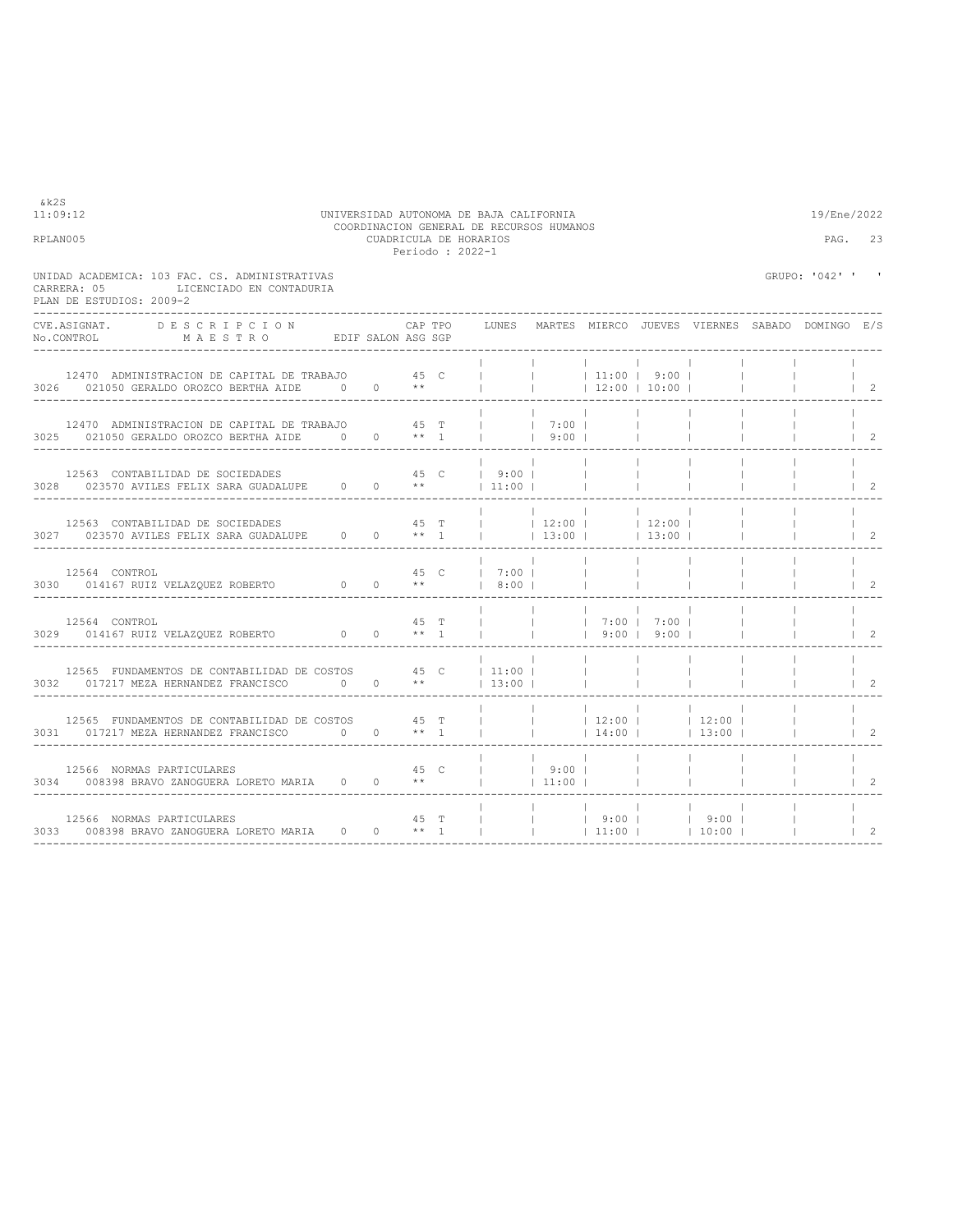| RPLAN005                 |                                                                                                                                                                 | CUADRICULA DE HORARIOS | Periodo: 2022-1 |  | COORDINACION GENERAL DE RECURSOS HUMANOS |               |        |                               |        | PAG.                                       | 2.4 |
|--------------------------|-----------------------------------------------------------------------------------------------------------------------------------------------------------------|------------------------|-----------------|--|------------------------------------------|---------------|--------|-------------------------------|--------|--------------------------------------------|-----|
| PLAN DE ESTUDIOS: 2009-2 | UNIDAD ACADEMICA: 103 FAC. CS. ADMINISTRATIVAS<br>CARRERA: 05 LICENCIADO EN CONTADURIA                                                                          |                        |                 |  |                                          |               |        |                               |        | GRUPO: '042' '                             |     |
| CVE.ASIGNAT.             | DESCRIPCION CAPTPO LUNES<br>NO.CONTROL MAESTRO<br>EDIF SALON ASG SGP                                                                                            |                        |                 |  |                                          | MARTES MIERCO | JUEVES | VIERNES                       | SABADO | DOMINGO E/S                                |     |
|                          | 12581 ANALISIS DE LEGISLACION ADUANERA 45 C   8:00       13:00   10:00    <br>3035 018691 BURCIAGA ROMERO JOSE JUAN 0 0 **   9:00       14:00   12:00         6 |                        |                 |  |                                          |               |        |                               |        |                                            |     |
|                          | 45 C         10:00    <br>12582 COSTOS Y PRODUCTIVIDAD<br>3037 027754 COTA SANTILLAN LUZ ADRIANA 0 0 0 **                                                       |                        |                 |  |                                          |               |        | $\vert$ 12:00 $\vert$ $\vert$ |        | $\begin{array}{ccc} & & 1 & 6 \end{array}$ |     |
|                          | 3036 027754 COTA SANTILLAN LUZ ADRIANA 0 0 ** 1                                                                                                                 |                        |                 |  |                                          |               |        | $ 12:00 $ $ 9:00 $ $ $        |        |                                            | 16  |

 $& k2S$ <br>11:09:12

# 11:09:12 UNIVERSIDAD AUTONOMA DE BAJA CALIFORNIA 19/Ene/2022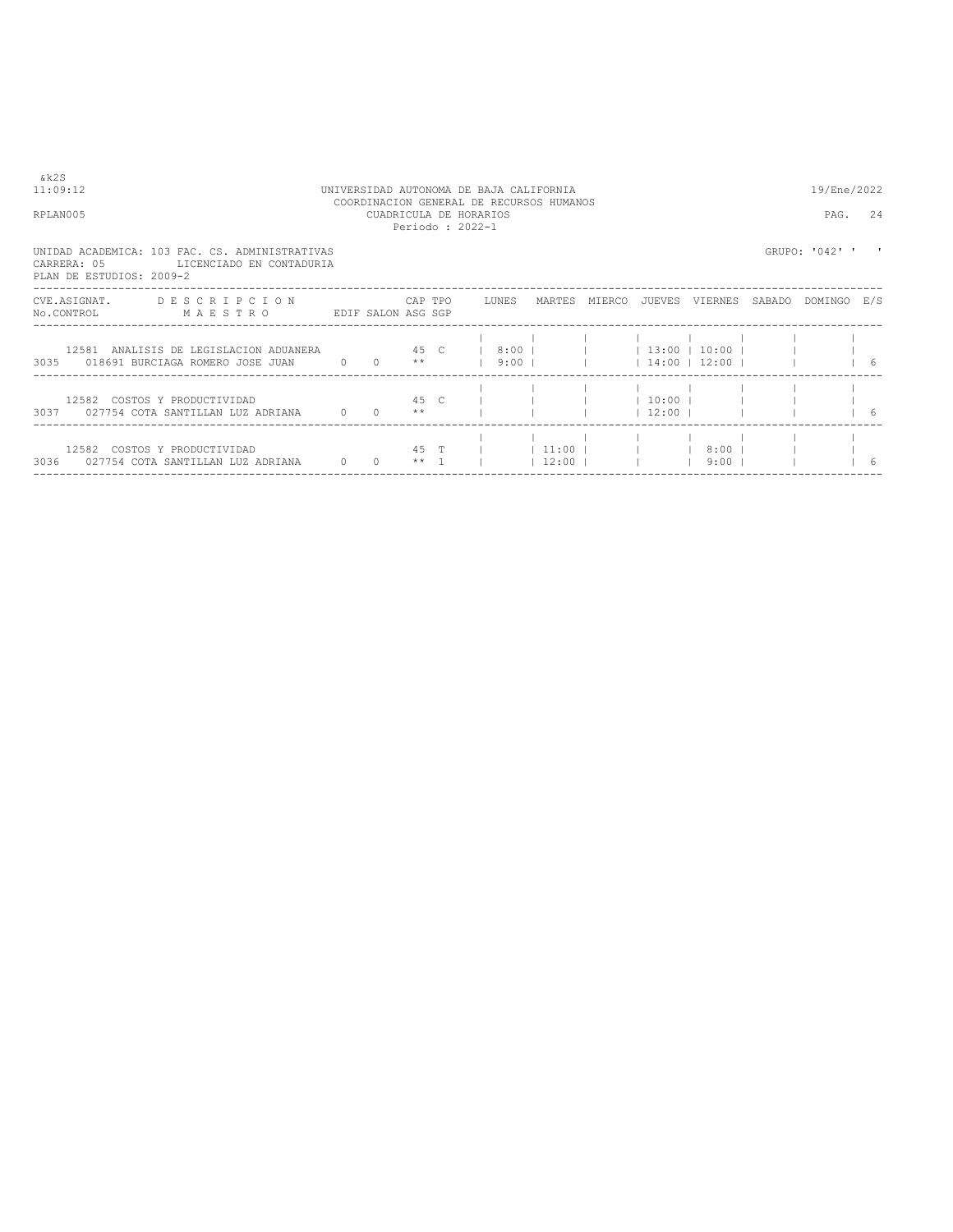| RPLAN005                                                                                                                                                                                                     | CUADRICULA DE HORARIOS<br>Periodo: 2022-1 |                |                                    |                                                                                                          |                          |                                                                                                                        | PAG.                                            | 25             |
|--------------------------------------------------------------------------------------------------------------------------------------------------------------------------------------------------------------|-------------------------------------------|----------------|------------------------------------|----------------------------------------------------------------------------------------------------------|--------------------------|------------------------------------------------------------------------------------------------------------------------|-------------------------------------------------|----------------|
| UNIDAD ACADEMICA: 103 FAC. CS. ADMINISTRATIVAS<br>LICENCIADO EN CONTADURIA<br>CARRERA: 05<br>PLAN DE ESTUDIOS: 2009-2                                                                                        |                                           |                |                                    |                                                                                                          |                          |                                                                                                                        | GRUPO: '043' ' '                                |                |
| CVE.ASIGNAT.<br><b>DESCRIPCION</b><br>NO.CONTROL MAESTRO EDIF SALON ASG SGP                                                                                                                                  | CAP TPO                                   | LUNES          |                                    |                                                                                                          |                          |                                                                                                                        | MARTES MIERCO JUEVES VIERNES SABADO DOMINGO E/S |                |
| 12470 ADMINISTRACION DE CAPITAL DE TRABAJO $45$ C $\vert$ $\vert$ 20:00 $\vert$ $\vert$ 20:00 $\vert$ $\vert$ 2641 016026 BARRAZA PEREZ MA. DEL SOCORRO 0 0 ** $\vert$ $\vert$ $\vert$ 22:00 $\vert$ $\vert$ |                                           |                |                                    |                                                                                                          | <b>Contract</b>          |                                                                                                                        |                                                 | $\vert$ 2      |
| 12470 ADMINISTRACION DE CAPITAL DE TRABAJO<br>2066 016026 BARRAZA PEREZ MA. DEL SOCORRO 0 0 ** 1                                                                                                             | 45 T                                      | <b>College</b> |                                    | $\begin{array}{cccccccc}   &   & 19:00 &   & 18:00 &   & \\   &   & 20:00 &   & 19:00 &   & \end{array}$ |                          |                                                                                                                        |                                                 | $\vert$ 2      |
| 12563 CONTABILIDAD DE SOCIEDADES<br>DADES $45 \text{ C}$<br>0 0 $**$<br>2069 016791 MORA NEBLINA ELISA                                                                                                       |                                           |                |                                    |                                                                                                          |                          | $\begin{array}{ccccccc}   & &   & &   & &   & &   & 20:00 &   \\   & &   & &   & &   & &   & 22:00 &   \\ \end{array}$ |                                                 | $\vert 2$      |
| 12563 CONTABILIDAD DE SOCIEDADES<br>2068 016791 MORA NEBLINA ELISA                                                                                                                                           | 45 T                                      |                |                                    | $\begin{array}{ccccccc}   & &   & 20:00 &   \\   & &   & 22:00 &   \end{array}$                          | $\sim$ 1.000 $\sim$      |                                                                                                                        |                                                 | $1 \quad 2$    |
| 12564 CONTROL<br>2078 021969 GONZALEZ HAYASAKA MARIA DE LA LUZO 0 **                                                                                                                                         | 45 C                                      |                |                                    |                                                                                                          |                          | $\begin{array}{ccccccc}   & &   & &   & 16:00 &   \\   & &   & &   & 17:00 &   \end{array}$<br> 17:00                  |                                                 | $\overline{2}$ |
| 12564 CONTROL<br>$2077$ 021969 GONZALEZ HAYASAKA MARIA DE LA LUZO $0$ ** 1                                                                                                                                   | 45 T                                      | $\Box$         |                                    | <b>Contract Contract</b>                                                                                 | <b>College</b>           | $\begin{array}{cccccccc}   &   & 16:00 &   &   & 17:00 &   \\   &   & 18:00 &   &   & 18:00 &   \end{array}$           |                                                 | $1 \quad 2$    |
|                                                                                                                                                                                                              | $**$                                      |                |                                    |                                                                                                          |                          | $\begin{array}{ccccccc}   & &   & 15:00 &   \\   & &   & 16:00 &   \end{array}$<br>16:00                               |                                                 | $\vert$ 2      |
| 12565 FUNDAMENTOS DE CONTABILIDAD DE COSTOS 45 C<br>2076 017217 MEZA HERNANDEZ FRANCISCO 0                                                                                                                   | $0 \longrightarrow$ **                    |                | <b>Contract Contract</b><br> 18:00 |                                                                                                          |                          |                                                                                                                        |                                                 | $\overline{2}$ |
|                                                                                                                                                                                                              |                                           |                |                                    | <b>Contract Contract</b>                                                                                 | <b>Contract Contract</b> |                                                                                                                        |                                                 | $\mathcal{L}$  |
| 12566 NORMAS PARTICULARES $45$ C $120:00$   2010211 OSUNA DUARTE LAURA ELENA $0$ 0 **   22:00                                                                                                                |                                           |                | $\sim$ 11                          |                                                                                                          |                          |                                                                                                                        |                                                 | 2              |
|                                                                                                                                                                                                              |                                           |                |                                    |                                                                                                          |                          |                                                                                                                        |                                                 |                |

COORDINACION GENERAL DE RECURSOS HUMANOS

11:09:13 UNIVERSIDAD AUTONOMA DE BAJA CALIFORNIA 19/Ene/2022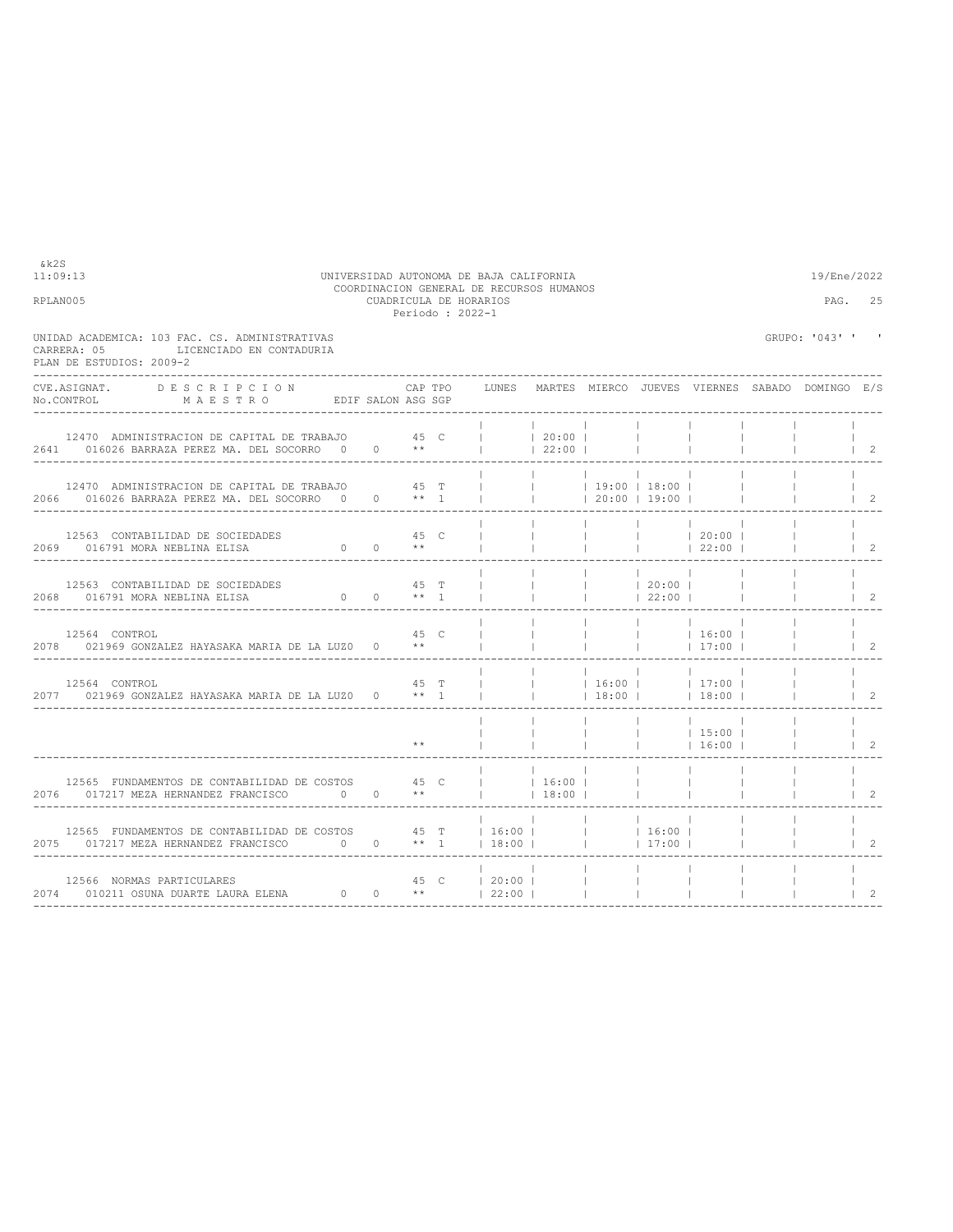| 11:09:13                                                                                                                                                         |  |  | UNIVERSIDAD AUTONOMA DE BAJA CALIFORNIA                                               |  |  | 19/Ene/2022      |           |
|------------------------------------------------------------------------------------------------------------------------------------------------------------------|--|--|---------------------------------------------------------------------------------------|--|--|------------------|-----------|
| RPLAN005                                                                                                                                                         |  |  | COORDINACION GENERAL DE RECURSOS HUMANOS<br>CUADRICULA DE HORARIOS<br>Periodo: 2022-1 |  |  | PAG.             | 26        |
| UNIDAD ACADEMICA: 103 FAC. CS. ADMINISTRATIVAS<br>CARRERA: 05<br>LICENCIADO EN CONTADURIA<br>PLAN DE ESTUDIOS: 2009-2                                            |  |  |                                                                                       |  |  | GRUPO: '043' ' ' |           |
| CVE.ASIGNAT. DESCRIPCION CAPTPO LUNES MARTES MIERCO JUEVES VIERNES SABADO DOMINGO E/S<br>No.CONTROL MAESTRO EDIF SALON ASG SGP                                   |  |  |                                                                                       |  |  |                  |           |
| 2073 010211 OSUNA DUARTE LAURA ELENA 0 0 ** 1     19:00   22:00                                                                                                  |  |  |                                                                                       |  |  |                  | $\vert$ 2 |
| 12581 ANALISIS DE LEGISLACION ADUANERA 45 C   19:00         17:00   18:00    <br>2072 028858 HERNANDEZ REYNOSO ALAN ALFREDO 0 0 **   20:00         18:00   20:00 |  |  |                                                                                       |  |  |                  | 16        |
| 12582 COSTOS Y PRODUCTIVIDAD 6 (45 C   18:00   1   19:00   1   1<br>2071 027843 SARMIENTO PRIETO ANA CHRISTIAN 0 0 **   19:00       20:00                        |  |  |                                                                                       |  |  |                  | -6        |
| 12582 COSTOS Y PRODUCTIVIDAD<br>2070 027843 SARMIENTO PRIETO ANA CHRISTIAN 0 0 ** 1     20:00   19:00                                                            |  |  | 45 T     19:00   18:00                                                                |  |  |                  |           |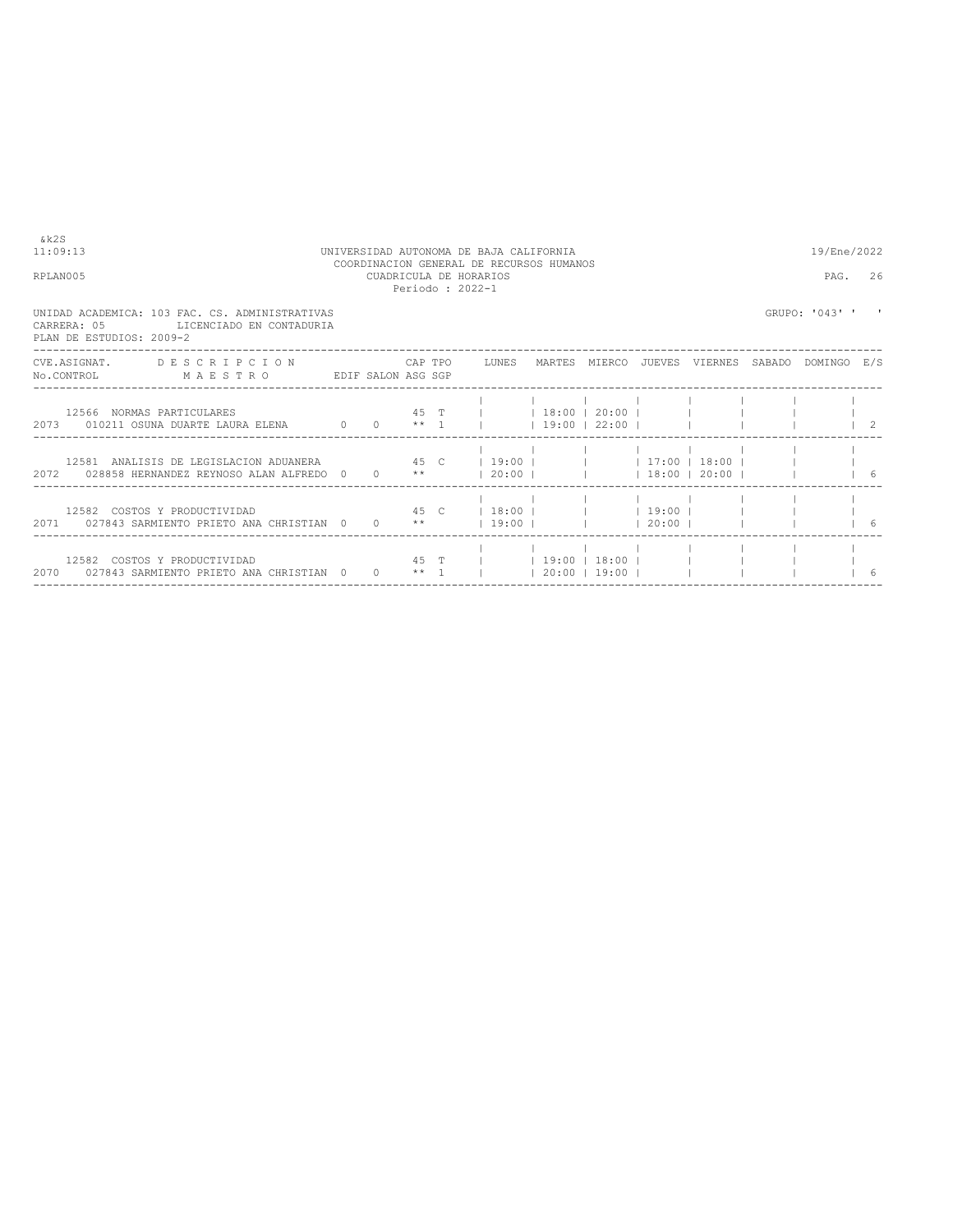| RPLAN005 |                                                                                                                                                                                                                               |                               |                                                                      |              |                                                                                                 | PAG.                     | 27                                                                                                                                                                                                                                                                                                                             |                                                 |                |
|----------|-------------------------------------------------------------------------------------------------------------------------------------------------------------------------------------------------------------------------------|-------------------------------|----------------------------------------------------------------------|--------------|-------------------------------------------------------------------------------------------------|--------------------------|--------------------------------------------------------------------------------------------------------------------------------------------------------------------------------------------------------------------------------------------------------------------------------------------------------------------------------|-------------------------------------------------|----------------|
|          | UNIDAD ACADEMICA: 103 FAC. CS. ADMINISTRATIVAS<br>LICENCIADO EN CONTADURIA<br>CARRERA: 05<br>PLAN DE ESTUDIOS: 2009-2                                                                                                         |                               |                                                                      |              |                                                                                                 |                          |                                                                                                                                                                                                                                                                                                                                | GRUPO: '044' ' '                                |                |
|          | CVE.ASIGNAT.<br>DESCRIPCION<br>NO.CONTROL MAESTRO EDIF SALON ASG SGP                                                                                                                                                          | CAP TPO                       | LUNES                                                                |              |                                                                                                 |                          |                                                                                                                                                                                                                                                                                                                                | MARTES MIERCO JUEVES VIERNES SABADO DOMINGO E/S |                |
|          | 12470 ADMINISTRACION DE CAPITAL DE TRABAJO $45$ C $1$ 1 20:00   20:00   20:00   20:00   20:00   21:00   21:00   21:00   21:00   21:00   21:00   21:00   21:00   21:00   21:00   21:00   21:00   21:00   21:00   21:00   21:00 |                               |                                                                      |              |                                                                                                 |                          |                                                                                                                                                                                                                                                                                                                                |                                                 | $\vert$ 2      |
|          | 12470 ADMINISTRACION DE CAPITAL DE TRABAJO 45 T<br>4071 027754 COTA SANTILLAN LUZ ADRIANA 0 0 0 ** 1   22:00                                                                                                                  |                               | 20:00                                                                |              | <b>Contractor</b>                                                                               |                          |                                                                                                                                                                                                                                                                                                                                |                                                 | $1\quad 2$     |
|          | 12563 CONTABILIDAD DE SOCIEDADES<br>$4074 \qquad 028632 \ \mbox{GORDILLO ULOA JOSE MANUEL} \qquad 0 \qquad 0 \qquad **$                                                                                                       |                               | $\Gamma$ and $\Gamma$                                                |              | $\begin{array}{cccccccc}   & &   & &   & 18:00 &   \\   & &   & &   & 20:00 &   \\ \end{array}$ |                          |                                                                                                                                                                                                                                                                                                                                |                                                 | $1 \quad 2$    |
|          | 12563 CONTABILIDAD DE SOCIEDADES<br>4073 028632 GORDILLO ULLOA JOSE MANUEL $0$ 0 ** 1                                                                                                                                         | 45 T                          |                                                                      |              |                                                                                                 |                          | $\begin{array}{cccccccc}   &   & 20:00 &   &   & 19:00 &   \\   &   & 21:00 &   &   & 20:00 &   \end{array}$                                                                                                                                                                                                                   |                                                 | $1 \quad 2$    |
|          | 12564 CONTROL<br>$0 \t 0 \t \star\star$<br>4076 014167 RUIZ VELAZQUEZ ROBERTO                                                                                                                                                 | 45 C                          | $\begin{array}{ccc c}   &   & 17:00 \\   &   & 18:00 \\ \end{array}$ | 18:00        |                                                                                                 |                          |                                                                                                                                                                                                                                                                                                                                |                                                 | $\overline{2}$ |
|          | 12564 CONTROL<br>4075 014167 RUIZ VELAZOUEZ ROBERTO 0 0 ** 1                                                                                                                                                                  |                               | 45 T   18:00   18:00  <br>$120:00$ $120:00$ $1$                      |              |                                                                                                 |                          |                                                                                                                                                                                                                                                                                                                                |                                                 | $\overline{2}$ |
|          | 12565 FUNDAMENTOS DE CONTABILIDAD DE COSTOS 45 C<br>4078 016539 MUNOZ DEL REAL GLORIA 0                                                                                                                                       | $0 \qquad \qquad \star \star$ |                                                                      |              | <b>College</b>                                                                                  | <b>Contract</b>          | $\frac{1}{2}$ $\frac{1}{2}$ $\frac{1}{2}$ $\frac{1}{2}$ $\frac{1}{2}$ $\frac{1}{2}$ $\frac{1}{2}$ $\frac{1}{2}$ $\frac{1}{2}$ $\frac{1}{2}$ $\frac{1}{2}$ $\frac{1}{2}$ $\frac{1}{2}$ $\frac{1}{2}$ $\frac{1}{2}$ $\frac{1}{2}$ $\frac{1}{2}$ $\frac{1}{2}$ $\frac{1}{2}$ $\frac{1}{2}$ $\frac{1}{2}$ $\frac{1}{2}$<br>$19:00$ |                                                 | $1 \quad 2$    |
|          | 12565 FUNDAMENTOS DE CONTABILIDAD DE COSTOS 45 T<br>4077 016539 MUNOZ DEL REAL GLORIA 0                                                                                                                                       | $0 \times 1$                  |                                                                      | $\mathbf{1}$ | <b>Contract Contract</b><br> 20:00                                                              | $\Box$                   |                                                                                                                                                                                                                                                                                                                                |                                                 | $\mathcal{L}$  |
|          | 12566 NORMAS PARTICULARES<br>43 C<br>4822 011479 CERVANTES COLLADO TOMAS 0 0 **                                                                                                                                               | 45 C                          | $\frac{1}{2}$ $\frac{1}{2}$ $\frac{16:00}{2}$ $\frac{17:00}{2}$      |              | <b>Contract Contract</b><br> 17:00 18:00                                                        | <b>Contract Contract</b> |                                                                                                                                                                                                                                                                                                                                |                                                 | $\mathcal{L}$  |
|          |                                                                                                                                                                                                                               |                               |                                                                      |              | <b>The Company</b><br><b>Contract Contract</b>                                                  |                          |                                                                                                                                                                                                                                                                                                                                |                                                 | $\overline{2}$ |
|          |                                                                                                                                                                                                                               |                               |                                                                      |              |                                                                                                 |                          |                                                                                                                                                                                                                                                                                                                                |                                                 |                |

COORDINACION GENERAL DE RECURSOS HUMANOS

11:09:13 UNIVERSIDAD AUTONOMA DE BAJA CALIFORNIA 19/Ene/2022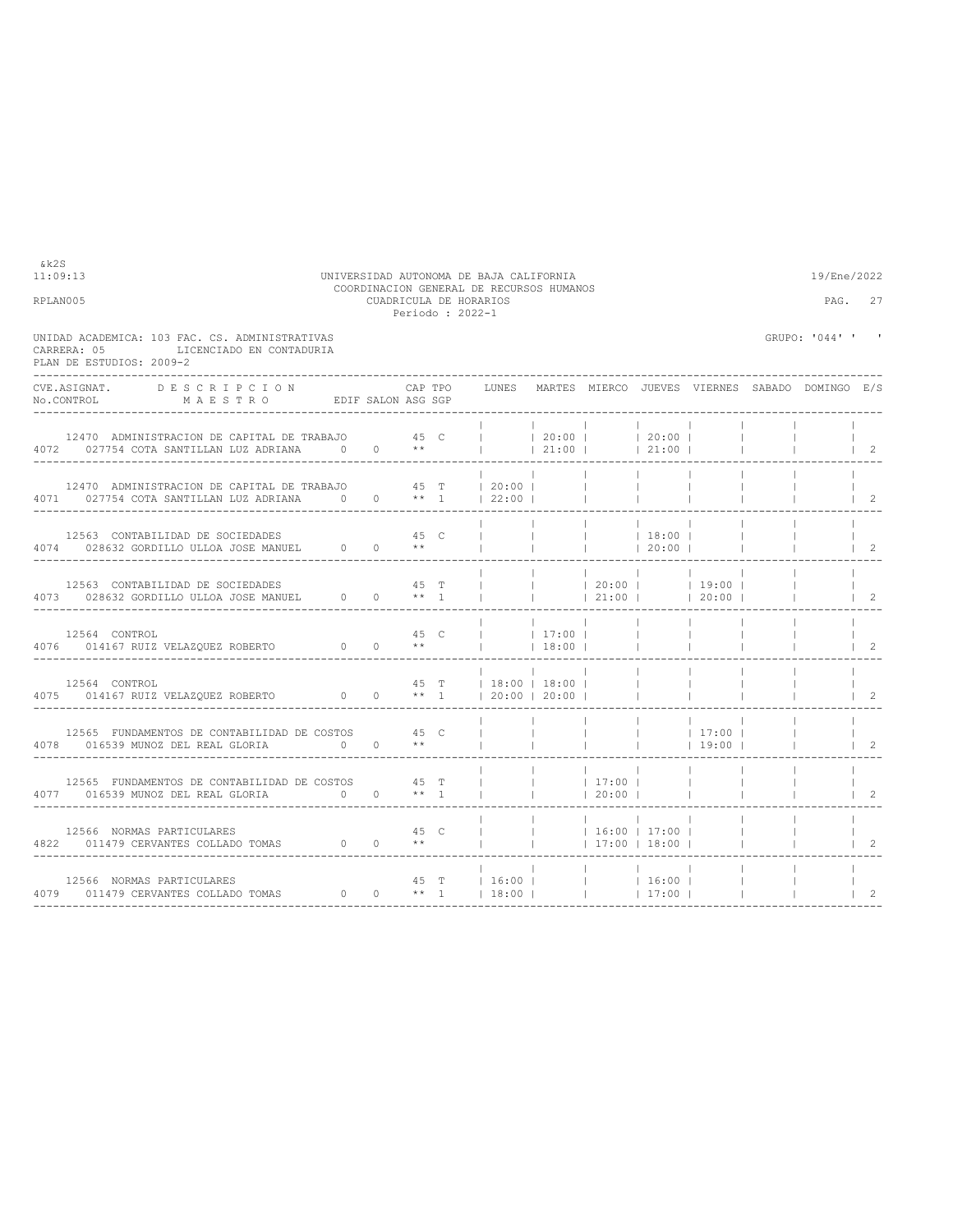| & k 2 S<br>11:09:13<br>RPLAN005                                                                                                                                     | UNIVERSIDAD AUTONOMA DE BAJA CALIFORNIA | COORDINACION GENERAL DE RECURSOS HUMANOS<br>CUADRICULA DE HORARIOS | Periodo: 2022-1 |                            | 19/Ene/2022<br>PAG. 28 |  |                                        |                |  |
|---------------------------------------------------------------------------------------------------------------------------------------------------------------------|-----------------------------------------|--------------------------------------------------------------------|-----------------|----------------------------|------------------------|--|----------------------------------------|----------------|--|
| UNIDAD ACADEMICA: 103 FAC. CS. ADMINISTRATIVAS<br>LICENCIADO EN CONTADURIA<br>CARRERA: 05<br>PLAN DE ESTUDIOS: 2009-2                                               |                                         |                                                                    |                 |                            |                        |  |                                        | GRUPO: '044' ' |  |
| CVE.ASIGNAT. DESCRIPCION CAPTPO LUNES MARTES MIERCO JUEVES VIERNES SABADO<br>No.CONTROL MAESTRO EDIF SALON ASG SGP                                                  |                                         |                                                                    |                 |                            |                        |  |                                        | DOMINGO E/S    |  |
| 12581 ANALISIS DE LEGISLACION ADUANERA 45 C     21:00   21:00     20:00    <br>4081 019522 GUTIERREZ MONTES HECTOR 0 0 **   22:00   22:00   23:00     22:00       6 |                                         |                                                                    |                 |                            |                        |  |                                        |                |  |
| 12582 COSTOS Y PRODUCTIVIDAD<br>4083 029213 MENDOZA LANDAVAZO ABRAHAM $0$ 0 $**$                                                                                    |                                         |                                                                    |                 | 45 C     16:00       16:00 |                        |  | $1 \t17:00 \t1 \t11 \t111:00 \t1 \t16$ |                |  |
| 12582 COSTOS Y PRODUCTIVIDAD<br>4082 029213 MENDOZA LANDAVAZO ABRAHAM 0 0 0 ** 1 l                                                                                  |                                         |                                                                    |                 | 45 T       15:00   15:00   |                        |  | $16:00$ $16:00$ $1$                    |                |  |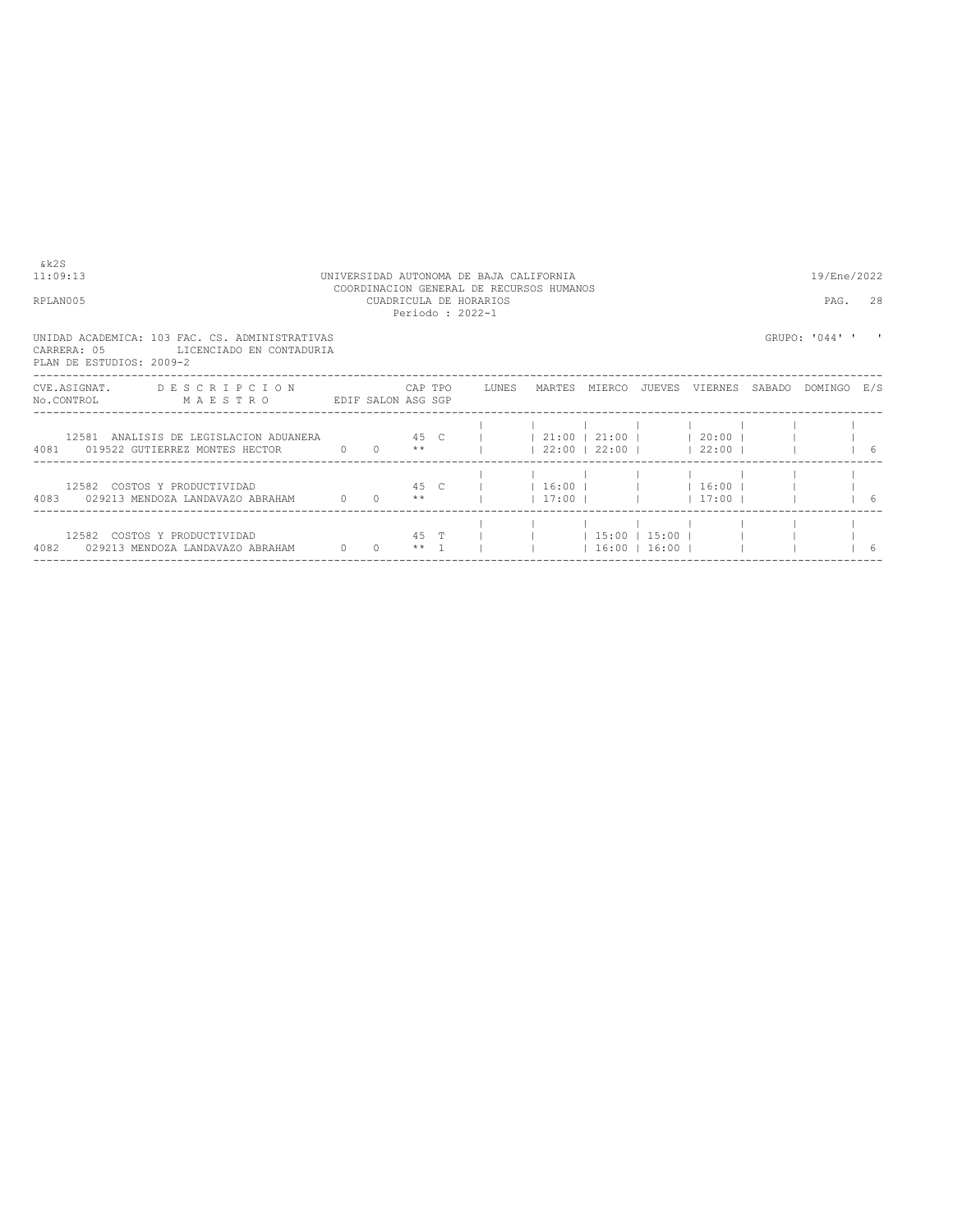| RPLAN005                                                                                                                                                                                                                                                                                                                                                                             |         | Periodo : 2022-1 | CUADRICULA DE HORARIOS             |                          |                          |                          |                          |                          | PAG.                                            | 29                                   |
|--------------------------------------------------------------------------------------------------------------------------------------------------------------------------------------------------------------------------------------------------------------------------------------------------------------------------------------------------------------------------------------|---------|------------------|------------------------------------|--------------------------|--------------------------|--------------------------|--------------------------|--------------------------|-------------------------------------------------|--------------------------------------|
| UNIDAD ACADEMICA; 103 FAC. CS. ADMINISTRATIVAS<br>LICENCIADO EN CONTADURIA<br>CARRERA: 05<br>PLAN DE ESTUDIOS: 2009-2                                                                                                                                                                                                                                                                |         |                  |                                    |                          |                          |                          |                          |                          | GRUPO: '051' ' '                                |                                      |
| CVE.ASIGNAT. DESCRIPCION                                                                                                                                                                                                                                                                                                                                                             | CAP TPO |                  | LUNES                              |                          |                          |                          |                          |                          | MARTES MIERCO JUEVES VIERNES SABADO DOMINGO E/S |                                      |
| 12479 FUENTES DE FINANCIAMIENTO<br>1717 027754 COTA SANTILLAN LUZ ADRIANA $0 \t 0 \t \star$     11:00                                                                                                                                                                                                                                                                                | 40 C    |                  | $\frac{1}{1}$ 9:00                 |                          |                          | <b>Contract</b>          |                          |                          |                                                 | $\begin{array}{ccc} & 2 \end{array}$ |
| 12479 FUENTES DE FINANCIAMIENTO<br>1716 027754 COTA SANTILLAN LUZ ADRIANA 0 0 0 ** 1                                                                                                                                                                                                                                                                                                 | 40 T    |                  | $\sim$ 1                           |                          |                          |                          |                          |                          |                                                 | $\begin{array}{ccc} & 2 \end{array}$ |
| 12567 AUDITORIA<br>1719 021629 GUZMAN RIZO SAGRARIO DEL CARMEN 0 0 **                                                                                                                                                                                                                                                                                                                | 40 C    |                  |                                    | <b>Contract Contract</b> | $ $ 12:00                |                          |                          | <b>College</b>           |                                                 | $\begin{array}{ccc} & 2 \end{array}$ |
| 12567 AUDITORIA<br>1718 021629 GUZMAN RIZO SAGRARIO DEL CARMEN 0 0 ** 1   13:00   9:00       10:00                                                                                                                                                                                                                                                                                   |         |                  | $40$ T   12:00   8:00         9:00 |                          | <b>Contract Contract</b> |                          |                          |                          |                                                 | $1\quad 2$                           |
| 12568 COSTOS PREDETERMINADOS $40 \quad C \qquad   \qquad 9:00 \qquad   \qquad   \qquad   \qquad 9:00 \qquad   \qquad 9:00 \qquad   \qquad 9:00 \qquad   \qquad 9:00 \qquad   \qquad 9:00 \qquad   \qquad 9:00 \qquad   \qquad 9:00 \qquad   \qquad 9:00 \qquad   \qquad 9:00 \qquad   \qquad 9:00 \qquad   \qquad 9:00 \qquad   \qquad 9:00 \qquad   \qquad 9:00 \qquad   \qquad 9:$ |         |                  |                                    |                          |                          |                          |                          | <b>Contract Contract</b> |                                                 | $\begin{array}{ccc} & 2 \end{array}$ |
| 12568 COSTOS PREDETERMINADOS<br>1720 020678 ARANDA RONOUILLO ALBERTO 0 0 ** 1                                                                                                                                                                                                                                                                                                        | 40 T    |                  | $ $ $ $ $ $ $ $ 9:00 $ $ 7:00 $ $  |                          |                          |                          |                          | <b>College</b>           |                                                 | $1 \quad 2$                          |
| 12569 ESTADOS FINANCIEROS<br>2942   008398 BRAVO ZANOGUERA LORETO MARIA   0   0   **     11:00                                                                                                                                                                                                                                                                                       |         |                  | 40 C   10:00                       |                          | <b>Contract Contract</b> | <b>Contract Contract</b> | <b>Contract Contract</b> |                          |                                                 | $\begin{array}{ccc} & 2 \end{array}$ |
| 12569 ESTADOS FINANCIEROS<br>2941 008398 BRAVO ZANOGUERA LORETO MARIA V VIR ** 1                                                                                                                                                                                                                                                                                                     | 40 L    |                  |                                    |                          |                          |                          | <b>Contract</b>          | $\mathbf{1}$             |                                                 | $1 \quad 2$                          |
| 12570 ISR PERSONAS FISICAS<br>40 C<br>2925 022246 CISNEROS MARTINEZ JESSICA LIZBETH0 0 **                                                                                                                                                                                                                                                                                            |         |                  |                                    |                          | 9:00                     |                          | <b>College</b>           | $\mathbb{R}$             | $\mathbb{R}^n$                                  | $\mathbb{R}$<br>$1 \quad 2$          |
|                                                                                                                                                                                                                                                                                                                                                                                      |         |                  |                                    |                          |                          |                          |                          |                          | $\begin{array}{ccc} & & 2 \\ \end{array}$       | <b>Contract Contract</b>             |

### 11:09:13 UNIVERSIDAD AUTONOMA DE BAJA CALIFORNIA 19/Ene/2022 COORDINACION GENERAL DE RECURSOS HUMANOS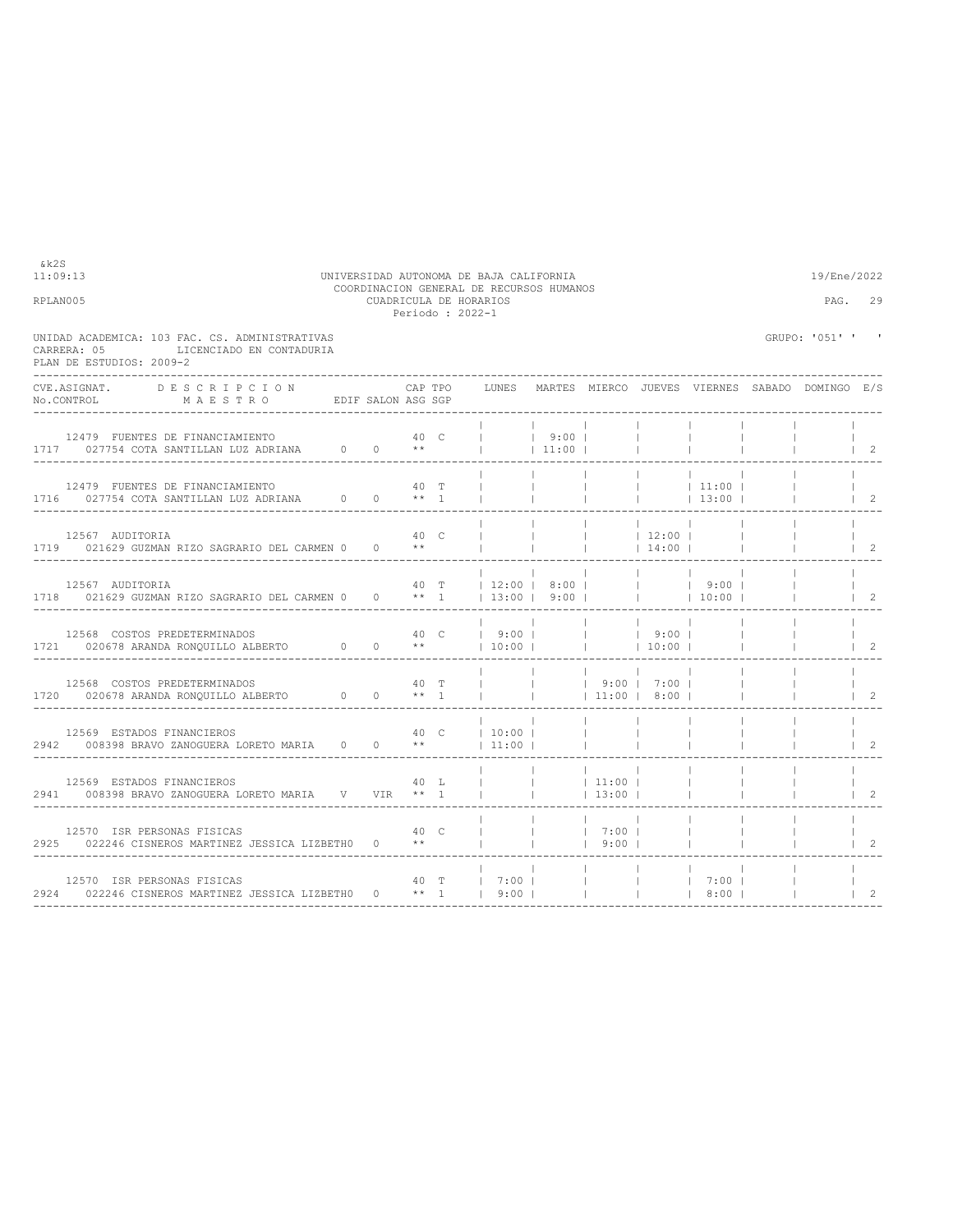| RPLAN005                                                                                                                       |  | PAG.                 | 30                   |  |        |                                       |          |                                            |                                              |
|--------------------------------------------------------------------------------------------------------------------------------|--|----------------------|----------------------|--|--------|---------------------------------------|----------|--------------------------------------------|----------------------------------------------|
| UNIDAD ACADEMICA: 103 FAC. CS. ADMINISTRATIVAS<br>CARRERA: 05<br>LICENCIADO EN CONTADURIA<br>PLAN DE ESTUDIOS: 2009-2          |  |                      |                      |  |        |                                       |          | GRUPO: '051' '                             |                                              |
| CVE.ASIGNAT. DESCRIPCION CAPTPO LUNES MARTES MIERCO JUEVES VIERNES SABADO DOMINGO E/S<br>No.CONTROL MAESTRO EDIF SALON ASG SGP |  |                      |                      |  |        |                                       |          |                                            |                                              |
| 12571 PLANEACION FINANCIERA<br>1725 021050 GERALDO OROZCO BERTHA AIDE $0 \t 0 \t \star \t 1$                                   |  |                      |                      |  |        | 40 C             10:00    <br> 11:00  |          | $\begin{array}{ccc} & & 1 & 2 \end{array}$ |                                              |
| 12571 PLANEACION FINANCIERA<br>$1724$ 021050 GERALDO OROZCO BERTHA AIDE $0$ 0 ** 1                                             |  |                      |                      |  |        | 40 T         10:00    <br>$12:00$ $1$ |          |                                            | $\begin{array}{cc} \text{ } & 2 \end{array}$ |
| 12583 INVESTIGACION DE OPERACIONES<br>1727 022859 MONTES CELEDON ALBA FLOR                                                     |  | $0 \t 0 \t *\t\t*\t$ |                      |  | 19:001 | 40 C I I I 8:00   8:00   I            | $9:00$ 1 |                                            | $\begin{array}{ccc} & & 6 \\ \end{array}$    |
| 12583 INVESTIGACION DE OPERACIONES<br>1726 022859 MONTES CELEDON ALBA FLOR 0 0 ** 1   12:00   12:00                            |  |                      | 40 T   11:00   11:00 |  |        |                                       |          |                                            | 6                                            |

 $&k2S$ <br>11:09:13

# 11:09:13 UNIVERSIDAD AUTONOMA DE BAJA CALIFORNIA 19/Ene/2022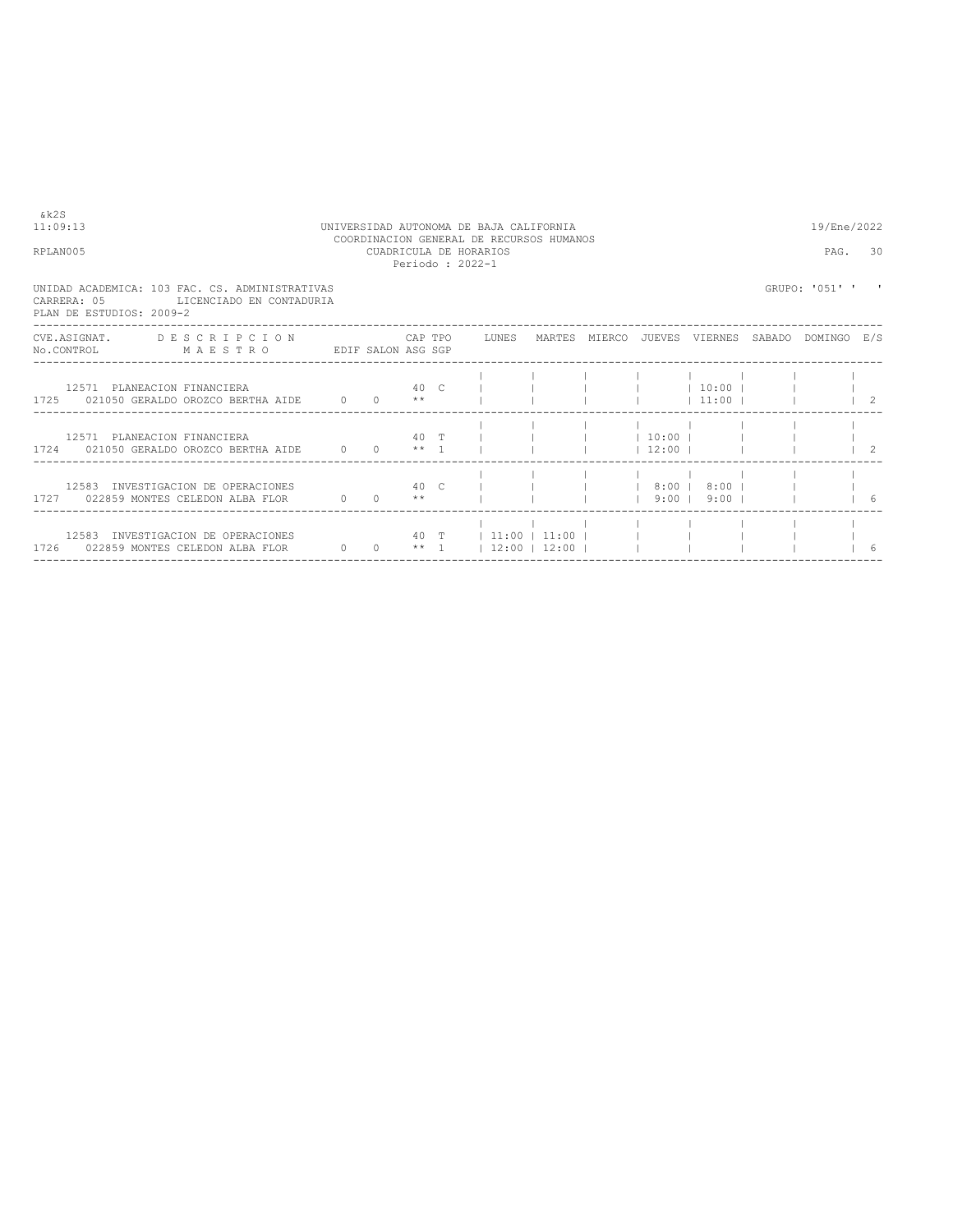| RPLANUUS                                                                                                              |  |               |      | CUADRICULA DE HORARIOS<br>Periodo: 2022-1                                                                                                                                                                                                                                                                           |                          |                                                                                                                                   |                |                  |                | PAG.             | -31            |
|-----------------------------------------------------------------------------------------------------------------------|--|---------------|------|---------------------------------------------------------------------------------------------------------------------------------------------------------------------------------------------------------------------------------------------------------------------------------------------------------------------|--------------------------|-----------------------------------------------------------------------------------------------------------------------------------|----------------|------------------|----------------|------------------|----------------|
| UNIDAD ACADEMICA: 103 FAC. CS. ADMINISTRATIVAS<br>LICENCIADO EN CONTADURIA<br>CARRERA: 05<br>PLAN DE ESTUDIOS: 2009-2 |  |               |      |                                                                                                                                                                                                                                                                                                                     |                          |                                                                                                                                   |                |                  |                | GRUPO: '052' ' ' |                |
| CVE.ASIGNAT.<br>DESCRIPCION                                                                                           |  |               |      | CAP TPO     LUNES   MARTES  MIERCO  JUEVES  VIERNES  SABADO  DOMINGO   E/S                                                                                                                                                                                                                                          |                          |                                                                                                                                   |                |                  |                |                  |                |
| 12479 FUENTES DE FINANCIAMIENTO<br>3290 021628 CARRILLO SOSIMA                                                        |  |               |      |                                                                                                                                                                                                                                                                                                                     |                          |                                                                                                                                   |                |                  |                |                  | $1\quad 2$     |
| 12479 FUENTES DE FINANCIAMIENTO<br>$V$ VIR $**$ 1<br>3289 021628 CARRILLO SOSIMA                                      |  |               | 40 T | and the contract of the con-                                                                                                                                                                                                                                                                                        |                          | $\vert$ 13:00                                                                                                                     |                |                  |                |                  | $\vert$ 2      |
| 12479 FUENTES DE FINANCIAMIENTO<br>3288 021628 CARRILLO SOSIMA V VIR ** 1                                             |  | 40 T          |      | $\frac{1}{2}$ $\frac{1}{2}$ $\frac{1}{2}$ $\frac{1}{2}$ $\frac{1}{2}$ $\frac{1}{2}$ $\frac{1}{2}$ $\frac{1}{2}$ $\frac{1}{2}$ $\frac{1}{2}$ $\frac{1}{2}$ $\frac{1}{2}$ $\frac{1}{2}$ $\frac{1}{2}$ $\frac{1}{2}$ $\frac{1}{2}$ $\frac{1}{2}$ $\frac{1}{2}$ $\frac{1}{2}$ $\frac{1}{2}$ $\frac{1}{2}$ $\frac{1}{2}$ |                          | $ $ 12:00                                                                                                                         |                |                  |                |                  | $1\quad 2$     |
| 12567 AUDITORIA<br>3292 024867 MEDINA AGUILAR AURELIO $0$ 0 $**$                                                      |  | 40 C          |      |                                                                                                                                                                                                                                                                                                                     |                          | $\begin{array}{cccccccc}   & &   & &   & & \hspace{1.5cm} 7:00 &   & \\   & &   & &   & & \hspace{1.5cm} 9:00 &   \\ \end{array}$ | and the state  |                  |                |                  | $1\quad 2$     |
| 12567 AUDITORIA<br>3291 024867 MEDINA AGUILAR AURELIO 0 0 ** 1                                                        |  | 40 T          |      | $\begin{array}{cccccccccccc}   &   &   &   &   & 7:00 &   &   &   & 7:00 &   \\   &   &   &   &   & 9:00 &   &   & 8:00 &   \\ \end{array}$                                                                                                                                                                         |                          |                                                                                                                                   | and the state  | 8:00             |                |                  | $\overline{2}$ |
| 12568 COSTOS PREDETERMINADOS<br>$3294$ 021969 GONZALEZ HAYASAKA MARIA DE LA LUZO 0 $**$                               |  | 40 C          |      |                                                                                                                                                                                                                                                                                                                     |                          | <b>Contract Contract</b>                                                                                                          |                |                  |                |                  | $\overline{2}$ |
| 12568 COSTOS PREDETERMINADOS<br>3295 021969 GONZALEZ HAYASAKA MARIA DE LA LUZO 0                                      |  | 40 C<br>$***$ |      |                                                                                                                                                                                                                                                                                                                     |                          |                                                                                                                                   |                | 10:00 <br> 11:00 |                |                  | $\overline{2}$ |
| 12568 COSTOS PREDETERMINADOS<br>3293 021969 GONZALEZ HAYASAKA MARIA DE LA LUZO 0 ** 1                                 |  |               |      | 40 T   13:00   9:00  <br>$14:00$ $1$                                                                                                                                                                                                                                                                                | <b>Contract Contract</b> | <b>Contract Contract</b><br>$11:00$                                                                                               |                |                  |                |                  | $\mathcal{L}$  |
| 40 C   9:00   I<br>12569 ESTADOS FINANCIEROS<br>3297 008398 BRAVO ZANOGUERA LORETO MARIA V VIR **                     |  |               |      | $10:00$                                                                                                                                                                                                                                                                                                             |                          |                                                                                                                                   | <b>College</b> |                  |                |                  | $\mathcal{L}$  |
| 12569 ESTADOS FINANCIEROS<br>3296 008398 BRAVO ZANOGUERA LORETO MARIA 0 0 ** 1                                        |  | 40 L          |      | and the contract of the con-<br>the contract of the contract of                                                                                                                                                                                                                                                     |                          | 10:001<br>$ $ 12:00                                                                                                               |                |                  | <b>College</b> |                  | $1\quad 2$     |

11:09:13 UNIVERSIDAD AUTONOMA DE BAJA CALIFORNIA 19/Ene/2022 COORDINACION GENERAL DE RECURSOS HUMANOS RPLAN005 CUADRICULA DE HORARIOS PAG. 31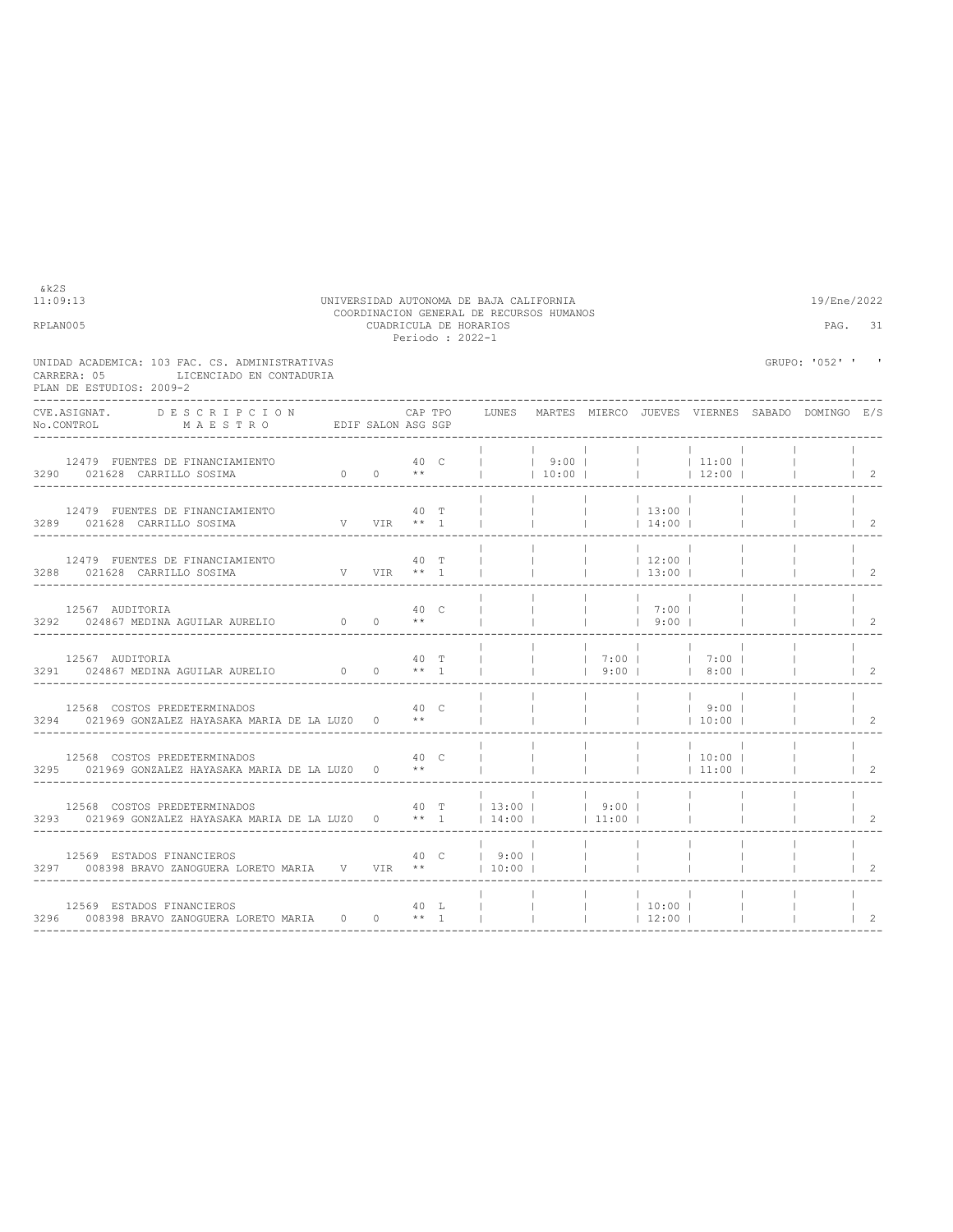|                                                                                                           |  |                                       |                                                                                            | 19/Ene/2022                             |                                                                                                                                                                                                                                                                                                                                |                                                                            |                |                                                                                                                                              |                                                                                                           |
|-----------------------------------------------------------------------------------------------------------|--|---------------------------------------|--------------------------------------------------------------------------------------------|-----------------------------------------|--------------------------------------------------------------------------------------------------------------------------------------------------------------------------------------------------------------------------------------------------------------------------------------------------------------------------------|----------------------------------------------------------------------------|----------------|----------------------------------------------------------------------------------------------------------------------------------------------|-----------------------------------------------------------------------------------------------------------|
|                                                                                                           |  |                                       |                                                                                            |                                         |                                                                                                                                                                                                                                                                                                                                |                                                                            |                | PAG. 32                                                                                                                                      |                                                                                                           |
|                                                                                                           |  |                                       |                                                                                            |                                         |                                                                                                                                                                                                                                                                                                                                |                                                                            |                |                                                                                                                                              |                                                                                                           |
|                                                                                                           |  |                                       |                                                                                            |                                         |                                                                                                                                                                                                                                                                                                                                |                                                                            |                |                                                                                                                                              |                                                                                                           |
|                                                                                                           |  |                                       |                                                                                            |                                         |                                                                                                                                                                                                                                                                                                                                |                                                                            |                |                                                                                                                                              | $\begin{array}{ccc} & 2 \end{array}$                                                                      |
|                                                                                                           |  |                                       |                                                                                            |                                         |                                                                                                                                                                                                                                                                                                                                |                                                                            |                |                                                                                                                                              | $\overline{2}$                                                                                            |
|                                                                                                           |  |                                       |                                                                                            |                                         |                                                                                                                                                                                                                                                                                                                                |                                                                            |                |                                                                                                                                              | $\overline{2}$                                                                                            |
|                                                                                                           |  |                                       |                                                                                            |                                         |                                                                                                                                                                                                                                                                                                                                |                                                                            |                |                                                                                                                                              | - 2                                                                                                       |
|                                                                                                           |  |                                       |                                                                                            |                                         |                                                                                                                                                                                                                                                                                                                                |                                                                            |                |                                                                                                                                              | - 6                                                                                                       |
|                                                                                                           |  |                                       |                                                                                            |                                         |                                                                                                                                                                                                                                                                                                                                |                                                                            |                |                                                                                                                                              |                                                                                                           |
| UNIDAD ACADEMICA: 103 FAC. CS. ADMINISTRATIVAS<br>LICENCIADO EN CONTADURIA<br>12571 PLANEACION FINANCIERA |  | No.CONTROL MAESTRO EDIF SALON ASG SGP | CUADRICULA DE HORARIOS<br>Periodo: 2022-1<br>3301 021050 GERALDO OROZCO BERTHA AIDE 0 0 ** | UNIVERSIDAD AUTONOMA DE BAJA CALIFORNIA | COORDINACION GENERAL DE RECURSOS HUMANOS<br>3298 014495 OCAMPO LOPEZ HECTOR EDUARDO 0 0 ** 1 1 9:00   8:00  <br>40 T   10:00    <br>3300 021050 GERALDO OROZCO BERTHA AIDE $0$ 0 $**$ 1   12:00  <br>the contract of the contract of the contract of<br>3302 023693 DIAZ DE LEON GARDUÑO CLAUDIA CRISTINA00 ** 1 13:00   11:00 | $1 \t13:00 \t1$<br>12583 INVESTIGACION DE OPERACIONES 40 T   12:00   10:00 | 40 C     12:00 | 12583 INVESTIGACION DE OPERACIONES 40 C     11:00     9:00    <br>3303 023693 DIAZ DE LEON GARDUÑO CLAUDIA CRISTINA00 **     12:00     10:00 | GRUPO: '052' ' '<br>CVE.ASIGNAT. DESCRIPCION CAPTPO LUNES MARTES MIERCO JUEVES VIERNES SABADO DOMINGO E/S |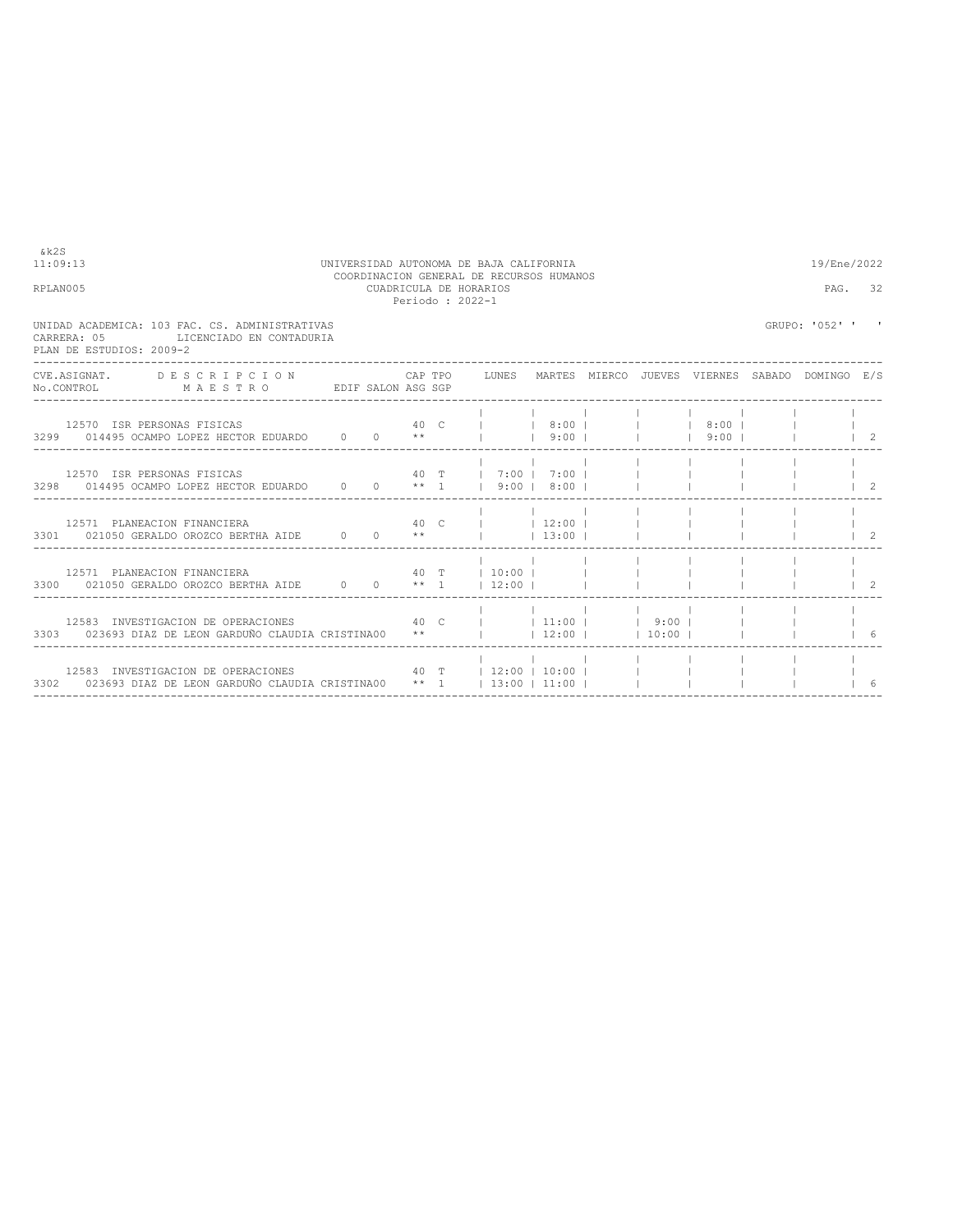| RPLAN005                                                                                                                                                                                                                                                                          |          | PAG.                                                                                   | 33      |                      |                                    |                                                                                                    |  |                                                 |                  |                                      |
|-----------------------------------------------------------------------------------------------------------------------------------------------------------------------------------------------------------------------------------------------------------------------------------|----------|----------------------------------------------------------------------------------------|---------|----------------------|------------------------------------|----------------------------------------------------------------------------------------------------|--|-------------------------------------------------|------------------|--------------------------------------|
| UNIDAD ACADEMICA: 103 FAC. CS. ADMINISTRATIVAS<br>LICENCIADO EN CONTADURIA<br>CARRERA: 05<br>PLAN DE ESTUDIOS: 2009-2                                                                                                                                                             |          |                                                                                        |         |                      |                                    |                                                                                                    |  |                                                 | GRUPO: '053' ' ' |                                      |
| CVE.ASIGNAT. DESCRIPCION CAPTPO<br>No.CONTROL MAESTRO EDIFSALON ASGSGP                                                                                                                                                                                                            |          |                                                                                        | CAP TPO | LUNES                |                                    |                                                                                                    |  | MARTES MIERCO JUEVES VIERNES SABADO DOMINGO E/S |                  |                                      |
| 12479 FUENTES DE FINANCIAMIENTO $40$ C         18:00   1111 027754 COTA SANTILLAN LUZ ADRIANA 0 0 **         20:00                                                                                                                                                                |          |                                                                                        |         |                      |                                    |                                                                                                    |  |                                                 |                  | $\vert$ 2                            |
| 12479 FUENTES DE FINANCIAMIENTO $40$ T   110 027754 COTA SANTILLAN LUZ ADRIANA $0$ 0 ** 1                                                                                                                                                                                         |          |                                                                                        |         |                      |                                    | $\begin{array}{ccccccc} &   & &   & &   & 17:00 &   \\ &   & &   & &   & 19:00 &   \\ \end{array}$ |  |                                                 |                  | $\begin{array}{ccc} \end{array}$     |
| 12567 AUDITORIA<br>1113 016439 BRAVO ZANOGUERA PEDRO ANTONIO DEL SAGRADO CORAZONO0**     22:00                                                                                                                                                                                    |          |                                                                                        |         |                      |                                    | <b>Contract Contract</b>                                                                           |  |                                                 |                  | $1\quad 2$                           |
| 12567 AUDITORIA 10 MOGUERA PEDRO ANTONIO DEL SAGRADO CORAZONO $3/1112$ 016439 BRAVO ZANOGUERA PEDRO ANTONIO DEL SAGRADO CORAZONO $3/119:00$       21:00                                                                                                                           |          |                                                                                        |         |                      | the property of the control of the | <b>Contract Contract</b>                                                                           |  |                                                 |                  | $\overline{2}$                       |
| $\begin{array}{cccccccccccccccc} 12568 & {\tt COSTOS PREDEFERMINADOS} & & & & & 40 & {\tt C} & &   & &   & 19:00 &   & &   & &   & 18:00 &   \\ 1115 & 016026 & {\tt BARRAZA PEREZ MA. DEL SOCORRO} & 0 & 0 & & * & &   & &   & 20:00 &   & &   & &   & 19:00 &   \\ \end{array}$ |          |                                                                                        |         |                      |                                    | <b>Contract Contract</b>                                                                           |  |                                                 |                  | $\begin{array}{ccc} & 2 \end{array}$ |
| 12568 COSTOS PREDETERMINADOS<br>1114 016026 BARRAZA PEREZ MA. DEL SOCORRO 0 0 ** 1   20:00   19:00     18:00                                                                                                                                                                      |          |                                                                                        |         |                      |                                    | <b>Contract Contract</b><br>40 T   19:00   18:00     17:00                                         |  |                                                 |                  | $\mathcal{L}$                        |
| 12569 ESTADOS FINANCIEROS<br>1117 017056 RODRIGUEZ FERNANDEZ MA. DEL CARMENO 0                                                                                                                                                                                                    |          | 40 C<br>$\mathbb{R}^n \times \mathbb{R}^n \times \mathbb{R}^n$ . In the $\mathbb{R}^n$ |         |                      |                                    | $ $ 16:00  <br>17:00                                                                               |  |                                                 |                  | $\mathfrak{D}$                       |
| 12569 ESTADOS FINANCIEROS<br>2943 017056 RODRIGUEZ FERNANDEZ MA. DEL CARMENO 0 ** 1                                                                                                                                                                                               |          | 40 L                                                                                   |         | $ $ 16:00            | 18:00                              |                                                                                                    |  |                                                 |                  | $\mathfrak{D}$                       |
| 12570 ISR PERSONAS FISICAS<br>1119 027440 CONTRERAS SILVA JULIO CESAR 0 0 **                                                                                                                                                                                                      | и в 40 с |                                                                                        |         | 20:00 <br>$122:00$ 1 |                                    | <b>Contract Contract</b>                                                                           |  |                                                 |                  | $\mathfrak{D}$                       |
| 12570 ISR PERSONAS FISICAS<br>1118 027440 CONTRERAS SILVA JULIO CESAR $0$ 0 ** 1                                                                                                                                                                                                  |          | 40 T                                                                                   |         |                      |                                    | $ $ 19:00  <br>$ $ 22:00                                                                           |  |                                                 |                  | $\mathfrak{D}$                       |

11:09:14 UNIVERSIDAD AUTONOMA DE BAJA CALIFORNIA 19/Ene/2022 COORDINACION GENERAL DE RECURSOS HUMANOS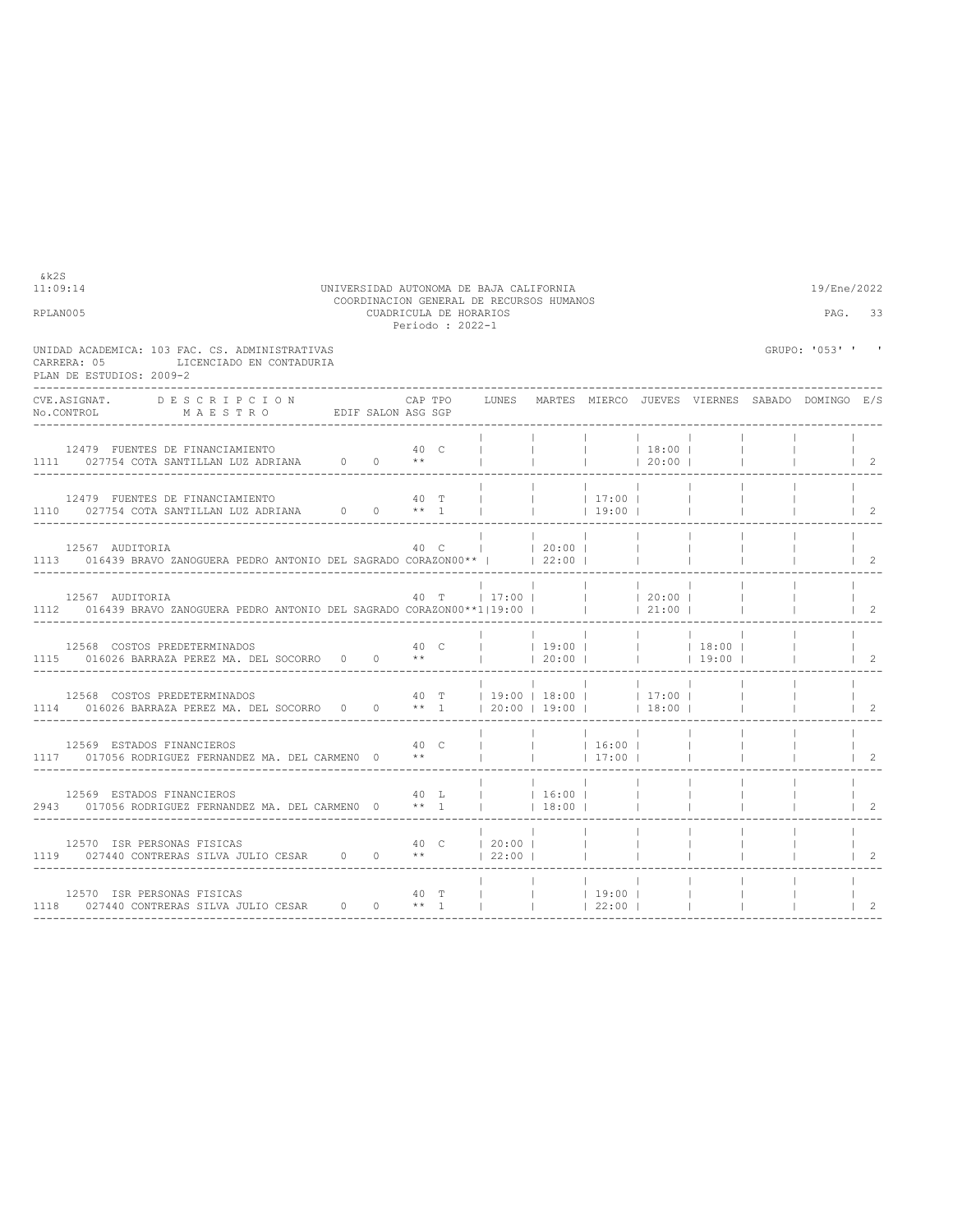| RPLAN005                                                                                                                       |  | PAG. | 34 |             |                                         |                                                                                              |                                          |
|--------------------------------------------------------------------------------------------------------------------------------|--|------|----|-------------|-----------------------------------------|----------------------------------------------------------------------------------------------|------------------------------------------|
| UNIDAD ACADEMICA: 103 FAC. CS. ADMINISTRATIVAS<br>CARRERA: 05 LICENCIADO EN CONTADURIA<br>PLAN DE ESTUDIOS: 2009-2             |  |      |    |             |                                         | GRUPO: '053' '                                                                               |                                          |
| CVE.ASIGNAT. DESCRIPCION CAPTPO LUNES MARTES MIERCO JUEVES VIERNES SABADO DOMINGO E/S<br>No.CONTROL MAESTRO EDIF SALON ASG SGP |  |      |    |             |                                         |                                                                                              |                                          |
| 12571 PLANEACION FINANCIERA $40$ C           21:00    <br>1121 025975 MARTINEZ PADILLA ALFREDO $0$ 0 $**$                      |  |      |    |             |                                         | $\begin{array}{ccccccc} \vert & 22:00 & \vert & & \vert & & \vert & & \vert & 2 \end{array}$ |                                          |
| 12571 PLANEACION FINANCIERA<br>$1120$ 025975 MARTINEZ PADILLA ALFREDO $0$ $0$ $\star \star$ 1 $1$ $1$                          |  |      |    |             | 40 T             19:00                  |                                                                                              |                                          |
| 12583 INVESTIGACION DE OPERACIONES<br>1123 017112 PERALTA MANCILLAS GUADALUPE $0 \t 0 \t \star \t 17:00$                       |  |      |    | $17:00$ $1$ | 40 C   16:00         16:00              |                                                                                              | 16                                       |
| 12583 INVESTIGACION DE OPERACIONES<br>1122 017112 PERALTA MANCILLAS GUADALUPE 0 0 ** 1                                         |  |      |    |             | 40 T           16:00    <br>$13:00$ $1$ |                                                                                              | $\begin{array}{ccc} & & & 6 \end{array}$ |

11:09:14 UNIVERSIDAD AUTONOMA DE BAJA CALIFORNIA 19/Ene/2022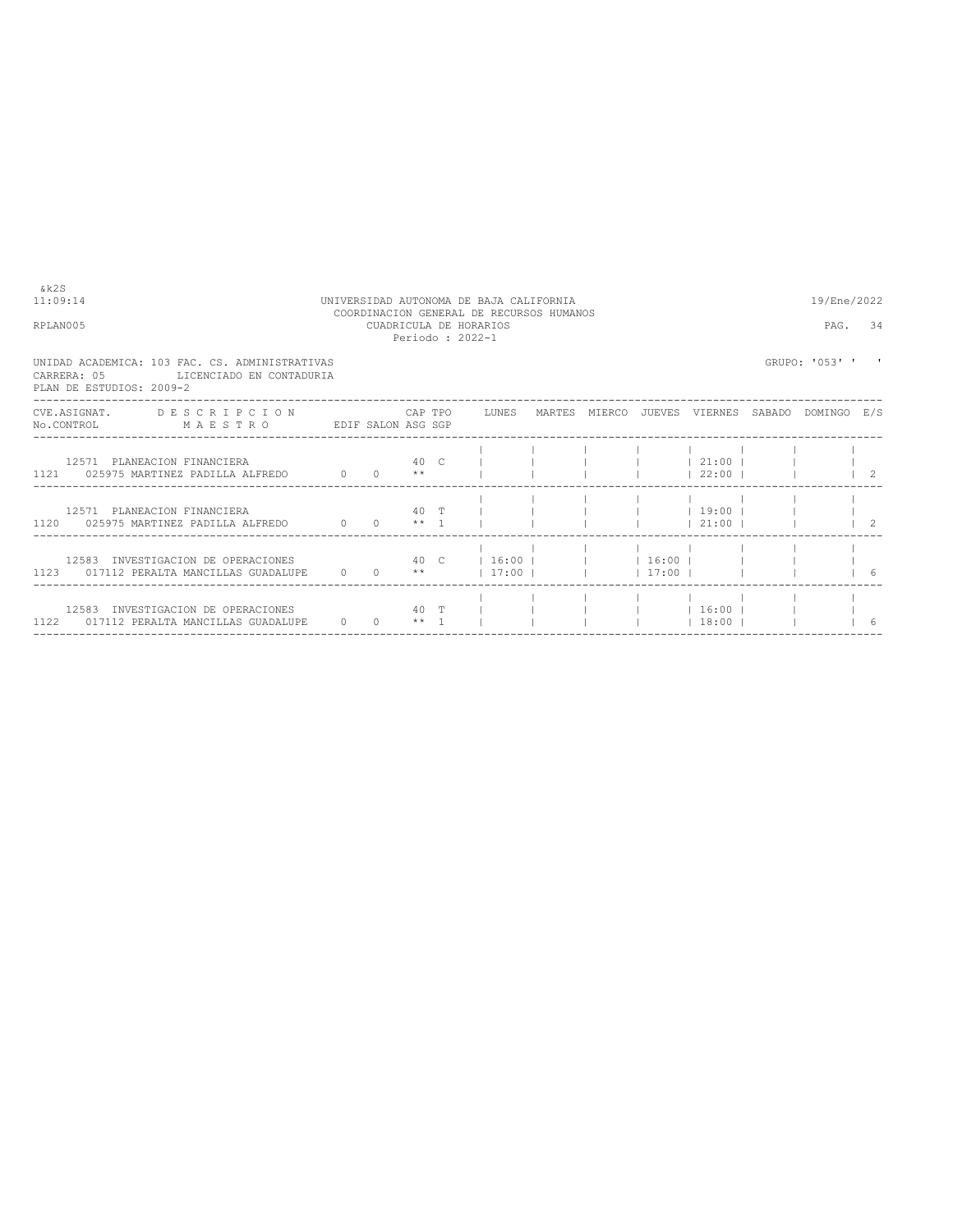|                                                                                                                       |          |          |      | Periodo : 2022-1 |                                                                                                            |                          |                                                         |                                                    |      |                  |                |
|-----------------------------------------------------------------------------------------------------------------------|----------|----------|------|------------------|------------------------------------------------------------------------------------------------------------|--------------------------|---------------------------------------------------------|----------------------------------------------------|------|------------------|----------------|
| UNIDAD ACADEMICA: 103 FAC. CS. ADMINISTRATIVAS<br>LICENCIADO EN CONTADURIA<br>CARRERA: 05<br>PLAN DE ESTUDIOS: 2009-2 |          |          |      |                  |                                                                                                            |                          |                                                         |                                                    |      | GRUPO: '054' ' ' |                |
| CVE.ASIGNAT. DESCRIPCION CAPTPO<br>No.CONTROL MAESTRO EDIFSALON ASGSGP                                                |          |          |      |                  | CAP TPO LUNES MARTES MIERCO JUEVES VIERNES SABADO DOMINGO E/S                                              |                          |                                                         |                                                    |      |                  |                |
| 12479 FUENTES DE FINANCIAMIENTO 60 0 40 C   10:00  <br>4840 025460 GARCIA PENA LILIANA GUADALUPE 000                  |          |          |      |                  | 12:00                                                                                                      |                          | <b>Contract Contract</b>                                |                                                    |      |                  | 2              |
| 12479 FUENTES DE FINANCIAMIENTO<br>4839 025460 GARCIA PENA LILIANA GUADALUPE 0 0 0 1                                  |          |          | 40 T |                  |                                                                                                            | <b>Contract Contract</b> | $19:00$  <br> 11:00                                     |                                                    |      |                  | $\overline{2}$ |
| 12567 AUDITORIA<br>$\sim$ 0<br>4842 014584 LOPEZ CRUZ LUIS MARTIN                                                     |          | $\Omega$ | 40 C |                  |                                                                                                            | <b>Contract Contract</b> | <b>Contract</b>                                         | <b>Contract Contract</b>                           | 8:00 |                  | $1 \quad 2$    |
| 12567 AUDITORIA<br>4841 014584 LOPEZ CRUZ LUIS MARTIN 0 0 0 1                                                         |          |          |      | 40 T             | $ $ 1 9:00   9:00                                                                                          |                          |                                                         |                                                    |      |                  | $1\quad 2$     |
| 12568 COSTOS PREDETERMINADOS<br>4844 020678 ARANDA RONOUILLO ALBERTO 0 0                                              |          |          | 40 C |                  |                                                                                                            |                          | $\sim$ 1.<br>$12:00$   11:00  <br>$\vert$ 13:00   12:00 |                                                    |      |                  | 2              |
| 12568 COSTOS PREDETERMINADOS<br>4843 020678 ARANDA RONOUILLO ALBERTO 0 0 0 1                                          |          |          | 40 T |                  |                                                                                                            |                          |                                                         | $\frac{1}{11:00}$   11:00  <br>$ 12:00 $ $ 13:00 $ |      |                  | $\overline{2}$ |
| 12569 ESTADOS FINANCIEROS<br>12569 ESTADOS FINANCIEROS<br>4846 020348 GALINDO VIZCARRA RAMON 0 0                      |          | 40 С     |      |                  |                                                                                                            |                          | 7:00  <br>18:001                                        |                                                    |      |                  | $\mathcal{L}$  |
|                                                                                                                       |          |          |      |                  |                                                                                                            |                          |                                                         |                                                    |      |                  | $\mathcal{L}$  |
| 12570 ISR PERSONAS FISICAS<br>4848 030321 RINCON TOLEDO CESAR RAMON 0 0                                               |          |          | 40 C |                  | $1 \t10:00 \t12:00 \t1$                                                                                    |                          | $\vert$ 11:00 $\vert$ 13:00 $\vert$                     |                                                    |      |                  | 2              |
| 12570 ISR PERSONAS FISICAS<br>4847 030321 RINCON TOLEDO CESAR RAMON                                                   | $\sim$ 0 |          |      |                  | 40 T   8:00  <br>$0 \qquad 1 \qquad   \quad 10:00 \qquad   \qquad   \qquad 1 \qquad   \quad 8:00 \qquad  $ |                          |                                                         |                                                    |      |                  | $\overline{c}$ |

----------------------------------------------------------------------------------------------------------------------------------

 $k2S$ <br>11:09:14

## 11:09:14 UNIVERSIDAD AUTONOMA DE BAJA CALIFORNIA 19/Ene/2022 COORDINACION GENERAL DE RECURSOS HUMANOS RPLAN005 CUADRICULA DE HORARIOS PAG. 35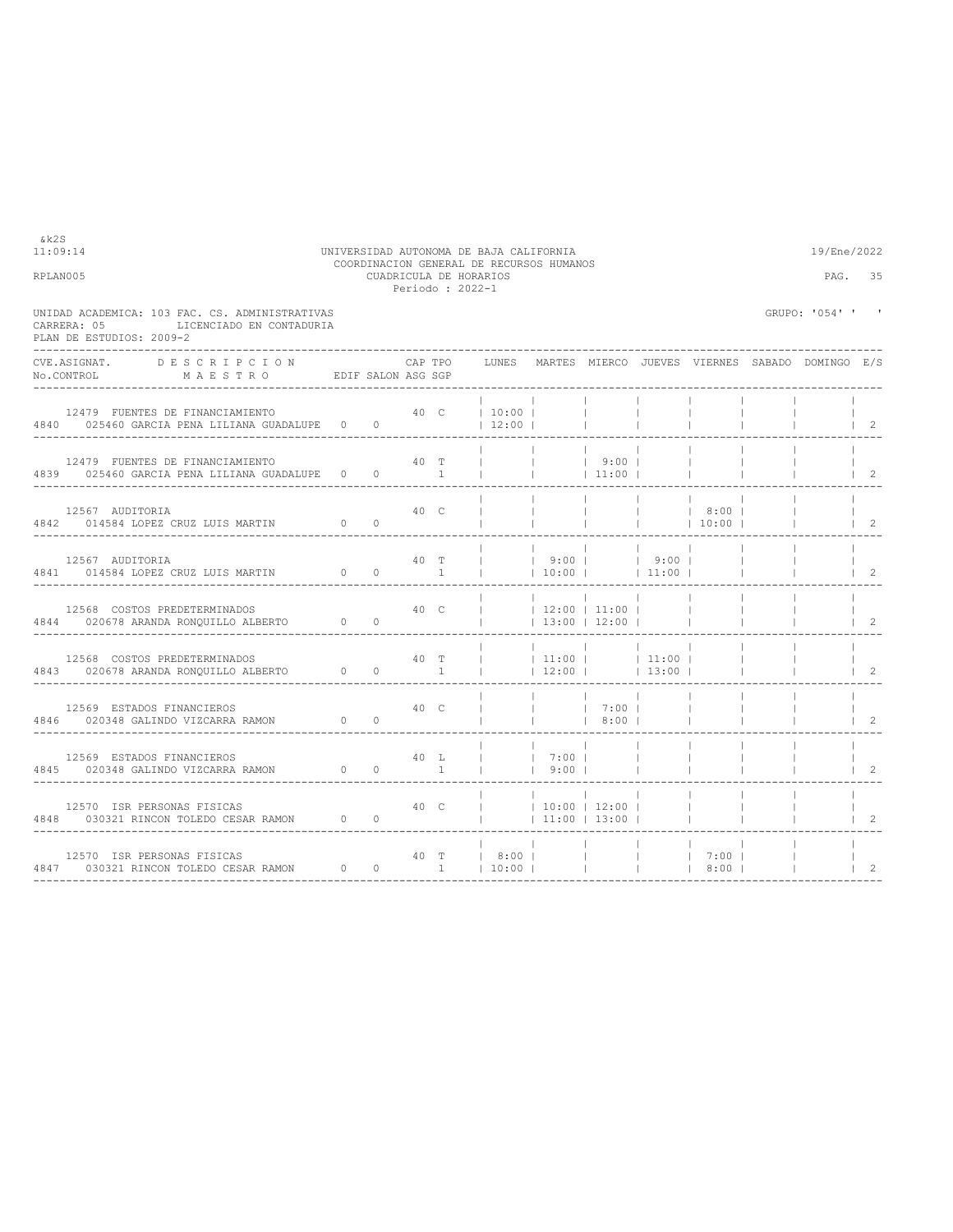| & k 2 S<br>11:09:14<br>RPLAN005                                                                                                | UNIVERSIDAD AUTONOMA DE BAJA CALIFORNIA<br>COORDINACION GENERAL DE RECURSOS HUMANOS<br>CUADRICULA DE HORARIOS<br>Periodo: 2022-1 |                                          |      |      |                          |  |                         |                                  |                            |  |                |  |
|--------------------------------------------------------------------------------------------------------------------------------|----------------------------------------------------------------------------------------------------------------------------------|------------------------------------------|------|------|--------------------------|--|-------------------------|----------------------------------|----------------------------|--|----------------|--|
| UNIDAD ACADEMICA: 103 FAC. CS. ADMINISTRATIVAS<br>CARRERA: 05<br>LICENCIADO EN CONTADURIA<br>PLAN DE ESTUDIOS: 2009-2          |                                                                                                                                  |                                          |      |      |                          |  |                         |                                  |                            |  | GRUPO: '054' ' |  |
| CVE.ASIGNAT. DESCRIPCION CAPTPO LUNES MARTES MIERCO JUEVES VIERNES SABADO DOMINGO E/S<br>No.CONTROL MAESTRO EDIF SALON ASG SGP |                                                                                                                                  |                                          |      |      |                          |  |                         |                                  |                            |  |                |  |
| 12571 PLANEACION FINANCIERA<br>4850 025975 MARTINEZ PADILLA ALEREDO 6 0 0                                                      |                                                                                                                                  |                                          |      | 40 C |                          |  | 18:001<br>$9:00$ $\Box$ |                                  |                            |  |                |  |
| 12571 PLANEACION FINANCIERA<br>4849 025975 MARTINEZ PADILLA ALEREDO 6 0 0 1                                                    |                                                                                                                                  |                                          | 40 T |      |                          |  |                         | $1 \t7:00 \t1$<br>$9:00$ $\perp$ |                            |  |                |  |
| 12583 INVESTIGACION DE OPERACIONES<br>4852 000000 ***N O V A C A N T E *** 0                                                   | ли в 10 след на 10 след 10 след на 10 след 10 след 10 след 10 след 10 след 10 след 10 след 10 след 10 след 10 с                  | $\Omega$                                 |      |      |                          |  |                         |                                  | $ $ 10:00  <br>$12:00$ $1$ |  |                |  |
| 12583 INVESTIGACION DE OPERACIONES                                                                                             |                                                                                                                                  | $\begin{array}{ccc} 0 & & 1 \end{array}$ |      |      | 40 T   12:00  <br> 14:00 |  |                         |                                  |                            |  |                |  |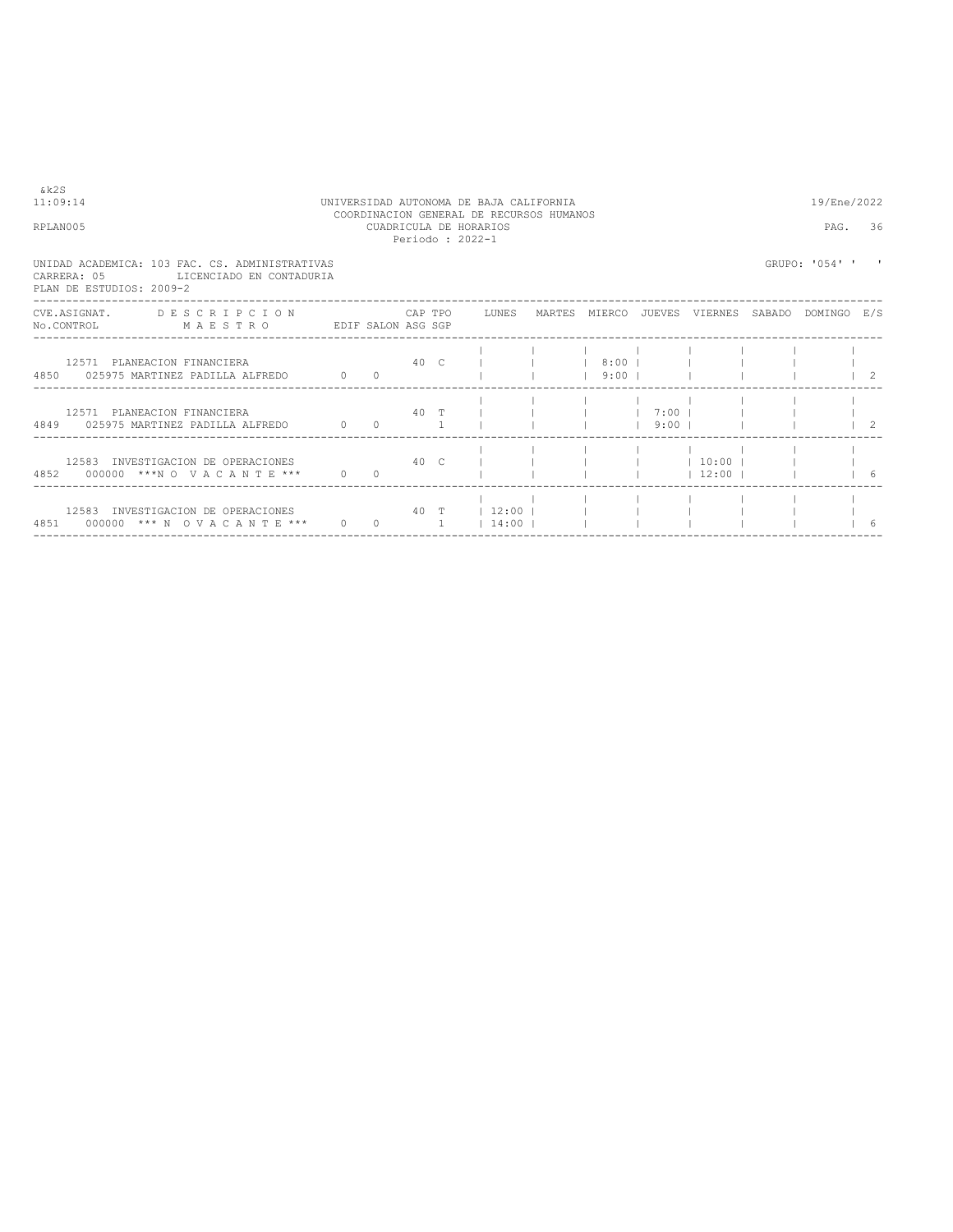| CARRERA: 05<br>PLAN DE ESTUDIOS: 2009-2                       | UNIDAD ACADEMICA: 103 FAC. CS. ADMINISTRATIVAS<br>LICENCIADO EN CONTADURIA           |        |                     |      |        |                          |                                          |                                                          |                                               |                                                                                                |                          | GRUPO: '055' ' '                                      |                                              |
|---------------------------------------------------------------|--------------------------------------------------------------------------------------|--------|---------------------|------|--------|--------------------------|------------------------------------------|----------------------------------------------------------|-----------------------------------------------|------------------------------------------------------------------------------------------------|--------------------------|-------------------------------------------------------|----------------------------------------------|
| No.CONTROL                                                    | CVE. ASIGNAT. DESCRIPCION CAPTPO<br>MAESTRO EDIF SALON ASG SGP                       |        |                     |      |        |                          |                                          |                                                          |                                               |                                                                                                |                          | LUNES MARTES MIERCO JUEVES VIERNES SABADO DOMINGO E/S |                                              |
|                                                               | 12479 FUENTES DE FINANCIAMIENTO<br>4854 025460 GARCIA PENA LILIANA GUADALUPE 0 0     |        |                     |      |        | The contract of the con- |                                          | 40 C       16:00  <br>$18:00$                            |                                               | <b>Contract Contract</b>                                                                       |                          |                                                       | $\begin{array}{cc} \text{ } & 2 \end{array}$ |
|                                                               | 12479 FUENTES DE FINANCIAMIENTO<br>4853 025460 GARCIA PENA LILIANA GUADALUPE 0 0 0 1 |        |                     |      |        | 40 T   16:00  <br> 18:00 |                                          |                                                          |                                               |                                                                                                |                          |                                                       | $\vert 2 \vert$                              |
| 12568 COSTOS PREDETERMINADOS                                  | 4856       016026  BARRAZA  PEREZ  MA.   DEL  SOCORRO        0               0       |        |                     | 40 C |        |                          | <b>Contract Contract</b><br>The Contract | the contract of the contract of<br>$120:00$ $16:00$ $1$  | and the state of the                          | 21:00 17:00                                                                                    | <b>Contract Contract</b> |                                                       | $\begin{array}{ccc} \end{array}$             |
|                                                               | 12568 COSTOS PREDETERMINADOS<br>4855 016026 BARRAZA PEREZ MA. DEL SOCORRO 0 0 0 1    |        |                     |      | 40 T   | <b>College</b>           |                                          |                                                          |                                               | 21:00   20:00  <br>  22:00   22:00                                                             |                          |                                                       | 2                                            |
| 12569 ESTADOS FINANCIEROS                                     | 4858 020348 GALINDO VIZCARRA RAMON 0 0                                               |        |                     |      |        |                          |                                          | 40 C I I I 19:00 I<br>$ $ 20:00                          |                                               |                                                                                                | $\sim 1$                 |                                                       | $1\quad 2$                                   |
| 12569 ESTADOS FINANCIEROS                                     | 4857 020348 GALINDO VIZCARRA RAMON 0                                                 |        | $0 \qquad \qquad 1$ |      | 40 L   |                          |                                          |                                                          |                                               | $\begin{array}{ccccccc}   & &   & &   & 18:00 &   \\   & &   & &   & 20:00 &   \\ \end{array}$ |                          |                                                       | $\overline{2}$                               |
| 12570 ISR PERSONAS FISICAS                                    | 4860 016601 GARRIDO LIMON EDGARDO 0 0                                                |        |                     |      | 40 C   |                          |                                          |                                                          | <b>Contract Contract</b><br> 20:00 <br> 22:00 |                                                                                                |                          |                                                       | $\overline{2}$                               |
| 12570 ISR PERSONAS FISICAS                                    | 4859 016601 GARRIDO LIMON EDGARDO                                                    |        |                     |      |        |                          |                                          |                                                          | <b>Contract Contract</b>                      |                                                                                                |                          |                                                       | $\mathcal{L}$                                |
| 12571 PLANEACION FINANCIERA<br>4862 016791 MORA NEBLINA ELISA | $\begin{array}{ccc} & & 0 & 0 \end{array}$                                           |        |                     |      | 40 C I |                          | $\mathbf{1}$ and $\mathbf{1}$            | <b>Contract Contract</b>                                 |                                               | $ $ 16:00  <br> 17:00                                                                          |                          |                                                       | $\begin{array}{ccc} & 2 \end{array}$         |
| 12571 PLANEACION FINANCIERA<br>4861 016791 MORA NEBLINA ELISA |                                                                                      | $\cap$ | $\Omega$            |      |        |                          |                                          | <b>Contract Contract Contract</b><br>1   19:00     19:00 |                                               |                                                                                                |                          |                                                       | 2                                            |

----------------------------------------------------------------------------------------------------------------------------------

11:09:14 UNIVERSIDAD AUTONOMA DE BAJA CALIFORNIA 19/Ene/2022 COORDINACION GENERAL DE RECURSOS HUMANOS RPLAN005 CUADRICULA DE HORARIOS PAG. 37

Periodo : 2022-1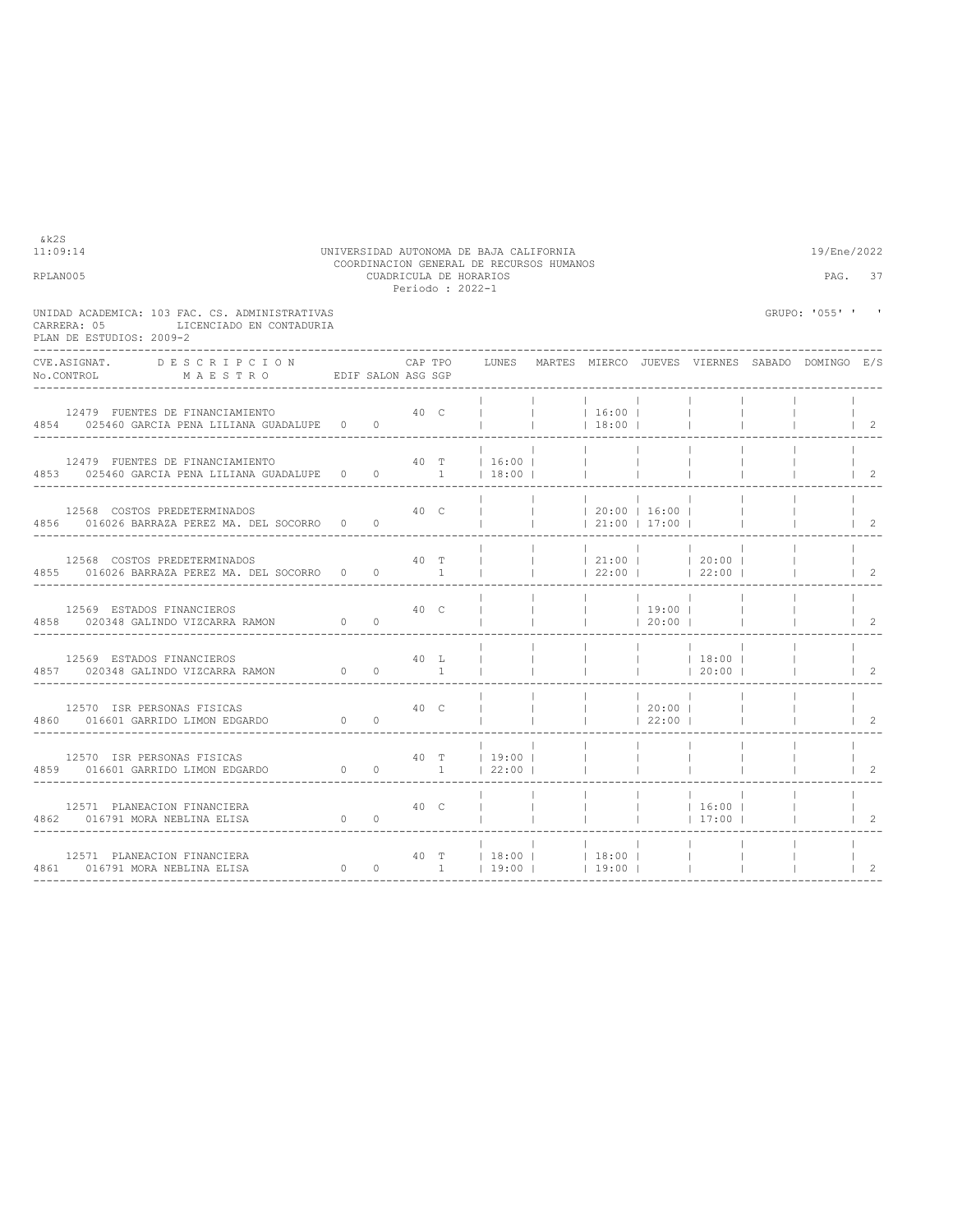| RPLAN005                                | COORDINACION GENERAL DE RECURSOS HUMANOS<br>CUADRICULA DE HORARIOS<br>Periodo: 2022-1 |                    |                |         |  |       |                   |               |  |                                |        |                |               |
|-----------------------------------------|---------------------------------------------------------------------------------------|--------------------|----------------|---------|--|-------|-------------------|---------------|--|--------------------------------|--------|----------------|---------------|
| CARRERA: 05<br>PLAN DE ESTUDIOS: 2009-2 | UNIDAD ACADEMICA: 103 FAC. CS. ADMINISTRATIVAS<br>LICENCIADO EN CONTADURIA            |                    |                |         |  |       |                   |               |  |                                |        | GRUPO: '055' ' |               |
| CVE.ASIGNAT.<br>No.CONTROL              | DESCRIPCION<br>MAESTRO                                                                | EDIF SALON ASG SGP |                | CAP TPO |  | LUNES |                   | MARTES MIERCO |  | JUEVES VIERNES                 | SABADO | DOMINGO        | E/S           |
| 12583<br>4864                           | INVESTIGACION DE OPERACIONES<br>000000 *** NOVACANTE ***                              | $\Omega$           |                | 40 C    |  |       |                   | $19:00$       |  | 17:00  <br>$ 20:00 $ $ 18:00 $ |        |                | $\frac{1}{6}$ |
| 12583<br>4863<br>000000                 | INVESTIGACION DE OPERACIONES<br>***N O V A C A N T E ***                              | $\overline{0}$     | $\overline{0}$ | 40 T    |  |       | 20:00 <br>$22:00$ |               |  |                                |        |                | -6            |

 $k2S$ <br>11:09:14

# 11:09:14 UNIVERSIDAD AUTONOMA DE BAJA CALIFORNIA 19/Ene/2022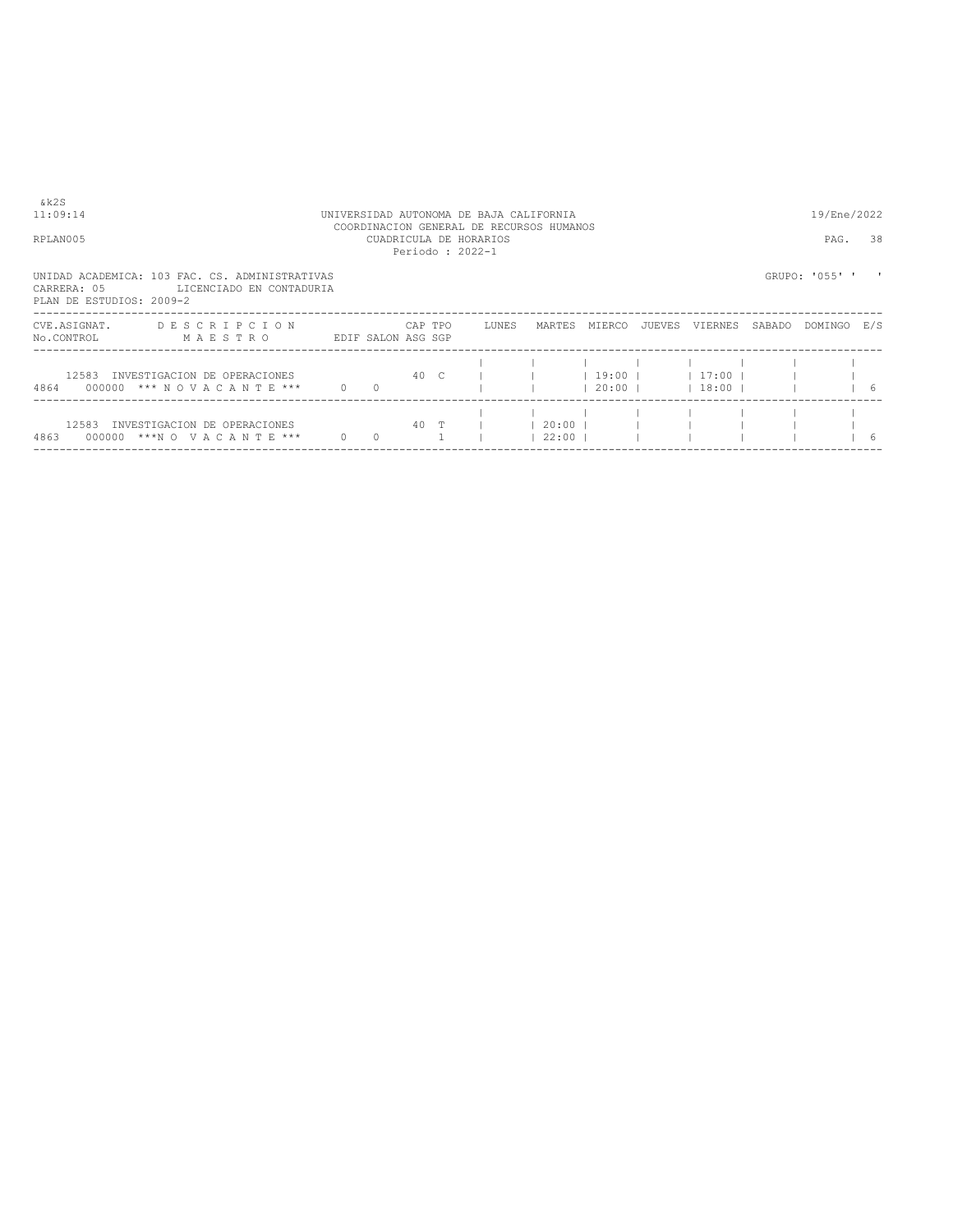| ۰,<br>× |  |
|---------|--|
|         |  |

# 11:09:14 UNIVERSIDAD AUTONOMA DE BAJA CALIFORNIA<br>COORDINACION GENERAL DE RECURSOS HUMANOS<br>CUADRICULA DE HORARIOS<br>Periodo : 2022-1<br>Periodo : 2022-1

UNIDAD ACADEMICA: 103 FAC. CS. ADMINISTRATIVAS

| CARRERA: 05<br>PLAN DE ESTUDIOS: 2009-2 | LICENCIADO EN CONTADURIA                                 |             |                    |              |                    |                    |                             |                      |         |        |         |                |
|-----------------------------------------|----------------------------------------------------------|-------------|--------------------|--------------|--------------------|--------------------|-----------------------------|----------------------|---------|--------|---------|----------------|
| CVE.ASIGNAT.<br>No.CONTROL              | DESCRIPCION<br>MAESTRO                                   |             | EDIF SALON ASG SGP | CAP TPO      | LUNES              | MARTES             | MIERCO                      | JUEVES               | VIERNES | SABADO | DOMINGO | E/S            |
| 12570<br>3499                           | ISR PERSONAS FISICAS<br>030321 RINCON TOLEDO CESAR RAMON |             | $0\qquad 0$        | 50 C<br>**   |                    |                    |                             | $7:00$ 1<br>$9:00$ 1 |         |        |         | $\overline{2}$ |
| 12570<br>3498                           | ISR PERSONAS FISICAS<br>030321 RINCON TOLEDO CESAR RAMON | $0\qquad 0$ |                    | 50 T<br>** 1 | 7:00 1<br>$8:00$ 1 | $7:00$ 1<br>$8:00$ | 7:00 1<br>8:00 <sub>1</sub> |                      |         |        |         | $\overline{2}$ |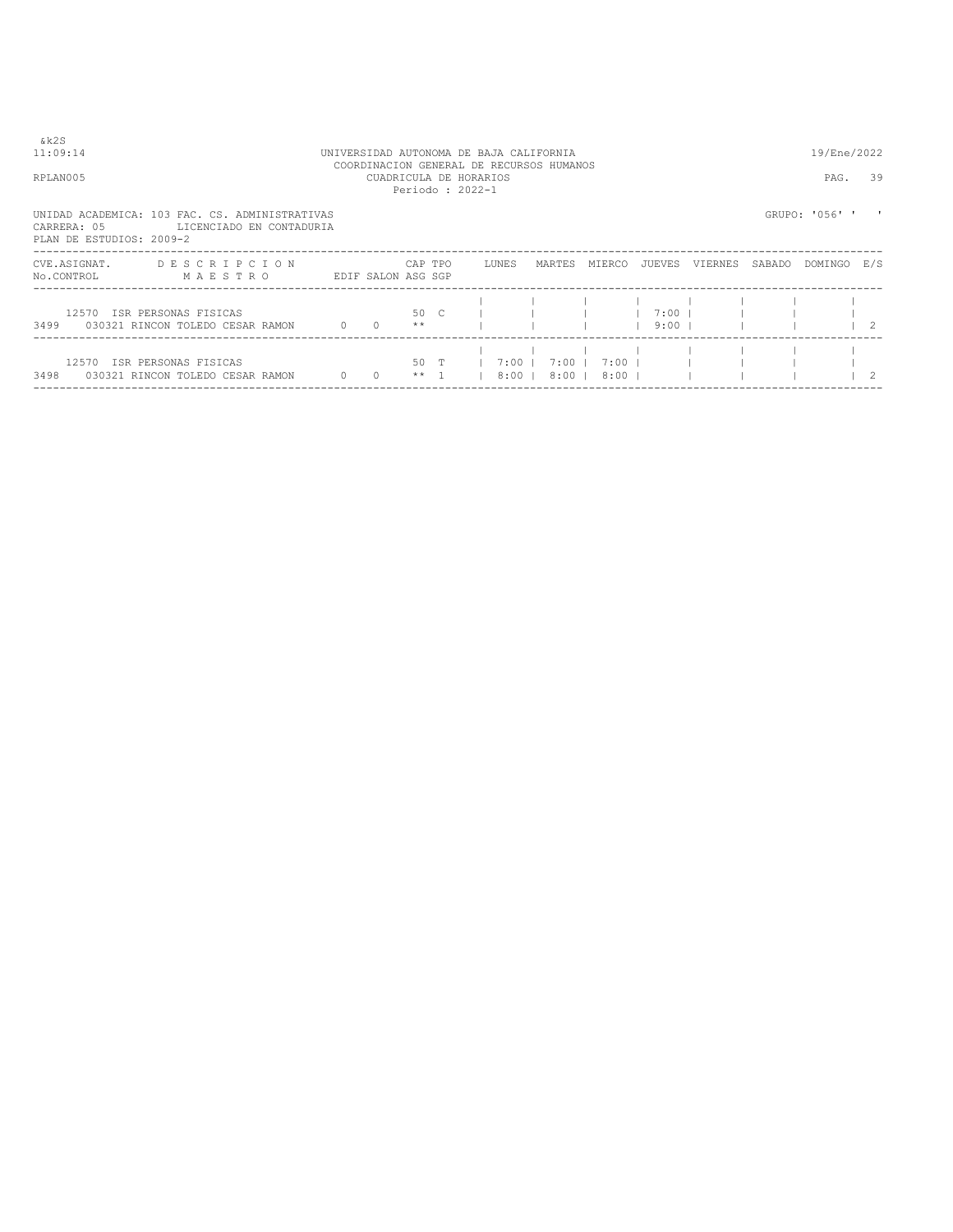| RPLAN005                                                                                                                                                                                                                  |                             | CUADRICULA DE HORARIOS<br>Periodo: 2022-1 |  |                                   |                               |                                                                                                                                                                                                                                                                                                                                    |                    |                                                 | PAG.                     | 40                       |                   |
|---------------------------------------------------------------------------------------------------------------------------------------------------------------------------------------------------------------------------|-----------------------------|-------------------------------------------|--|-----------------------------------|-------------------------------|------------------------------------------------------------------------------------------------------------------------------------------------------------------------------------------------------------------------------------------------------------------------------------------------------------------------------------|--------------------|-------------------------------------------------|--------------------------|--------------------------|-------------------|
| UNIDAD ACADEMICA: 103 FAC. CS. ADMINISTRATIVAS<br>CARRERA: 05 LICENCIADO EN CONTADURIA<br>PLAN DE ESTUDIOS: 2009-2<br>_____________________                                                                               |                             |                                           |  |                                   |                               |                                                                                                                                                                                                                                                                                                                                    |                    |                                                 |                          | GRUPO: '061' ' '         |                   |
| CVE.ASIGNAT. DESCRIPCION CAPTPO<br>No.CONTROL MAESTRO EDIFSALON ASGSGP                                                                                                                                                    |                             |                                           |  | LUNES                             |                               |                                                                                                                                                                                                                                                                                                                                    |                    | MARTES MIERCO JUEVES VIERNES SABADO DOMINGO E/S |                          |                          |                   |
| 12481 FORMULACION Y EVALUACION DE PROYECTOS DE IN 40 C             9:00  <br>125 023237 MARTINEZ VIEYRA JUANITA 0 0 **                 10:00                                                                              |                             |                                           |  |                                   |                               |                                                                                                                                                                                                                                                                                                                                    |                    |                                                 |                          | <b>Contract Contract</b> | $\vert$ 3         |
| 12481 FORMULACION Y EVALUACION DE PROYECTOS DE IN $40$ T             12:00   8:00       023237 MARTINEZ VIEYRA JUANITA 0 0 ** 1               14:00   9:00    <br>1124 023237 MARTINEZ VIEYRA JUANITA $0 \t 0 \t \star 1$ |                             |                                           |  |                                   |                               | <b>Contract Contract</b>                                                                                                                                                                                                                                                                                                           |                    |                                                 |                          |                          | $\vert$ 3         |
| 12572 COSTOS PARA LA TOMA DE DECISIONES 40 C<br>1127 021978 INDA ALMA DELIA $0$ 0 $**$                                                                                                                                    |                             |                                           |  |                                   |                               |                                                                                                                                                                                                                                                                                                                                    |                    |                                                 |                          |                          | $\vert$ 3         |
| 12572 COSTOS PARA LA TOMA DE DECISIONES 40 T   12:00   9:00  <br>1126 021978 INDA ALMA DELIA 0 0 0 ** 1   13:00   10:00                                                                                                   |                             |                                           |  |                                   | <b>Contract Contract</b>      | <b>Contract</b>                                                                                                                                                                                                                                                                                                                    |                    |                                                 |                          |                          | $\vert$ 3         |
| 12573 ISR PERSONAS MORALES Y OTRAS CONTRIBUCIONES 40 C<br>1129 019995 VILLA GONZALEZ JOSE ANTONIO 0 0 **                                                                                                                  |                             |                                           |  |                                   |                               | and the con-<br>$ $ 9:00                                                                                                                                                                                                                                                                                                           | 7:00               |                                                 |                          |                          | $\vert$ 3         |
| 12573 ISR PERSONAS MORALES Y OTRAS CONTRIBUCIONES 40 T<br>1128 019995 VILLA GONZALEZ JOSE ANTONIO $0$ 0 ** 1                                                                                                              |                             |                                           |  |                                   | <b>Contract Contract</b>      | 10:00                                                                                                                                                                                                                                                                                                                              |                    |                                                 |                          |                          | $\vert$ 3         |
| 12574 PAQUETERIA NEGOCIOS<br>1131 022246 CISNEROS MARTINEZ JESSICA LIZBETH0 0 **                                                                                                                                          |                             | 40 C                                      |  |                                   |                               | $\frac{1}{2}$ $\frac{1}{2}$ $\frac{1}{2}$ $\frac{1}{2}$ $\frac{1}{2}$ $\frac{1}{2}$ $\frac{1}{2}$ $\frac{1}{2}$ $\frac{1}{2}$ $\frac{1}{2}$ $\frac{1}{2}$ $\frac{1}{2}$ $\frac{1}{2}$ $\frac{1}{2}$ $\frac{1}{2}$ $\frac{1}{2}$ $\frac{1}{2}$ $\frac{1}{2}$ $\frac{1}{2}$ $\frac{1}{2}$ $\frac{1}{2}$ $\frac{1}{2}$<br>$1 \t10:00$ |                    |                                                 | <b>Contract Contract</b> |                          | $\vert$ $\vert$ 3 |
| 12574 PAQUETERIA NEGOCIOS<br>1130 022246 CISNEROS MARTINEZ JESSICA LIZBETH0 0 ** 1                                                                                                                                        | лично производите на 140 mm |                                           |  |                                   |                               |                                                                                                                                                                                                                                                                                                                                    |                    |                                                 |                          |                          | $\vert$ 3         |
| 12575 PRACTICA DE AUDITORIAS<br>1133 021629 GUZMAN RIZO SAGRARIO DEL CARMEN 0 0 **                                                                                                                                        | 40 C   11:00                |                                           |  | $ $ 12:00                         | $\mathbf{1}$ and $\mathbf{1}$ |                                                                                                                                                                                                                                                                                                                                    | <b>The Company</b> | <b>Contract Contract</b>                        |                          |                          | 3                 |
| 12575 PRACTICA DE AUDITORIAS<br>1132 021629 GUZMAN RIZO SAGRARIO DEL CARMEN 0 0 ** 1   11:00   11:00                                                                                                                      | 40 T   9:00   10:00         |                                           |  | --------------------------------- |                               |                                                                                                                                                                                                                                                                                                                                    | <b>Contractor</b>  | <b>Contract Contract</b>                        |                          |                          | $\vert$ 3         |

11:09:14 UNIVERSIDAD AUTONOMA DE BAJA CALIFORNIA 19/Ene/2022 COORDINACION GENERAL DE RECURSOS HUMANOS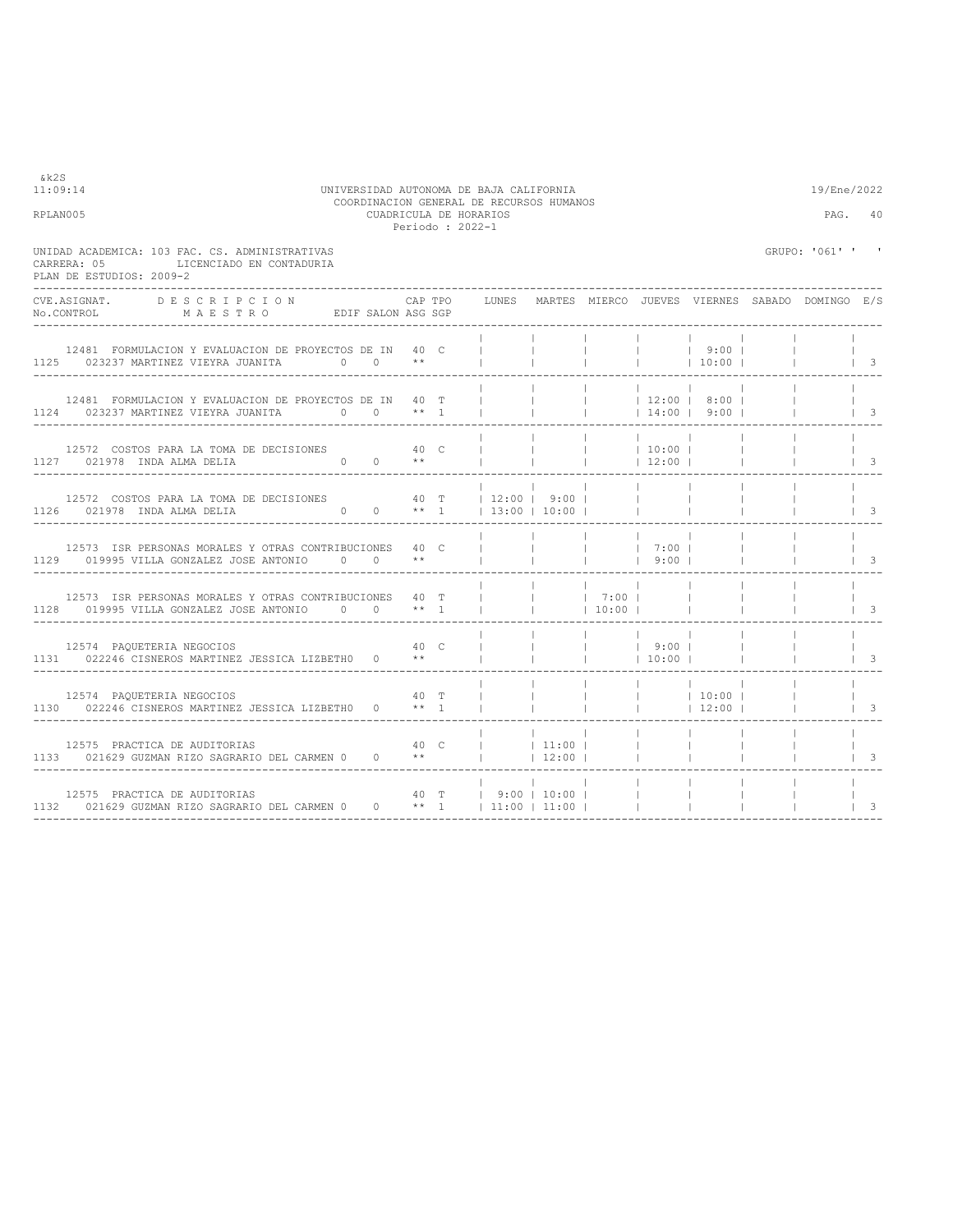| 11:09:14 |                          |                                                                                                                                  |  | UNIVERSIDAD AUTONOMA DE BAJA CALIFORNIA |                                           |                                          |  | 19/Ene/2022                                                           |                                        |             |
|----------|--------------------------|----------------------------------------------------------------------------------------------------------------------------------|--|-----------------------------------------|-------------------------------------------|------------------------------------------|--|-----------------------------------------------------------------------|----------------------------------------|-------------|
| RPLAN005 |                          |                                                                                                                                  |  |                                         | CUADRICULA DE HORARIOS<br>Periodo: 2022-1 | COORDINACION GENERAL DE RECURSOS HUMANOS |  |                                                                       | PAG. 41                                |             |
|          | PLAN DE ESTUDIOS: 2009-2 | UNIDAD ACADEMICA: 103 FAC. CS. ADMINISTRATIVAS<br>CARRERA: 05 LICENCIADO EN CONTADURIA                                           |  |                                         |                                           |                                          |  |                                                                       | GRUPO: '061' '                         |             |
|          |                          | CVE.ASIGNAT. DESCRIPCION CAPTPO LUNES MARTES MIERCO JUEVES VIERNES SABADO DOMINGO E/S<br>No.CONTROL MAESTRO EDIF SALON ASG SGP   |  |                                         |                                           |                                          |  |                                                                       |                                        |             |
|          |                          |                                                                                                                                  |  |                                         |                                           |                                          |  |                                                                       | $\begin{array}{ccc} & & 7 \end{array}$ |             |
|          |                          | 12590 CONTABILIDADES ESPECIALES $40$ T $11:00$   10:00    <br>1134 022924 ACOSTA KELLY KARLA OFELIA 0 0 0 ** 1   12:00     11:00 |  |                                         |                                           |                                          |  |                                                                       |                                        | $1 \quad 7$ |
|          | 12591 DICTAMENES         | 1136 014584 LOPEZ CRUZ LUIS MARTIN 0 0 **   9:00   8:00         8:00           7                                                 |  |                                         |                                           | 40 C   7:00   7:00       7:00            |  |                                                                       |                                        |             |
|          |                          | 12592 FINANZAS INTERNACIONALES 40 C   8:00     12:00    <br>1138 023570 AVILES FELIX SARA GUADALUPE 0 0 $**$                     |  |                                         |                                           | $9:00$ $1$                               |  | $14:00$                                                               |                                        | 7           |
|          |                          | 12592 FINANZAS INTERNACIONALES<br>1137 023570 AVILES FELIX SARA GUADALUPE 0 0 ** 1 1                                             |  |                                         |                                           | 40 T       11:00                         |  | $\vert$ $\vert$ 12:00 $\vert$ $\vert$ $\vert$ $\vert$ $\vert$ $\vert$ |                                        |             |

&k2S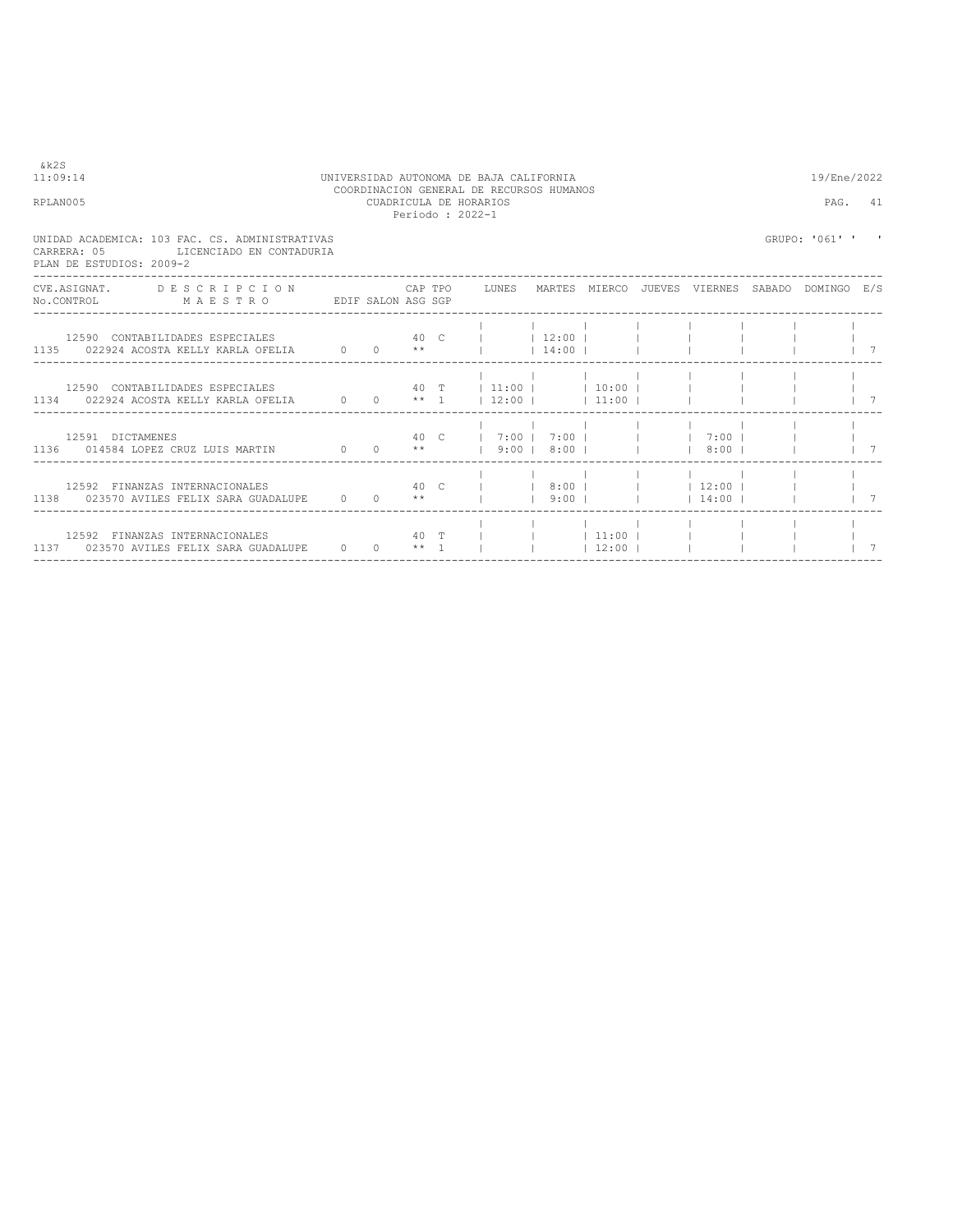| UNIDAD ACADEMICA: 103 FAC. CS. ADMINISTRATIVAS<br>LICENCIADO EN CONTADURIA<br>CARRERA: 05<br>PLAN DE ESTUDIOS: 2009-2                                                                   |         |      |                                 |                          |                                              |                          |                                                | GRUPO: '062' ' '                                |                                        |
|-----------------------------------------------------------------------------------------------------------------------------------------------------------------------------------------|---------|------|---------------------------------|--------------------------|----------------------------------------------|--------------------------|------------------------------------------------|-------------------------------------------------|----------------------------------------|
| CVE.ASIGNAT. DESCRIPCION<br>No.CONTROL MAESTRO EDIF SALON ASG SGP                                                                                                                       | CAP TPO |      | LUNES                           |                          |                                              |                          |                                                | MARTES MIERCO JUEVES VIERNES SABADO DOMINGO E/S |                                        |
| 12481 FORMULACION Y EVALUACION DE PROYECTOS DE IN 45 C<br>3598 022924 ACOSTA KELLY KARLA OFELIA 0 0 **                                                                                  |         |      |                                 | <b>Contract Contract</b> | <b>Contract</b>                              | $12:00$  <br>$13:00$     | $\blacksquare$                                 |                                                 | $\vert$ 3                              |
| 12481 FORMULACION Y EVALUACION DE PROYECTOS DE IN 45 T<br>3599 022924 ACOSTA KELLY KARLA OFELIA 0 0 0 ** 1                                                                              |         |      |                                 |                          | $ $ 13:00                                    | 14:00                    |                                                |                                                 | $\begin{array}{ccc} & & 3 \end{array}$ |
| 12481 FORMULACION Y EVALUACION DE PROYECTOS DE IN 45 T<br>3597 022924 ACOSTA KELLY KARLA OFELIA 0 0 ** 1                                                                                |         |      | <b>Contract Contract</b>        |                          |                                              |                          | $ $ 13:00                                      |                                                 | $\vert$ 3                              |
| 12572 COSTOS PARA LA TOMA DE DECISIONES 45 C<br>$0 \t 0 \t \star\star$<br>3612 021978 INDA ALMA DELIA                                                                                   |         |      | 12:00                           | 14:00                    | $\sim$ 1.                                    | <b>Contract Contract</b> |                                                |                                                 | $\sqrt{3}$                             |
| 12572 COSTOS PARA LA TOMA DE DECISIONES 45 T<br>3611 021978 INDA ALMA DELIA 0 0 0 ** 1<br>_____________________                                                                         |         |      |                                 |                          | <b>Contract Contract</b><br>and the contract |                          | and the state<br>$14:00$   14:00               |                                                 | $\begin{array}{ccc} \ & 3 \end{array}$ |
| 12573 ISR PERSONAS MORALES Y OTRAS CONTRIBUCIONES 45 C<br>3601 011121 LOPEZ JIMENEZ MANUEL DE JESUS 0 0 **                                                                              |         |      |                                 | <b>Contract Contract</b> | $1 \t7:00 \t1$<br>$9:00$                     | the contract of the con- |                                                |                                                 | $\sqrt{3}$                             |
| 12573 ISR PERSONAS MORALES Y OTRAS CONTRIBUCIONES 45 T   7:00       7:00  <br>3600 011121 LOPEZ JIMENEZ MANUEL DE JESUS 0 0 ** 1   8:00                                                 |         |      |                                 |                          | $\frac{1}{1}$ 9:00                           |                          |                                                |                                                 | $\mathbf{B}$                           |
| $\begin{array}{ccccccc}\n & 45 & & & & & \\  & 45 & & & & & \\  & 0 & & 0 & & * & & \\  & & 0 & & 0 & & \\ \end{array}$<br>12574 PAQUETERIA NEGOCIOS<br>3603 019889 LUGO GUERRERO MARIO |         |      |                                 |                          |                                              |                          |                                                |                                                 | $\overline{\mathbf{3}}$                |
| 12574 PAQUETERIA NEGOCIOS<br>$0 \t 0 \t \star 1$<br>3602 019889 LUGO GUERRERO MARIO                                                                                                     |         | 45 T | the contract of the contract of | <b>Contract Contract</b> | <b>Contract Contract</b>                     |                          | and the state of the state of the<br>$ $ 11:00 |                                                 | $\vert$ 3                              |
| 12575 PRACTICA DE AUDITORIAS<br>3614 014584 LOPEZ CRUZ LUIS MARTIN                                                                                                                      |         |      |                                 | 11:00                    |                                              |                          |                                                |                                                 | 3                                      |

11:09:15 UNIVERSIDAD AUTONOMA DE BAJA CALIFORNIA 19/Ene/2022 COORDINACION GENERAL DE RECURSOS HUMANOS RPLAN005 CUADRICULA DE HORARIOS PAG. 42 Periodo : 2022-1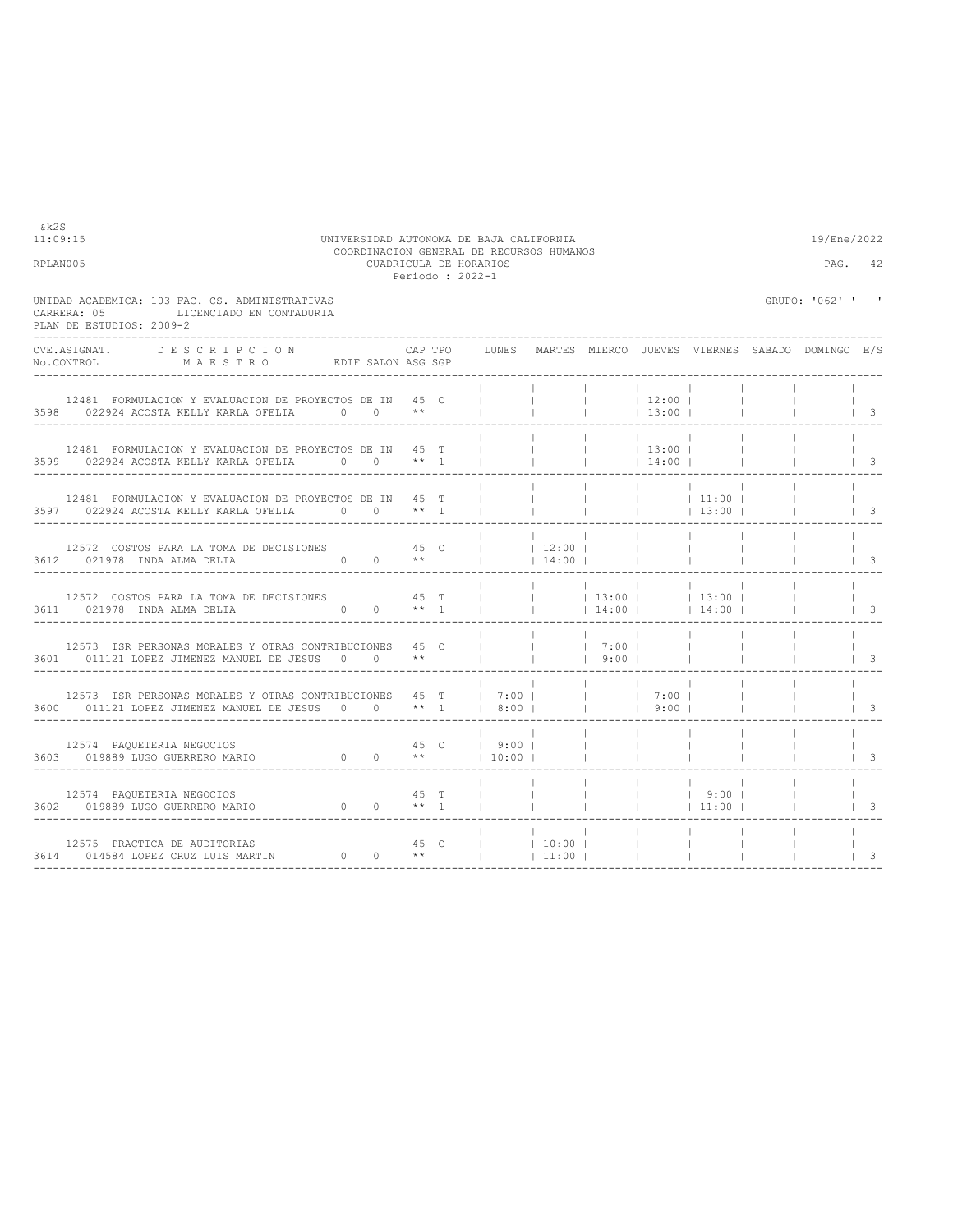| RPLAN005 |                                                                                                                                                                                                                |                                                                                                                                |  |  | CUADRICULA DE HORARIOS<br>Periodo: 2022-1 |                          |                                                                | PAG.        | 43             |           |
|----------|----------------------------------------------------------------------------------------------------------------------------------------------------------------------------------------------------------------|--------------------------------------------------------------------------------------------------------------------------------|--|--|-------------------------------------------|--------------------------|----------------------------------------------------------------|-------------|----------------|-----------|
|          | UNIDAD ACADEMICA: 103 FAC. CS. ADMINISTRATIVAS<br>LICENCIADO EN CONTADURIA<br>CARRERA: 05<br>PLAN DE ESTUDIOS: 2009-2<br>CVE.ASIGNAT. DESCRIPCION CAPTPO LUNES MARTES MIERCO JUEVES VIERNES SABADO DOMINGO E/S |                                                                                                                                |  |  |                                           |                          |                                                                |             | GRUPO: '062' ' |           |
|          |                                                                                                                                                                                                                | No.CONTROL MAESTRO EDIF SALON ASG SGP                                                                                          |  |  |                                           |                          |                                                                |             |                |           |
|          |                                                                                                                                                                                                                | 12575 PRACTICA DE AUDITORIAS $45$ T $10:00$   11:00   $1$<br>3613 014584 LOPEZ CRUZ LUIS MARTIN 0 0 0 ** 1   12:00   12:00     |  |  |                                           |                          |                                                                |             |                | $\vert$ 3 |
|          |                                                                                                                                                                                                                | 12590 CONTABILIDADES ESPECIALES 6 1992 12590 CONTABILIDADES ESPECIALES<br>3607 000000 ***NO VACANTE *** 0 0 0 **         11:00 |  |  |                                           |                          |                                                                |             |                |           |
|          |                                                                                                                                                                                                                | 12590 CONTABILIDADES ESPECIALES $45$ T     9:00     9:00  <br>3606 000000 NOVACANTE *** 0 0 1 ** 1     10:00     10:00         |  |  |                                           |                          |                                                                |             |                |           |
|          |                                                                                                                                                                                                                |                                                                                                                                |  |  |                                           |                          |                                                                |             |                |           |
|          |                                                                                                                                                                                                                | 12592 FINANZAS INTERNACIONALES<br>3610 025460 GARCIA PENA LILIANA GUADALUPE 0 0 **                                             |  |  |                                           | 45 C       12:00   10:00 |                                                                | 13:00 12:00 |                |           |
|          |                                                                                                                                                                                                                | 12592 FINANZAS INTERNACIONALES 6 45 T  <br>3609 025460 GARCIA PENA LILIANA GUADALUPE 0 0 ** 1                                  |  |  |                                           |                          | the contract of the contract of the<br> 111:00 <br>$12:00$ $1$ |             |                |           |

----------------------------------------------------------------------------------------------------------------------------------

11:09:15 UNIVERSIDAD AUTONOMA DE BAJA CALIFORNIA 19/Ene/2022 COORDINACION GENERAL DE RECURSOS HUMANOS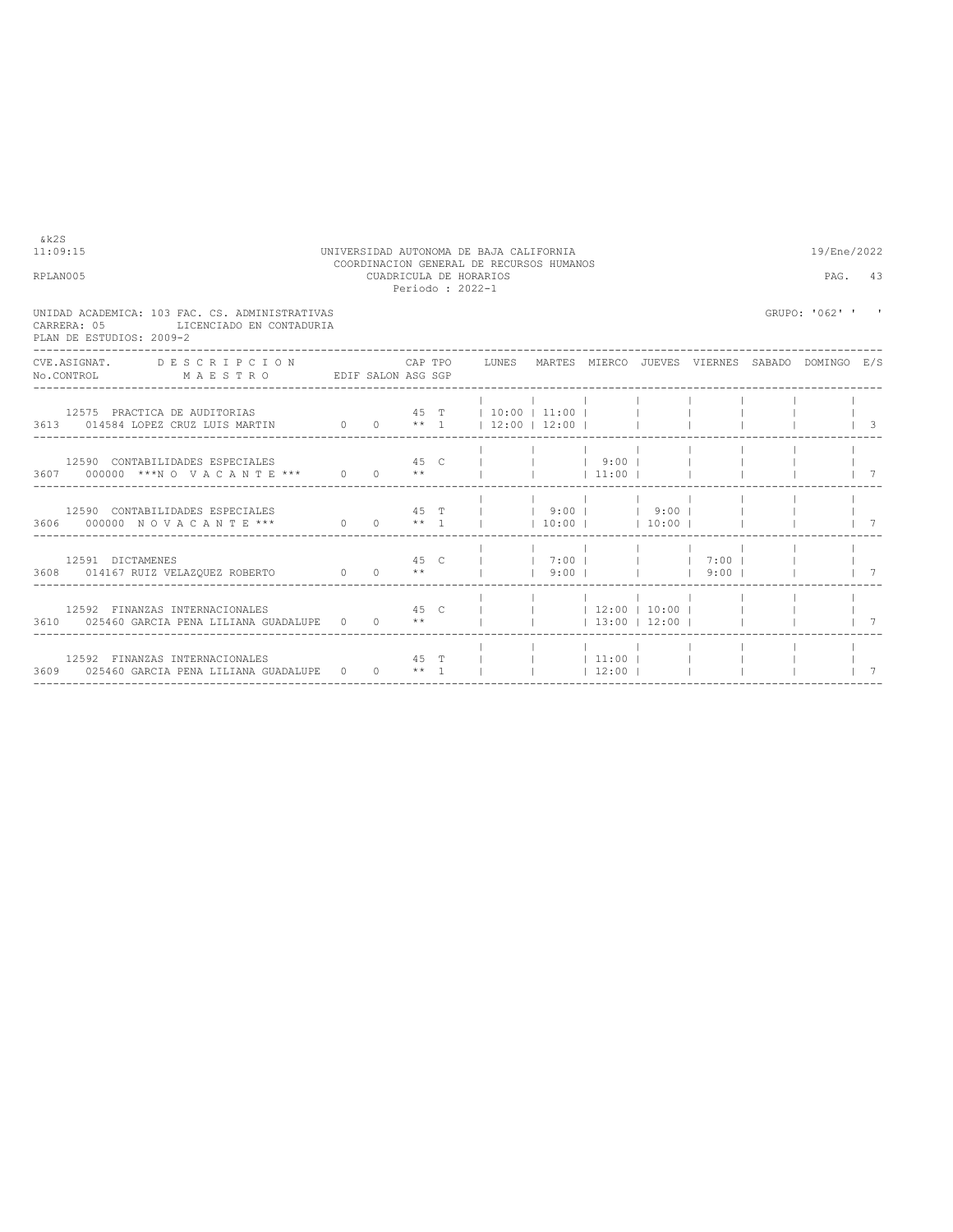|                                                                                                                                                                                                                                                                                                                                                                                                                                      |                        |      | Periodo : 2022-1 |                                 |                              |                 |                                            |                                                       |                          |
|--------------------------------------------------------------------------------------------------------------------------------------------------------------------------------------------------------------------------------------------------------------------------------------------------------------------------------------------------------------------------------------------------------------------------------------|------------------------|------|------------------|---------------------------------|------------------------------|-----------------|--------------------------------------------|-------------------------------------------------------|--------------------------|
| UNIDAD ACADEMICA: 103 FAC. CS. ADMINISTRATIVAS<br>LICENCIADO EN CONTADURIA<br>CARRERA: 05<br>PLAN DE ESTUDIOS: 2009-2                                                                                                                                                                                                                                                                                                                |                        |      |                  |                                 |                              |                 |                                            | GRUPO: '063' ' '                                      |                          |
| CVE.ASIGNAT. DESCRIPCION                                                                                                                                                                                                                                                                                                                                                                                                             |                        |      | CAP TPO          |                                 |                              |                 |                                            | LUNES MARTES MIERCO JUEVES VIERNES SABADO DOMINGO E/S |                          |
| 12481 FORMULACION Y EVALUACION DE PROYECTOS DE IN 45 C<br>4085 028815 SANDOVAL SANCHEZ ANA JAZMIN 0 0 **                                                                                                                                                                                                                                                                                                                             |                        |      |                  | $1 \t15:00 \t1$<br> 16:00       | <b>Contract</b><br>$\sim$ 1. |                 |                                            |                                                       | $\vert$ 3                |
| 12481 FORMULACION Y EVALUACION DE PROYECTOS DE IN 45 T<br>4084 028815 SANDOVAL SANCHEZ ANA JAZMIN 0 0 ** 1                                                                                                                                                                                                                                                                                                                           |                        |      |                  |                                 | $\mathbb{R}^n$               |                 | $ $ 15:00   16:00  <br>$17:00$ $17:00$ $1$ |                                                       | $\vert$ 3                |
| 12572 COSTOS PARA LA TOMA DE DECISIONES 45 C<br>4087 021978 INDA ALMA DELIA                                                                                                                                                                                                                                                                                                                                                          | $0 \t 0 \t \star\star$ |      |                  |                                 |                              |                 | $ $ 18:00  <br> 20:00                      |                                                       | $\overline{\phantom{a}}$ |
| 12572 COSTOS PARA LA TOMA DE DECISIONES $45$ T $16:00$   16:00   16:00  <br>4086 021978 INDA ALMA DELIA $0 \t 0 \t \star 1$   17:00     17:00                                                                                                                                                                                                                                                                                        |                        |      |                  |                                 |                              |                 |                                            |                                                       | $\vert$ 3                |
| 12573 ISR PERSONAS MORALES Y OTRAS CONTRIBUCIONES 45 C     20:00  <br>4089 014495 OCAMPO LOPEZ HECTOR EDUARDO 0 0 **     22:00                                                                                                                                                                                                                                                                                                       |                        |      |                  |                                 |                              | <b>Contract</b> |                                            |                                                       | $\overline{\phantom{a}}$ |
| 12573 ISR PERSONAS MORALES Y OTRAS CONTRIBUCIONES 45 T<br>4088 014495 OCAMPO LOPEZ HECTOR EDUARDO 0 0 ** 1                                                                                                                                                                                                                                                                                                                           |                        |      |                  | the contract of the contract of | $ $ 19:00                    |                 |                                            |                                                       | $\vert$ 3                |
| 12574 PAQUETERIA NEGOCIOS<br>4091 028900 RUIZ VALENZUELA HECTOR FERNANDO 0 0 $**$                                                                                                                                                                                                                                                                                                                                                    |                        |      |                  | 45 C   15:00  <br>$1\,6:00$ 1   |                              |                 |                                            |                                                       | $\vert$ 3                |
| $\begin{tabular}{lllllll} \multicolumn{2}{l}{{\bf 12574}} & \multicolumn{2}{l}{\bf PAQUETERIA NEGOCIOS} & \multicolumn{2}{l}{\bf 45} & \multicolumn{2}{l}{\bf T} \\ \multicolumn{2}{l}{\bf 4090} & \multicolumn{2}{l}{\bf 028900~RUIZ VALENZUELA HECTOR FERNANDO} & \multicolumn{2}{l}{\bf 0} & \multicolumn{2}{l}{\bf 0} & \multicolumn{2}{l}{\bf 0} & \multicolumn{2}{l}{\bf 0} & \multicolumn{2}{l}{\bf 0} & \multicolumn{2}{l}{$ |                        |      |                  |                                 | 22:00                        |                 |                                            |                                                       | $\overline{\phantom{a}}$ |
| 12575 PRACTICA DE AUDITORIAS                                                                                                                                                                                                                                                                                                                                                                                                         |                        | 45 C |                  |                                 | The Control of               |                 | $17:00$  <br> 18:00                        |                                                       | $\overline{\phantom{a}}$ |
| ---------------------------------                                                                                                                                                                                                                                                                                                                                                                                                    |                        |      |                  | . _ _ _ _ _ _ _ _ _ _ _ _ _ _   |                              | <b>Contract</b> |                                            |                                                       | 3                        |

11:09:15 UNIVERSIDAD AUTONOMA DE BAJA CALIFORNIA 19/Ene/2022 COORDINACION GENERAL DE RECURSOS HUMANOS RPLAN005 CUADRICULA DE HORARIOS PAG. 44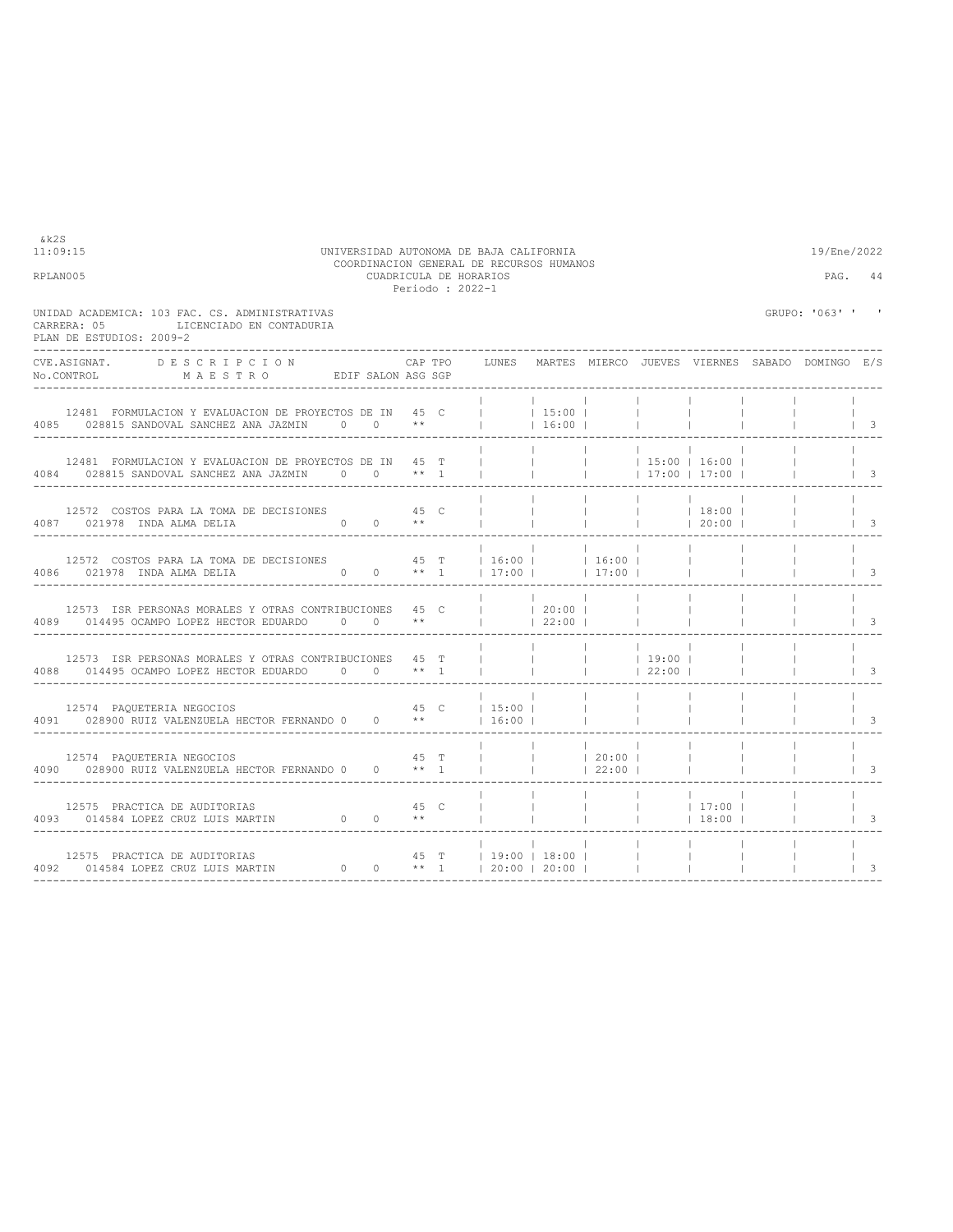$&k2S$ <br>11:09:15

11:09:15 UNIVERSIDAD AUTONOMA DE BAJA CALIFORNIA 19/Ene/2022 COORDINACION GENERAL DE RECURSOS HUMANOS RPLAN005 **ENTRAL DE RECURSOS HUMANOS** RPLAN005 CUADRICULA DE HORARIOS PAG. 45 Periodo : 2022-1

UNIDAD ACADEMICA: 103 FAC. CS. ADMINISTRATIVAS GRUPO: '063' ' '

CARRERA: 05 LICENCIADO EN CONTADURIA PLAN DE ESTUDIOS: 2009-2 ---------------------------------------------------------------------------------------------------------------------------------- CVE.ASIGNAT. DE S C R I P C I O N CAP TPO LUNES MARTES MIERCO JUEVES VIERNES SABADO DOMINGO E/S<br>No.CONTROL M A E S T R O EDIF SALON ASG SGP CVE. ASIGNAT. DESCRIPCION<br>No.CONTROL MAESTRO ---------------------------------------------------------------------------------------------------------------------------------- | | | | | | | | 12590 CONTABILIDADES ESPECIALES 45 C | | | 18:00 | | | | | 4095 024987 SOTO LUNA JOSE EULALIO 0 0 \*\* | | | 20:00 | | | | | 7 ---------------------------------------------------------------------------------------------------------------------------------- | | | | | | | | 12590 CONTABILIDADES ESPECIALES 45 T | | | | 17:00 | | | | 4094 024987 SOTO LUNA JOSE EULALIO 0 0 \*\* 1 | | | | 19:00 | | | | 7 ---------------------------------------------------------------------------------------------------------------------------------- | | | | | | | | 12591 DICTAMENES 45 C | 20:00 | | | | 20:00 | | | 4096 029213 MENDOZA LANDAVAZO ABRAHAM 0 0 \*\* | 22:00 | | | | 22:00 | | | 7 ---------------------------------------------------------------------------------------------------------------------------------- | | | | | | | | 12592 FINANZAS INTERNACIONALES 45 C | 18:00 | 17:00 | 17:00 | | | | | 4098 011253 GONZALEZ GRAJEDA NOLBERTO 0 0 \*\* | 19:00 | 18:00 | 18:00 | | | | | 7 ---------------------------------------------------------------------------------------------------------------------------------- | | | | | | | | 12592 FINANZAS INTERNACIONALES 45 T | 17:00 | | | | | | | 4097 011253 GONZALEZ GRAJEDA NOLBERTO 0 0 \*\* 1 | 18:00 | | | | | | | 7 ----------------------------------------------------------------------------------------------------------------------------------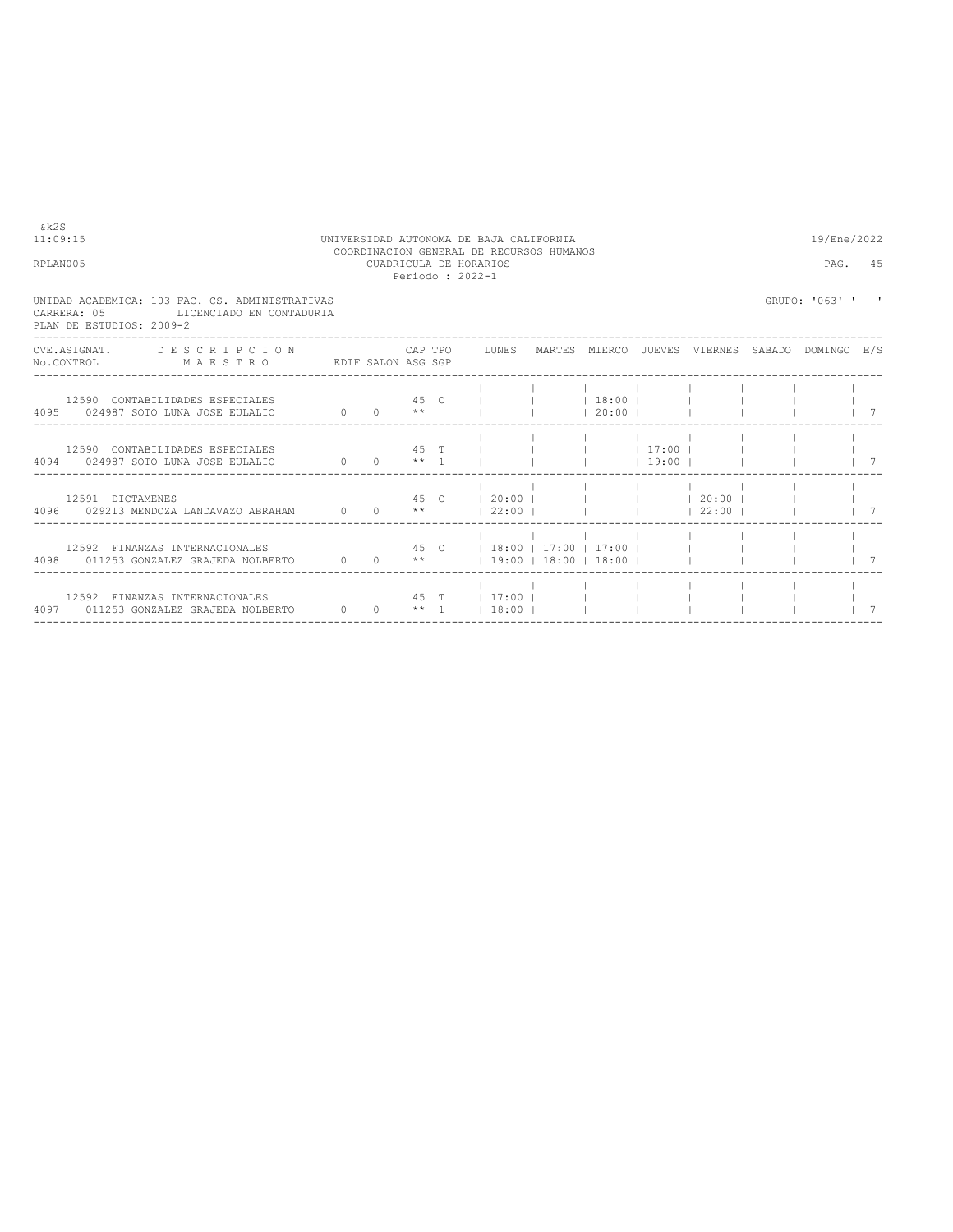| UNIDAD ACADEMICA: 103 FAC. CS. ADMINISTRATIVAS<br>CARRERA: 05<br>LICENCIADO EN CONTADURIA<br>PLAN DE ESTUDIOS: 2009-2                                                                                                                                                                                                                                                                                                                                                              |                                                                                    |                         |                |                                                               |                          |                                   |                          |                                                              | GRUPO: '071' ' ' |                                  |
|------------------------------------------------------------------------------------------------------------------------------------------------------------------------------------------------------------------------------------------------------------------------------------------------------------------------------------------------------------------------------------------------------------------------------------------------------------------------------------|------------------------------------------------------------------------------------|-------------------------|----------------|---------------------------------------------------------------|--------------------------|-----------------------------------|--------------------------|--------------------------------------------------------------|------------------|----------------------------------|
| CVE.ASIGNAT. DESCRIPCION<br>$\verb NO.CONTROL  \qquad \qquad \verb M A E S T R O  \qquad \qquad \verb EDIF SALON ASG SGP  \qquad \qquad \verb N.ACS  \qquad \qquad \verb N.ACS  \qquad \qquad \verb N.ACS  \qquad \qquad \verb N.ACS  \qquad \qquad \verb N.ACS  \qquad \qquad \verb N.ACS  \qquad \qquad \verb N.ACS  \qquad \qquad \verb N.ACS  \qquad \qquad \verb N.ACS  \qquad \qquad \verb N.ACS  \qquad \qquad \verb N.ACS  \qquad \qquad \verb N.ACS  \qquad \qquad \verb$ |                                                                                    |                         |                | CAP TPO LUNES MARTES MIERCO JUEVES VIERNES SABADO DOMINGO E/S |                          |                                   |                          |                                                              |                  |                                  |
| 12577 EMPRENDEDORES<br>1157 021352 LOPEZ SOTO SANDRA LUISA 0 0 **                                                                                                                                                                                                                                                                                                                                                                                                                  |                                                                                    |                         |                | 50 C     9:00  <br>**     10:00                               | 10:00                    |                                   | <b>Contract</b>          |                                                              |                  | $\vert$ 3                        |
| 12577 EMPRENDEDORES<br>1156 021352 LOPEZ SOTO SANDRA LUISA 0 0 ** 1   11:00                                                                                                                                                                                                                                                                                                                                                                                                        |                                                                                    |                         | 50 T           | $1 \t9:00 \t1$                                                |                          |                                   | <b>Contract Contract</b> | $10:00$  <br> 11:00                                          |                  | $\vert$ 3                        |
| 12578 INTEGRACION FISCAL<br>1159 014497 ROSILES LOPEZ LEONEL                                                                                                                                                                                                                                                                                                                                                                                                                       | $\begin{matrix} & & & & & 50 & \text{C} \\ 0 & & 0 & & & \star \star \end{matrix}$ |                         |                | 8:00  <br>$1 \t 9:00 \t 1$                                    |                          |                                   | $\sim$ 1.0               |                                                              |                  | $\sqrt{3}$                       |
| 12578 INTEGRACION FISCAL<br>1158 014497 ROSILES LOPEZ LEONEL                                                                                                                                                                                                                                                                                                                                                                                                                       | $\begin{matrix} & & & & & 50 & \text{T} \\ 0 & & 0 & & \ast\star & 1 \end{matrix}$ | 50 T                    |                |                                                               |                          | The Corp.                         |                          | 7:00  <br>$1 \t9:00 \t1$                                     |                  | $\begin{array}{ccc} \end{array}$ |
| 12579 PLANEACION ESTRATEGICA<br>1161 000000 *** VACANTE *** 0 0 **                                                                                                                                                                                                                                                                                                                                                                                                                 |                                                                                    |                         | $\overline{C}$ |                                                               | <b>Contract Contract</b> | $\frac{1}{2}$ 10:00<br>$ $ 11:00  |                          |                                                              |                  | $\vert$ 3                        |
| 12579 PLANEACION ESTRATEGICA<br>1160 000000 *** VACANTE ***                                                                                                                                                                                                                                                                                                                                                                                                                        | $0 \t 0 \t \star 1$                                                                |                         | T              |                                                               |                          |                                   |                          | $ $ 12:00   19:00   18:00  <br>$\vert$ 13:00   20:00   19:00 |                  | $\vert$ 3                        |
| 12586 AUDITORIAS ESPECIALES<br>1163 014858 FELIPE MAGANDA RAUL                                                                                                                                                                                                                                                                                                                                                                                                                     | $\begin{matrix} & & & & & 50 & C \\ 0 & & 0 & & \star\star \end{matrix}$           |                         |                | 50 C   7:00  <br>19:001                                       |                          |                                   |                          |                                                              |                  | $\overline{7}$                   |
| 12586 AUDITORIAS ESPECIALES<br>1162 014858 FELIPE MAGANDA RAUL                                                                                                                                                                                                                                                                                                                                                                                                                     | $0 \t 50 \t T$<br>0 0 ** 1                                                         |                         |                | <b>Contract Contract Contract</b>                             |                          | $1 \t7:00 \t1$<br>$1\quad 9:00$ 1 |                          | <b>Contract Contract</b>                                     |                  | $\overline{7}$                   |
| 12587 CASOS PRACTICOS DE COSTOS<br>1165 000000 *** VACANTE *** 0 0 **                                                                                                                                                                                                                                                                                                                                                                                                              |                                                                                    | $\overline{\mathbf{C}}$ |                |                                                               |                          |                                   | and the state            | $\sim$ 1.0<br>$ $ 13:00   13:00  <br> 14:00 14:00            |                  | $1 \quad 7$                      |
| 12587 CASOS PRACTICOS DE COSTOS<br>1164 000000 *** VACANTE ***                                                                                                                                                                                                                                                                                                                                                                                                                     |                                                                                    |                         |                | $T = 13:00$ $13:00$ $13:00$ $1$<br>0 0 ** 1   14:00     14:00 |                          |                                   |                          |                                                              |                  | $7\phantom{0}$                   |

----------------------------------------------------------------------------------------------------------------------------------

11:09:15 UNIVERSIDAD AUTONOMA DE BAJA CALIFORNIA 19/Ene/2022 COORDINACION GENERAL DE RECURSOS HUMANOS RPLAN005 CUADRICULA DE HORARIOS PAG. 46 Periodo : 2022-1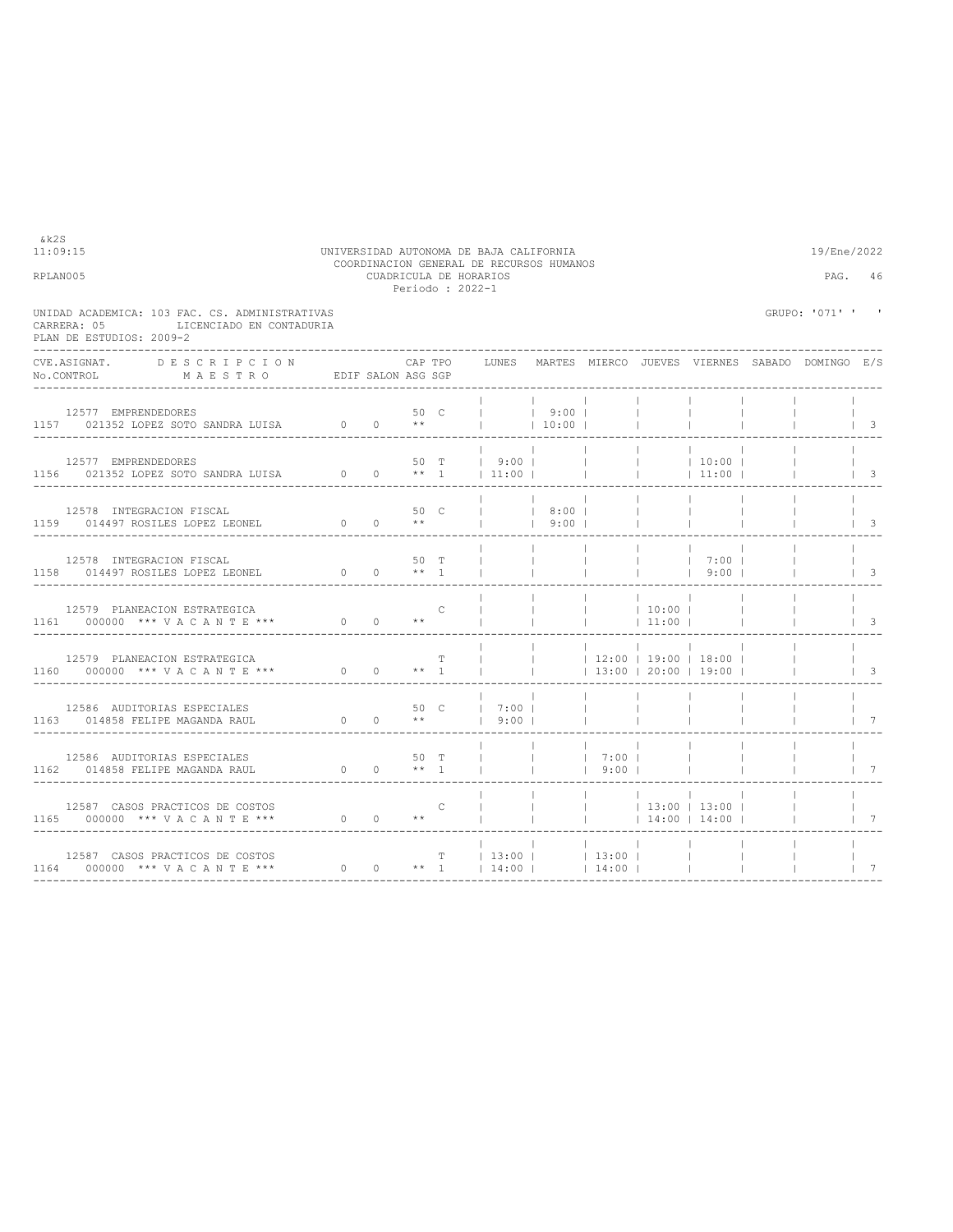| & k2S<br>11:09:15<br>RPLAN005                                                                                                  |  |  | UNIVERSIDAD AUTONOMA DE BAJA CALIFORNIA<br>COORDINACION GENERAL DE RECURSOS HUMANOS<br>CUADRICULA DE HORARIOS<br>Periodo: 2022-1 |  |                     | 19/Ene/2022<br>PAG. | 47 |
|--------------------------------------------------------------------------------------------------------------------------------|--|--|----------------------------------------------------------------------------------------------------------------------------------|--|---------------------|---------------------|----|
| UNIDAD ACADEMICA: 103 FAC. CS. ADMINISTRATIVAS<br>CARRERA: 05<br>LICENCIADO EN CONTADURIA<br>PLAN DE ESTUDIOS: 2009-2          |  |  |                                                                                                                                  |  |                     | GRUPO: '071' '      |    |
| CVE.ASIGNAT. DESCRIPCION CAPTPO LUNES MARTES MIERCO JUEVES VIERNES SABADO DOMINGO E/S<br>No.CONTROL MAESTRO EDIF SALON ASG SGP |  |  |                                                                                                                                  |  |                     |                     |    |
| 12589 CONTABILIDAD CONSOLIDADA<br>1167 022924 ACOSTA KELLY KARLA OFELIA $0$ 0 $**$                                             |  |  | 50 C         11:00   9:00                                                                                                        |  | $13:00$ $10:00$ $1$ |                     |    |
| 12589 CONTABILIDAD CONSOLIDADA<br>1166 022924 ACOSTA KELLY KARLA OFELIA 0 0 0 ** 1 1                                           |  |  | $50$ T $\qquad$                                                                                                                  |  | $10:00$ $1$         |                     |    |
| $50 C$     10:00        <br>12594 MERCADO DE VALORES<br>1169 023629 VALENCIA SANDOVAL MA. DEL ROSARIO0 0 **     12:00          |  |  |                                                                                                                                  |  |                     |                     |    |
| 12594 MERCADO DE VALORES<br>1168 023629 VALENCIA SANDOVAL MA. DEL ROSARIO0                                                     |  |  | 50 T   11:00    <br>$0 \qquad$ ** 1   12:00                                                                                      |  |                     |                     |    |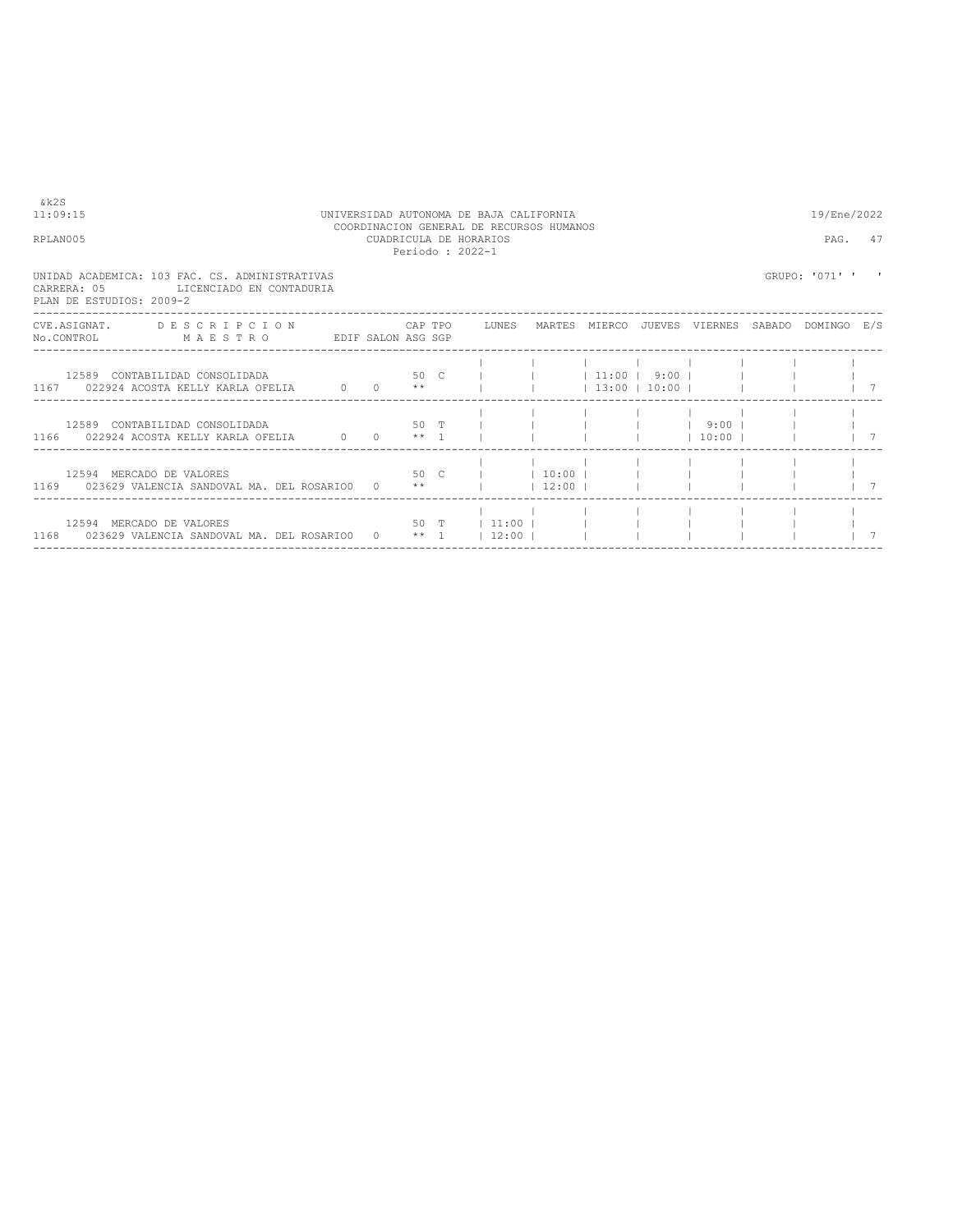| 11:09:15<br>RPLAN005 |                                                                                                                                                                                                                            |      |         |               | UNIVERSIDAD AUTONOMA DE BAJA CALIFORNIA<br>COORDINACION GENERAL DE RECURSOS HUMANOS<br>CUADRICULA DE HORARIOS<br>Periodo : 2022-1 |                  |                                            |              |                            |           | 19/Ene/2022      | PAG. 48                          |
|----------------------|----------------------------------------------------------------------------------------------------------------------------------------------------------------------------------------------------------------------------|------|---------|---------------|-----------------------------------------------------------------------------------------------------------------------------------|------------------|--------------------------------------------|--------------|----------------------------|-----------|------------------|----------------------------------|
|                      | UNIDAD ACADEMICA: 103 FAC. CS. ADMINISTRATIVAS<br>LICENCIADO EN CONTADURIA<br>CARRERA: 05<br>PLAN DE ESTUDIOS: 2009-2                                                                                                      |      |         |               |                                                                                                                                   |                  |                                            |              |                            |           | GRUPO: '072' ' ' |                                  |
|                      | CVE.ASIGNAT.<br>DESCRIPCION<br>No.CONTROL MAESTRO EDIF SALON ASG SGP                                                                                                                                                       |      | CAP TPO |               | LUNES MARTES MIERCO JUEVES VIERNES SABADO DOMINGO E/S                                                                             |                  |                                            |              |                            |           |                  |                                  |
|                      | 12577 EMPRENDEDORES<br>$2254$ 021650 MARTINEZ LOBATOS NORA $0$ 0 $**$                                                                                                                                                      |      | 40 C    |               |                                                                                                                                   | 17:00 <br> 18:00 |                                            |              |                            |           |                  | $\begin{array}{ccc} \end{array}$ |
|                      | 12577 EMPRENDEDORES<br>2253 021650 MARTINEZ LOBATOS NORA 0 0 ** 1   20:00   19:00                                                                                                                                          |      |         |               | 40 T   18:00   18:00                                                                                                              |                  | $\sim$ 1.<br><b>Contract</b>               |              |                            |           |                  | $\vert$ 3                        |
|                      | 12578 INTEGRACION FISCAL<br>2345 019995 VILLA GONZALEZ JOSE ANTONIO 0 0 **                                                                                                                                                 |      | 40 C    |               | <b>Contract Contract</b>                                                                                                          | 21:00 <br> 22:00 | $\sim$ 10                                  |              |                            |           |                  | $\vert$ 3                        |
|                      | 12578 INTEGRACION FISCAL<br>2344 019995 VILLA GONZALEZ JOSE ANTONIO 0 0 ** 1                                                                                                                                               |      | 40 T    |               | $ $ 19:00                                                                                                                         | $\sim$ 1.        | 21:00                                      |              |                            |           |                  | $\overline{\phantom{a}}$         |
|                      | 12579 PLANEACION ESTRATEGICA<br>2347 000000 *** VACANTE *** 0 0 **                                                                                                                                                         |      |         | $\mathcal{C}$ |                                                                                                                                   |                  | and the contract<br>  16:00  <br>$ $ 17:00 |              | <b>College</b>             |           |                  | -3                               |
|                      | 12579 PLANEACION ESTRATEGICA<br>2346 000000 *** VACANTE *** 0 0 ** 1                                                                                                                                                       |      |         | T             |                                                                                                                                   |                  |                                            | $\mathbf{1}$ | 16:00 <br> 17:00           |           |                  | $\overline{3}$                   |
|                      |                                                                                                                                                                                                                            |      |         |               |                                                                                                                                   |                  |                                            | $\mathbf{1}$ | 17:001<br>$1$ 9:00 1       |           |                  | $\overline{\phantom{a}}$         |
|                      | $\begin{tabular}{lllllllllll} & 12586 & \texttt{AUDITORIAS} & \texttt{SPECIALES} & & & 40 & \texttt{C} \\ 2349 & 029213 & \texttt{MENDOZA} & \texttt{LANDAVAZO} & \texttt{BRRHAM} & & 0 & 0 & & \star \star \end{tabular}$ | 40 C |         |               |                                                                                                                                   |                  |                                            | $\mathbb{R}$ | 18:00 <br> 20:00           |           |                  | $7\phantom{0}7$                  |
|                      |                                                                                                                                                                                                                            |      |         |               | $\mathbb{R}$                                                                                                                      | <b>College</b>   | 19:00 <br> 21:00                           |              | <b>College</b>             |           |                  | 7                                |
|                      |                                                                                                                                                                                                                            |      |         |               | and the Tara                                                                                                                      |                  | <b>Contract Contract</b>                   |              | $1 \t15:00 \t1$<br>  16:00 | $\sim$ 1. |                  | $1 \quad 7$                      |

&k2S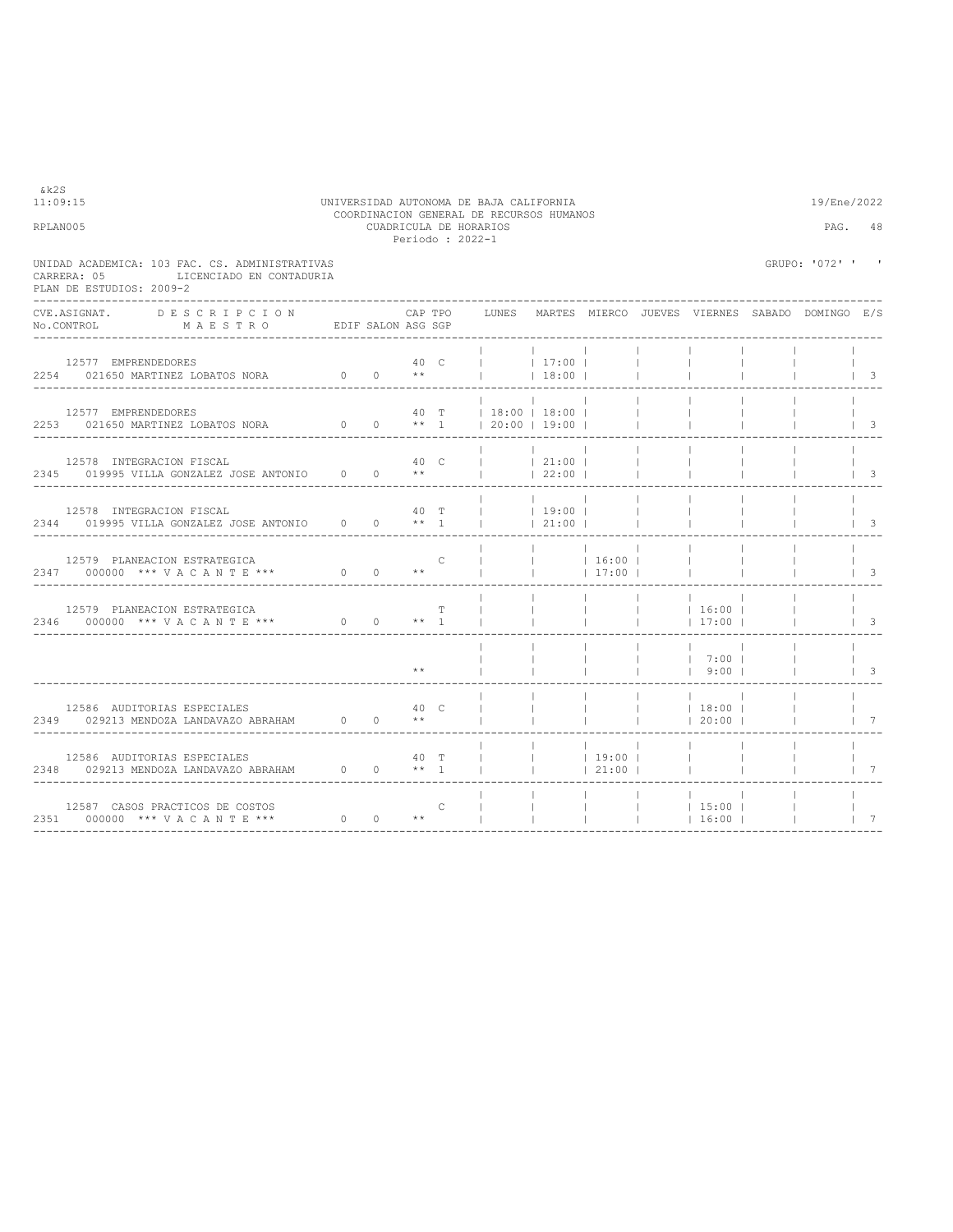| 11:09:16                                                                                                                                                                                                                                                                                               | UNIVERSIDAD AUTONOMA DE BAJA CALIFORNIA                                                |             | 19/Ene/2022 |  |                    |  |  |  |  |  |                  |                |  |
|--------------------------------------------------------------------------------------------------------------------------------------------------------------------------------------------------------------------------------------------------------------------------------------------------------|----------------------------------------------------------------------------------------|-------------|-------------|--|--------------------|--|--|--|--|--|------------------|----------------|--|
| RPLAN005                                                                                                                                                                                                                                                                                               | COORDINACION GENERAL DE RECURSOS HUMANOS<br>CUADRICULA DE HORARIOS<br>Periodo : 2022-1 |             |             |  |                    |  |  |  |  |  | PAG. 49          |                |  |
| UNIDAD ACADEMICA: 103 FAC. CS. ADMINISTRATIVAS<br>CARRERA: 05 LICENCIADO EN CONTADURIA<br>PLAN DE ESTUDIOS: 2009-2                                                                                                                                                                                     |                                                                                        |             |             |  |                    |  |  |  |  |  | GRUPO: '072' ' ' |                |  |
| CVE.ASIGNAT. DESCRIPCION CAPTPO LUNES MARTES MIERCO JUEVES VIERNES SABADO DOMINGO E/S<br>No.CONTROL MAESTRO EDIF SALON ASG SGP                                                                                                                                                                         |                                                                                        |             |             |  |                    |  |  |  |  |  |                  |                |  |
|                                                                                                                                                                                                                                                                                                        |                                                                                        |             |             |  |                    |  |  |  |  |  |                  | $\overline{7}$ |  |
| 12587 CASOS PRACTICOS DE COSTOS<br>12587 CASOS PRACTICOS DE COSTOS $\begin{array}{c cccccc} & & & & & & & \text{T} & &   & &   & 16:00 &   & 21:00 &   & &   \\ \hline 2350 & 000000 & *** & V & A & C & A & N & T & E & *** & 0 & 0 & * & * & 1 &   &   & 17:00 &   & 22:00 &   & &   \\ \end{array}$ |                                                                                        | $\mathbf T$ |             |  |                    |  |  |  |  |  |                  | $1 \quad 7$    |  |
| 12589 CONTABILIDAD CONSOLIDADA $40$ C       17:00   16:00      <br>2256 028632 GORDILLO ULLOA JOSE MANUEL 0 0 **       19:00   17:00                                                                                                                                                                   |                                                                                        |             |             |  |                    |  |  |  |  |  |                  | $1 \quad 7$    |  |
| 12589 CONTABILIDAD CONSOLIDADA $\begin{array}{cccccccc} 40 & T &   &   &   &   &   & 17:00   &   \\ 2255 & 028632 & GORDILLO & ULLOA & JOSE MANUEL & 0 & 0 & * & 1 &   &   &   &   & 18:00   &   \\ \end{array}$                                                                                       |                                                                                        |             |             |  |                    |  |  |  |  |  |                  | $1 \quad 7$    |  |
|                                                                                                                                                                                                                                                                                                        |                                                                                        |             |             |  |                    |  |  |  |  |  |                  | $\overline{7}$ |  |
| 12594 MERCADO DE VALORES<br>2257 024140 REYES PAZOS MARCELA 0 0 0 ** 1                 19:00                                                                                                                                                                                                           |                                                                                        |             |             |  | 40 T         18:00 |  |  |  |  |  |                  | 7              |  |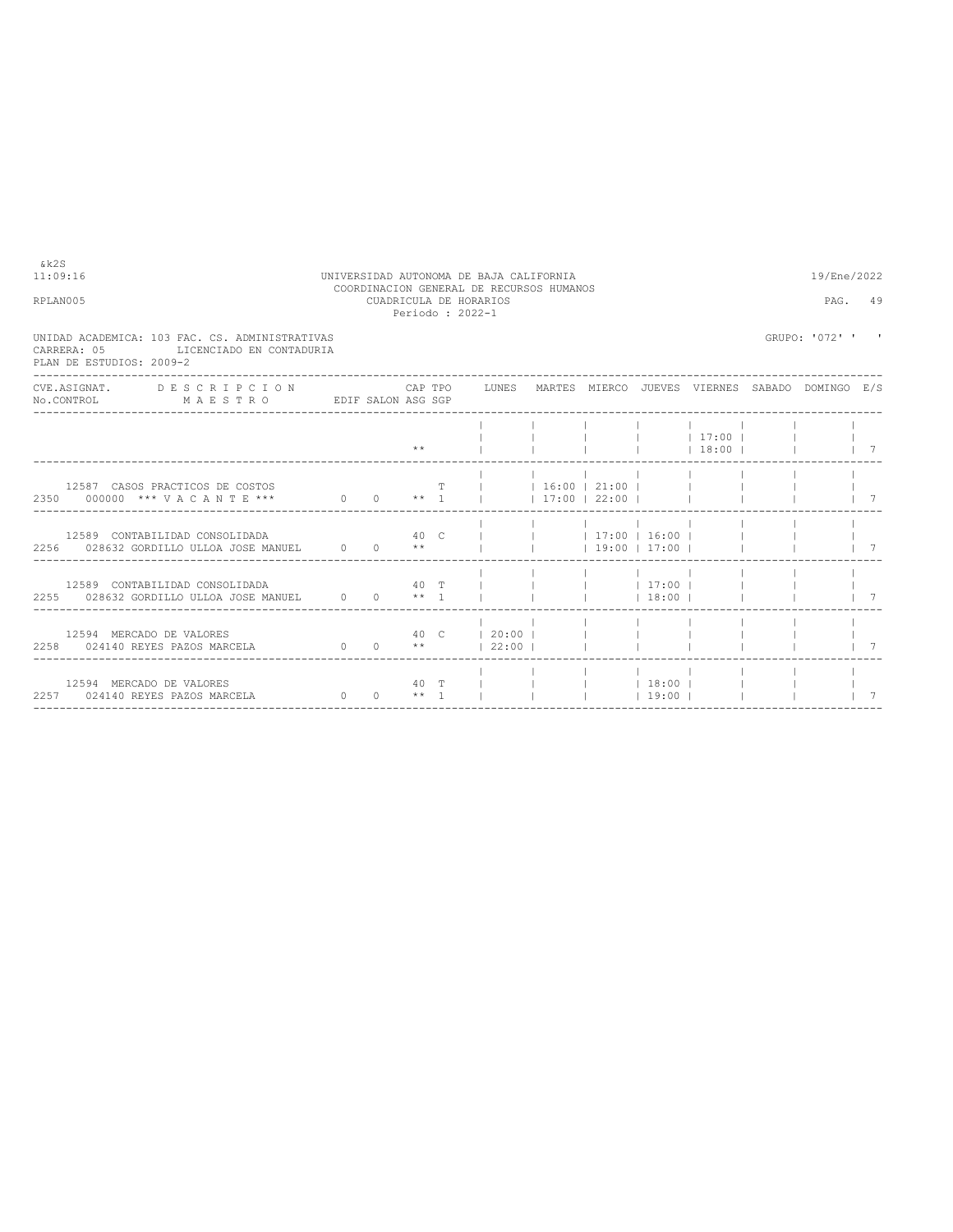| RPLAN005                                                                                                                                                                  | CUADRICULA DE HORARIOS<br>Periodo: 2022-1 | 50<br>PAG.        |           |                                     |                                                           |                                                                                                                                      |                                                 |                                        |
|---------------------------------------------------------------------------------------------------------------------------------------------------------------------------|-------------------------------------------|-------------------|-----------|-------------------------------------|-----------------------------------------------------------|--------------------------------------------------------------------------------------------------------------------------------------|-------------------------------------------------|----------------------------------------|
| UNIDAD ACADEMICA: 103 FAC. CS. ADMINISTRATIVAS<br>LICENCIADO EN CONTADURIA<br>CARRERA: 05<br>PLAN DE ESTUDIOS: 2009-2                                                     |                                           |                   |           |                                     |                                                           |                                                                                                                                      | GRUPO: '073' ' '                                |                                        |
| CVE.ASIGNAT.<br>DESCRIPCION<br>$\verb No.CONTROL  \qquad \verb MAESTRO  \qquad \verb EDIF SALON ASC SGP  \qquad \verb SALON ASC  \qquad \verb SSP    \qquad \verb SALON}$ | CAP TPO                                   | LUNES             |           |                                     |                                                           |                                                                                                                                      | MARTES MIERCO JUEVES VIERNES SABADO DOMINGO E/S |                                        |
| 12577 EMPRENDEDORES<br>1731 009197 HERNANDEZ VILLEGAS JOSE LUIS 0 0 **                                                                                                    | 45 C                                      | $ $ 18:00         | $19:00$   |                                     |                                                           |                                                                                                                                      |                                                 | $\begin{array}{ccc} & & 3 \end{array}$ |
| 12577 EMPRENDEDORES<br>1730 009197 HERNANDEZ VILLEGAS JOSE LUIS 0 0 ** 1   18:00   18:00                                                                                  | 45 T   16:00   17:00                      |                   |           |                                     |                                                           |                                                                                                                                      |                                                 | $\overline{\phantom{a}}$               |
| 12578 INTEGRACION FISCAL<br>1175 025109 VELASQUEZ RIOS SEBASTIAN 0 0 **   20:00                                                                                           | 45 C   19:00                              |                   | $\sim$ 10 | <b>Contract Contract</b>            |                                                           |                                                                                                                                      |                                                 | $\overline{\phantom{a}}$               |
| 12578 INTEGRACION FISCAL<br>1174 025109 VELASQUEZ RIOS SEBASTIAN 0 0 ** 1   22:00                                                                                         | 45 T   20:00                              |                   |           |                                     |                                                           |                                                                                                                                      |                                                 | $\overline{\mathbf{3}}$                |
| 12579 PLANEACION ESTRATEGICA<br>1177 000000 *** VACANTE *** 0 0 **                                                                                                        | C                                         |                   |           |                                     | <b>Contract Contract</b><br>$ $ 22:00                     |                                                                                                                                      |                                                 | $\overline{\phantom{a}}$               |
| 12579 PLANEACION ESTRATEGICA                                                                                                                                              | T.                                        | 20:00   21:00     |           | $\vert$ 22:00 $\vert$ 22:00 $\vert$ |                                                           |                                                                                                                                      |                                                 | $\overline{\phantom{a}}$               |
| 12586 AUDITORIAS ESPECIALES<br>1179 018280 BOJORQUEZ BALLARDO MARCO CESAR 0 0 **                                                                                          | 45 C                                      |                   |           |                                     |                                                           | $\begin{array}{ccccccccccccccccc} &   & &   & &   & &   & &   & 17:00 &   \\ &   & &   & &   & &   & &   & 19:00 &   \\ \end{array}$ |                                                 | $7\phantom{0}7$                        |
| 12586 AUDITORIAS ESPECIALES<br>1178 018280 BOJOROUEZ BALLARDO MARCO CESAR 0 0 ** 1                                                                                        | 45 T                                      |                   |           | <b>Contract Contract</b>            | <b>Contract</b><br> 18:00                                 |                                                                                                                                      |                                                 | $\overline{7}$                         |
| 12587 CASOS PRACTICOS DE COSTOS                                                                                                                                           | $\mathsf{C}$                              |                   |           |                                     | <b>Contract</b><br>$ $ 15:00   15:00  <br>$16:00$   16:00 |                                                                                                                                      |                                                 | $7\phantom{0}$                         |
| 12587 CASOS PRACTICOS DE COSTOS<br>2371 000000 *** VACANTE ***                                                                                                            | $\mathbb T$ . The $\mathbb T$             | $ $ 16:00   18:00 |           | $17:00$ $19:00$ $1$                 |                                                           |                                                                                                                                      |                                                 | 7                                      |

11:09:16 UNIVERSIDAD AUTONOMA DE BAJA CALIFORNIA 19/Ene/2022 COORDINACION GENERAL DE RECURSOS HUMANOS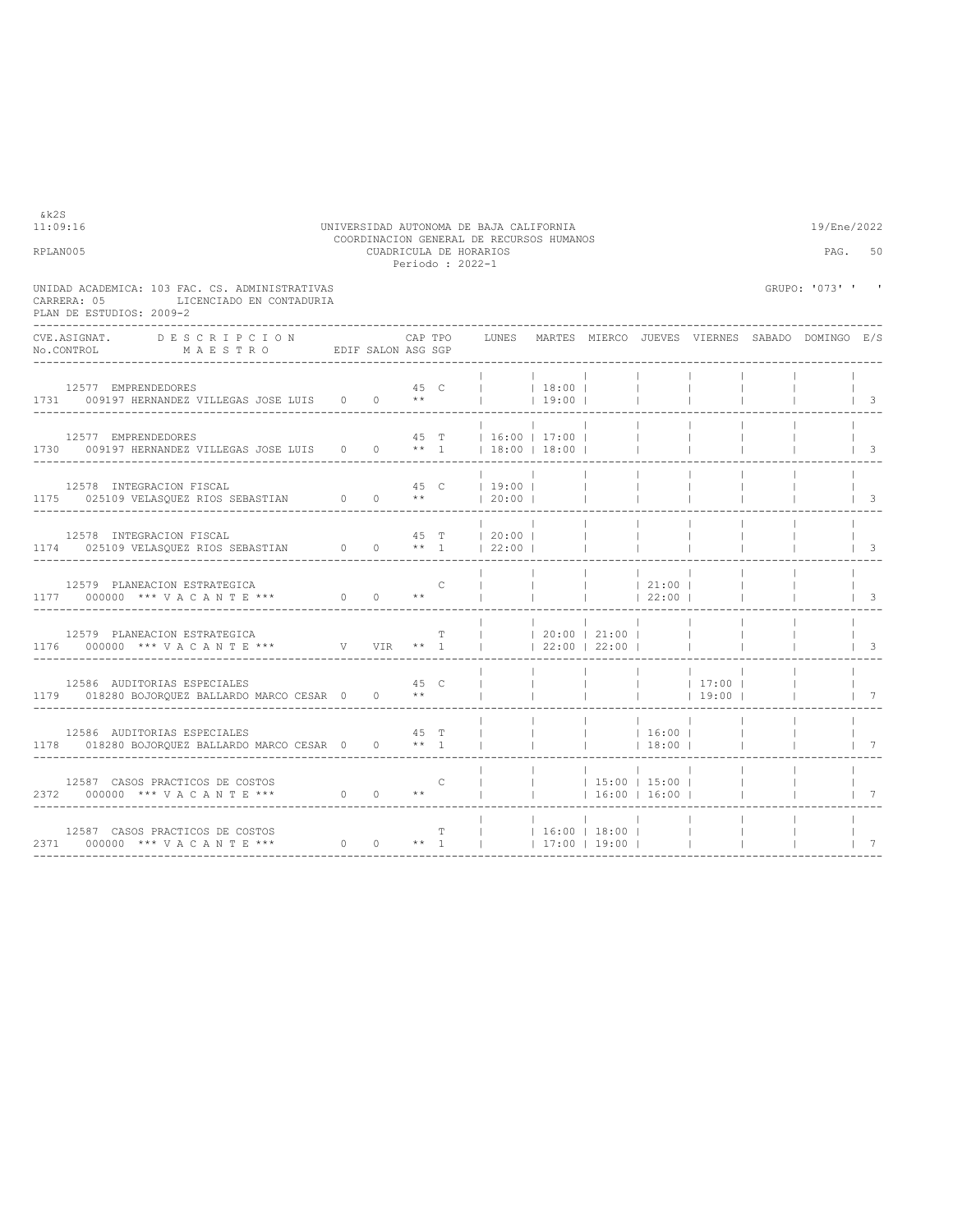| & k2S<br>11:09:16<br>RPLAN005                                                                                                     | UNIVERSIDAD AUTONOMA DE BAJA CALIFORNIA<br>COORDINACION GENERAL DE RECURSOS HUMANOS<br>CUADRICULA DE HORARIOS<br>Periodo: 2022-1 |              |      |                         |  |                           |                                                                        |                                 |  | 19/Ene/2022<br>PAG.<br>51 |  |  |  |  |
|-----------------------------------------------------------------------------------------------------------------------------------|----------------------------------------------------------------------------------------------------------------------------------|--------------|------|-------------------------|--|---------------------------|------------------------------------------------------------------------|---------------------------------|--|---------------------------|--|--|--|--|
| UNIDAD ACADEMICA: 103 FAC. CS. ADMINISTRATIVAS<br>CARRERA: 05<br>LICENCIADO EN CONTADURIA<br>PLAN DE ESTUDIOS: 2009-2             |                                                                                                                                  |              |      |                         |  |                           |                                                                        |                                 |  | GRUPO: '073' '            |  |  |  |  |
| CVE.ASIGNAT. DESCRIPCION CAPTPO LUNES MARTES MIERCO JUEVES VIERNES SABADO DOMINGO E/S<br>EDIF SALON ASG SGP<br>NO.CONTROL MAESTRO |                                                                                                                                  |              |      |                         |  |                           |                                                                        |                                 |  |                           |  |  |  |  |
| 45 <sub>C</sub><br>12589 CONTABILIDAD CONSOLIDADA<br>$1183$ 021969 GONZALEZ HAYASAKA MARIA DE LA LUZO 0 $**$                      |                                                                                                                                  |              |      |                         |  |                           |                                                                        | $1 \t19:00 \t1$<br>$122:00$ $1$ |  |                           |  |  |  |  |
| 12589 CONTABILIDAD CONSOLIDADA<br>$1182$ 021969 GONZALEZ HAYASAKA MARIA DE LA LUZO 0 $**$ 1                                       |                                                                                                                                  |              |      | $45$ T I                |  | $19:00$ 1<br>$120:00$ $1$ |                                                                        |                                 |  |                           |  |  |  |  |
| 45 <sub>C</sub><br>12594 MERCADO DE VALORES<br>1185 023629 VALENCIA SANDOVAL MA. DEL ROSARIO0 0 **                                |                                                                                                                                  |              |      |                         |  |                           | $\begin{array}{ccc} \vert & \vert & 18:00 \end{array}$<br>$120:00$ $1$ |                                 |  |                           |  |  |  |  |
| 12594 MERCADO DE VALORES<br>1184 023629 VALENCIA SANDOVAL MA. DEL ROSARIO0                                                        |                                                                                                                                  | $0 \times 1$ | 45 T | the control of the con- |  | $120:00$ $1$<br> 21:00    |                                                                        |                                 |  |                           |  |  |  |  |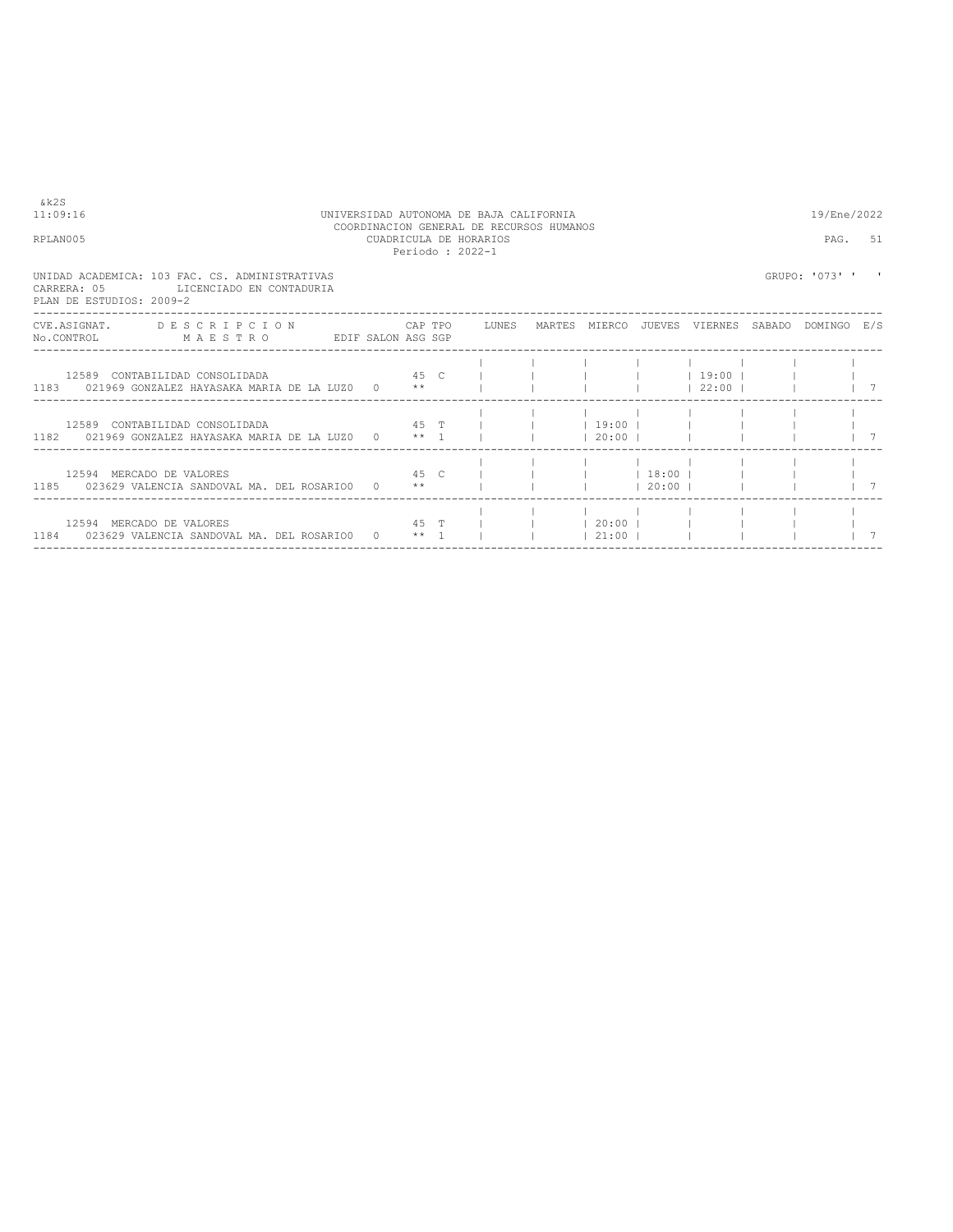| COORDINACION GENERAL DE RECURSOS HUMANOS<br>RPLAN005<br>CUADRICULA DE HORARIOS<br>Periodo: 2022-1                            |  |  |      |              |                                                                                                                                                                                                                                                                                                                     |                                     |                                 |                          |                                                                                            | PAG.<br>52               |                                                                           |                                                 |
|------------------------------------------------------------------------------------------------------------------------------|--|--|------|--------------|---------------------------------------------------------------------------------------------------------------------------------------------------------------------------------------------------------------------------------------------------------------------------------------------------------------------|-------------------------------------|---------------------------------|--------------------------|--------------------------------------------------------------------------------------------|--------------------------|---------------------------------------------------------------------------|-------------------------------------------------|
| UNIDAD ACADEMICA: 103 FAC. CS. ADMINISTRATIVAS<br>LICENCIADO EN CONTADURIA<br>CARRERA: 05<br>PLAN DE ESTUDIOS: 2009-2        |  |  |      |              |                                                                                                                                                                                                                                                                                                                     |                                     |                                 |                          |                                                                                            |                          | GRUPO: '074' ' '                                                          |                                                 |
| CVE.ASIGNAT. DESCRIPCION CAPTPO<br>No.CONTROL MAESTRO EDIF SALON ASG SGP                                                     |  |  |      |              |                                                                                                                                                                                                                                                                                                                     |                                     |                                 |                          |                                                                                            |                          | CAP TPO    LUNES   MARTES  MIERCO  JUEVES  VIERNES  SABADO  DOMINGO   E/S |                                                 |
|                                                                                                                              |  |  |      |              |                                                                                                                                                                                                                                                                                                                     |                                     |                                 |                          |                                                                                            |                          |                                                                           |                                                 |
| 45 T   17:00     18:00    <br>12577 EMPRENDEDORES<br>4865 024149 SANDOVAL DIAZ PAULINA ANGELICA 0 0 0 1   18:00     20:00    |  |  |      |              | the contract of the con-                                                                                                                                                                                                                                                                                            |                                     | the contract of the contract of |                          |                                                                                            | <b>Contract</b>          | <b>Contract Contract</b><br>$\begin{array}{ccc} & & 3 \\ \end{array}$     |                                                 |
|                                                                                                                              |  |  |      |              |                                                                                                                                                                                                                                                                                                                     |                                     |                                 |                          |                                                                                            | $\sim$ 1.                | <b>Contract Contract</b>                                                  | $\vert$ $\vert$ $\vert$ $\vert$ $\vert$ $\vert$ |
| 12578 INTEGRACION FISCAL 45 T             20:00           1<br>4867 000000 NOVACANTE *** 0 0 1               22:00         3 |  |  |      |              |                                                                                                                                                                                                                                                                                                                     |                                     |                                 |                          | $45$ T $\left $ $\right $ $\left $ $\right $ $\left $ $\right $ $\left $ $20:00$ $\right $ |                          |                                                                           |                                                 |
| -----------------------------                                                                                                |  |  |      |              |                                                                                                                                                                                                                                                                                                                     |                                     |                                 | <b>Contract Contract</b> | $\sim 10^{-11}$<br>the contract of the contract of the con-                                | <b>Contract Contract</b> |                                                                           | $\vert$ 3                                       |
| 12579 PLANEACION ESTRATEGICA<br>4869 000000 *** VACANTE *** 0 0 1       22:00   21:00                                        |  |  |      |              |                                                                                                                                                                                                                                                                                                                     | the contract of the contract of the | and the property of the         |                          |                                                                                            |                          |                                                                           | $\vert$ 3                                       |
| 12586 AUDITORIAS ESPECIALES<br>4872 014584 LOPEZ CRUZ LUIS MARTIN 0 0                                                        |  |  | 45 C |              |                                                                                                                                                                                                                                                                                                                     |                                     |                                 |                          |                                                                                            |                          | <b>Contract Contract</b>                                                  | $1 \quad 7$                                     |
| 12586 AUDITORIAS ESPECIALES<br>4871 014584 LOPEZ CRUZ LUIS MARTIN 0 0 0 1   19:00   18:00   1                                |  |  |      |              | 45 T   18:00   17:00                                                                                                                                                                                                                                                                                                | and the con-                        |                                 |                          | <b>Contract Contract</b>                                                                   |                          |                                                                           | $\begin{array}{ccc} \end{array}$                |
| 12587 CASOS PRACTICOS DE COSTOS<br>4878 000000 *** VACANTE *** 0 0                                                           |  |  |      | $\mathsf{C}$ | $\frac{1}{2}$ $\frac{1}{2}$ $\frac{1}{2}$ $\frac{1}{2}$ $\frac{1}{2}$ $\frac{1}{2}$ $\frac{1}{2}$ $\frac{1}{2}$ $\frac{1}{2}$ $\frac{1}{2}$ $\frac{1}{2}$ $\frac{1}{2}$ $\frac{1}{2}$ $\frac{1}{2}$ $\frac{1}{2}$ $\frac{1}{2}$ $\frac{1}{2}$ $\frac{1}{2}$ $\frac{1}{2}$ $\frac{1}{2}$ $\frac{1}{2}$ $\frac{1}{2}$ |                                     |                                 |                          |                                                                                            | <b>Contract Contract</b> |                                                                           | $\begin{array}{ccc} & & 7 \end{array}$          |
| -----------------------------------                                                                                          |  |  |      |              |                                                                                                                                                                                                                                                                                                                     |                                     |                                 |                          |                                                                                            |                          |                                                                           | $1 \quad 7$                                     |

### 11:09:16 UNIVERSIDAD AUTONOMA DE BAJA CALIFORNIA 19/Ene/2022 COORDINACION GENERAL DE RECURSOS HUMANOS